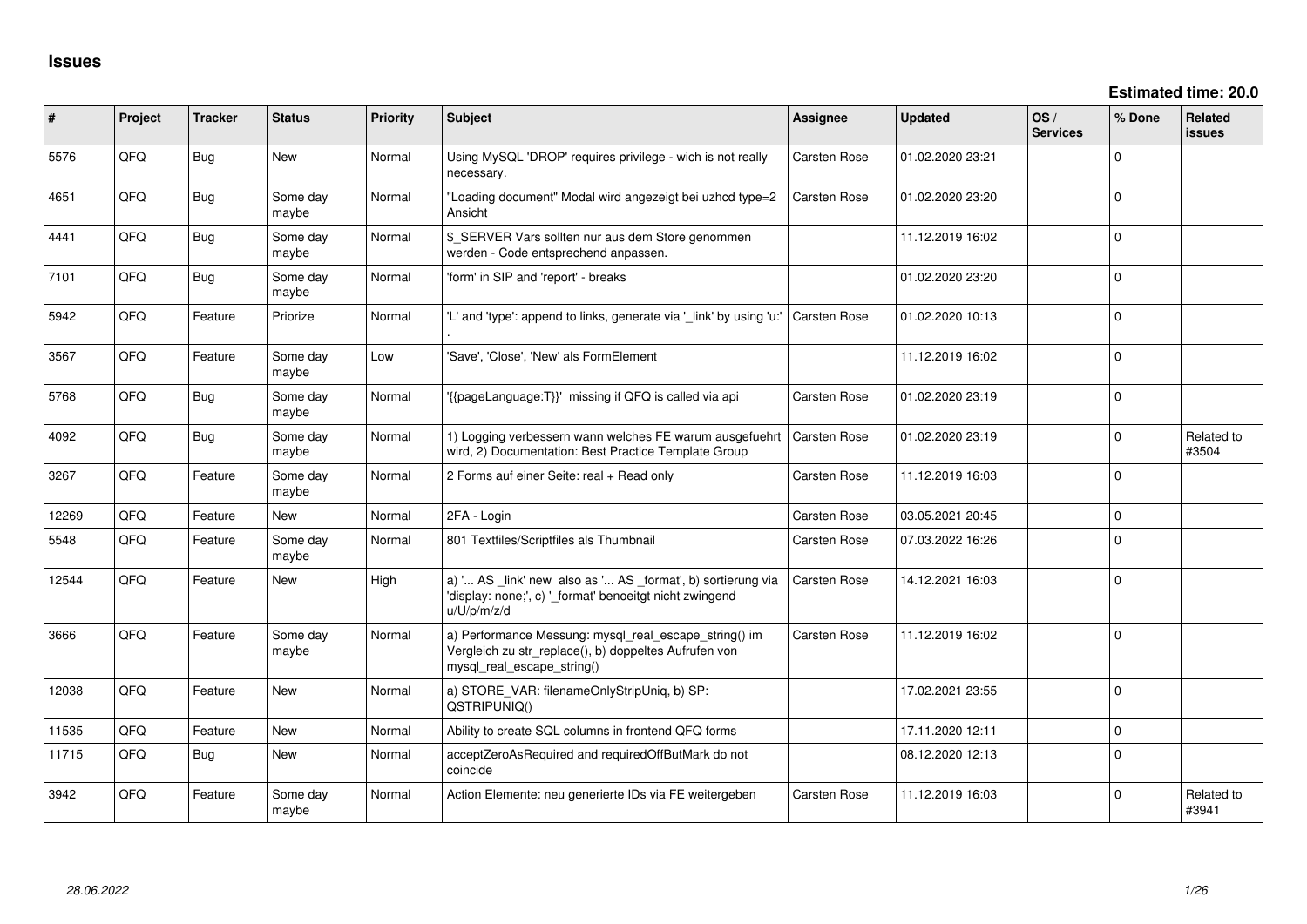| $\vert$ # | Project        | <b>Tracker</b> | <b>Status</b>     | <b>Priority</b> | <b>Subject</b>                                                                                                 | Assignee      | <b>Updated</b>   | OS/<br><b>Services</b> | % Done      | Related<br>issues                                                                                                                                                     |
|-----------|----------------|----------------|-------------------|-----------------|----------------------------------------------------------------------------------------------------------------|---------------|------------------|------------------------|-------------|-----------------------------------------------------------------------------------------------------------------------------------------------------------------------|
| 12412     | QFQ            | Feature        | <b>New</b>        | Normal          | Action/Escape qualifier 'e' (empty), '0': if given, an empty<br>string (or '0') will be treated as 'not found' | Carsten Rose  | 08.05.2021 09:40 |                        | $\mathbf 0$ | Related to<br>#12413,<br>Related to<br>#10012                                                                                                                         |
| 5131      | QFQ            | Feature        | <b>New</b>        | Normal          | Activate Spin Gear ('wait/busy' indicator) via LINK attribute                                                  | Carsten Rose  | 01.02.2020 23:21 |                        | $\mathbf 0$ |                                                                                                                                                                       |
| 7342      | QFQ            | Feature        | <b>New</b>        | Normal          | add content = hide_this                                                                                        | Carsten Rose  | 01.02.2020 23:21 |                        | $\mathbf 0$ |                                                                                                                                                                       |
| 10979     | QFQ            | Feature        | <b>New</b>        | Normal          | Ajax Calls an API - dataReport                                                                                 | Carsten Rose  | 11.05.2022 12:15 |                        | $\mathbf 0$ |                                                                                                                                                                       |
| 8962      | QFQ            | Feature        | New               | High            | allow for form fields with identical names                                                                     | Carsten Rose  | 03.05.2021 21:14 |                        | $\pmb{0}$   |                                                                                                                                                                       |
| 14320     | QFQ            | Feature        | ToDo              | Normal          | Allow specific HTML Tags and Attributes: general, TinyMCE                                                      | Enis Nuredini | 17.06.2022 10:44 |                        | $\mathbf 0$ | Related to<br>#12664,<br>Related to<br>#12039,<br>Related to<br>#11702,<br>Related to<br>#7239,<br>Related to<br>#3708,<br>Related to<br>#3646,<br>Related to<br>#880 |
| 9281      | QFQ            | <b>Bug</b>     | Some day<br>maybe | Normal          | Allow STRICT_TRANS_TABLES                                                                                      | Carsten Rose  | 02.01.2021 18:43 |                        | $\mathbf 0$ |                                                                                                                                                                       |
| 3848      | QFQ            | Feature        | Some day<br>maybe | High            | Antivirus check fuer Upload files in qfq?                                                                      | Carsten Rose  | 03.05.2021 21:14 |                        | $\mathbf 0$ | Related to<br>#4131                                                                                                                                                   |
| 12119     | QFQ            | Feature        | New               | Normal          | AS paged: error message missing if there ist no 'r' argument.                                                  | Carsten Rose  | 03.05.2021 20:51 |                        | $\mathbf 0$ |                                                                                                                                                                       |
| 14077     | QFQ            | Bug            | New               | Normal          | As _link: Attribute 'class' missing by r:1 and r:3 - but should<br>set                                         | Carsten Rose  | 28.05.2022 11:02 |                        | $\mathbf 0$ | Related to<br>#5342,<br>Related to<br>#4343                                                                                                                           |
| 13945     | QFQ            | Feature        | New               | Normal          | As _link: content before/after link                                                                            | Enis Nuredini | 28.05.2022 11:01 |                        | $\mathbf 0$ | Related to<br>#12262                                                                                                                                                  |
| 14233     | QFQ            | <b>Bug</b>     | <b>New</b>        | Normal          | AS _link: question - HTML is not rendered                                                                      | Carsten Rose  | 28.05.2022 11:02 |                        | $\mathbf 0$ |                                                                                                                                                                       |
| 3947      | QFQ            | Feature        | Some day<br>maybe | Normal          | Attack detectect: logout current user                                                                          | Carsten Rose  | 11.12.2019 16:03 |                        | $\mathbf 0$ | Related to<br>#5458,<br>Related to<br>#6299                                                                                                                           |
| 6299      | QFQ            | Feature        | Some day<br>maybe | Normal          | Attack detection: log table with invalid SIP access                                                            |               | 11.12.2019 16:02 |                        | $\mathbf 0$ | Related to<br>#3947                                                                                                                                                   |
| 11522     | QFQ            | Bug            | New               | Normal          | Aus/Einblenden von Reitern                                                                                     |               | 13.11.2020 14:58 |                        | $\mathbf 0$ |                                                                                                                                                                       |
| 10890     | $\mathsf{QFQ}$ | Bug            | New               | Normal          | AutoCron hangs                                                                                                 |               | 20.07.2020 13:56 |                        | $\mathsf 0$ |                                                                                                                                                                       |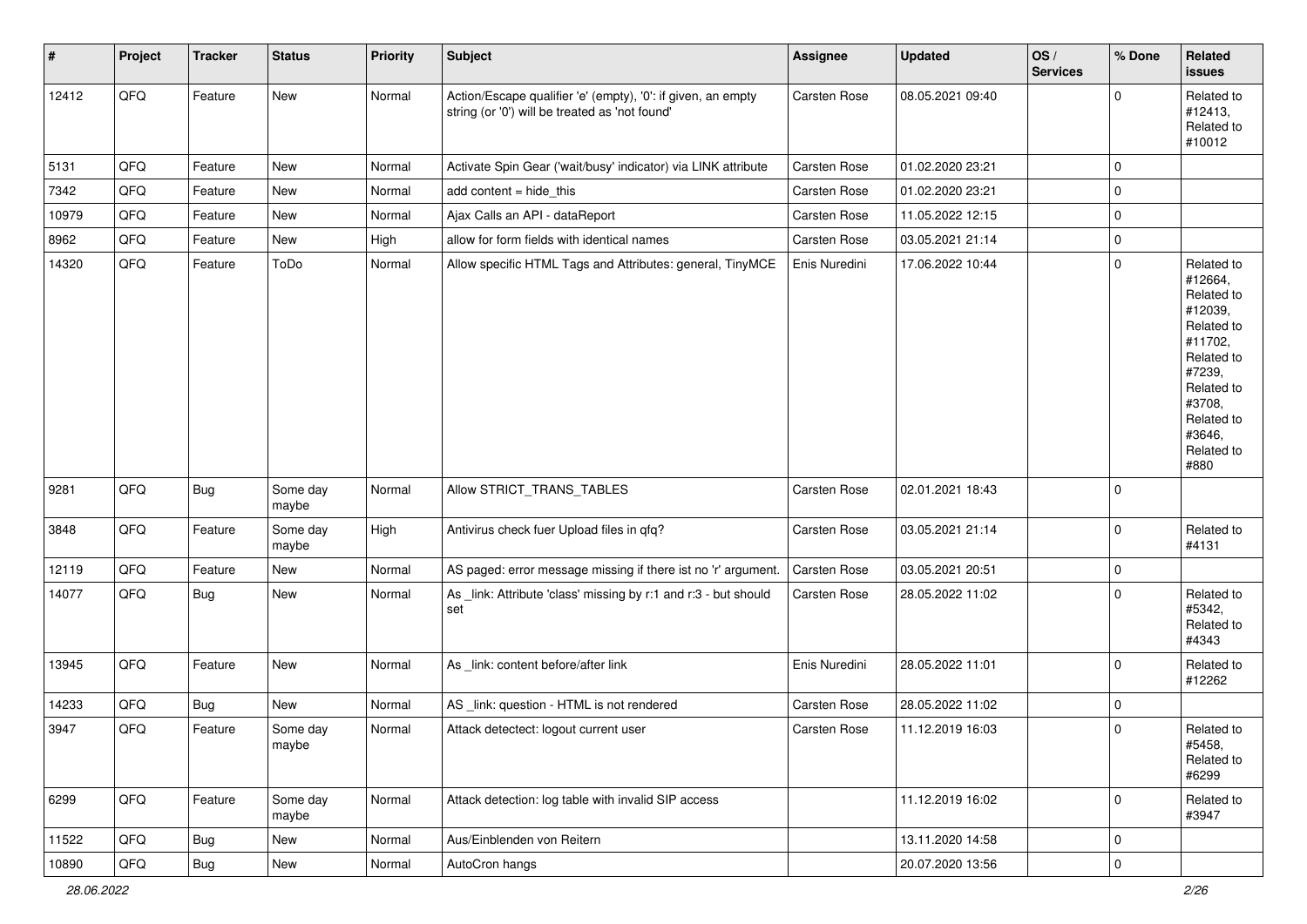| #     | Project | <b>Tracker</b> | <b>Status</b>     | <b>Priority</b> | <b>Subject</b>                                                                                       | Assignee      | <b>Updated</b>   | OS/<br><b>Services</b> | % Done       | Related<br><b>issues</b>                      |
|-------|---------|----------------|-------------------|-----------------|------------------------------------------------------------------------------------------------------|---------------|------------------|------------------------|--------------|-----------------------------------------------|
| 4250  | QFQ     | Feature        | New               | Normal          | AutoCron in QFQ via PHP                                                                              | Carsten Rose  | 01.02.2020 23:21 |                        | $\Omega$     | Related to<br>#3292,<br>Related to<br>#3291   |
| 12146 | QFQ     | Feature        | New               | Normal          | Autocron Job: Anzeigen wann der naechste Job ausgefuehrt<br>wird, resp das er nicht ausgefuehrt wird | Carsten Rose  | 15.03.2021 15:23 |                        | $\mathbf{0}$ |                                               |
| 3291  | QFQ     | Feature        | Some day<br>maybe | Normal          | AutoCron websiteToken                                                                                | Carsten Rose  | 11.12.2019 16:02 |                        | $\mathbf{0}$ | Related to<br>#4250                           |
| 8431  | QFQ     | Bug            | <b>New</b>        | High            | autocron.php with wrong path                                                                         | Carsten Rose  | 03.05.2021 21:14 |                        | $\mathbf 0$  |                                               |
| 13647 | QFQ     | Bug            | New               | Normal          | Autofocus funktioniert nicht auf Chrome                                                              | Benjamin Baer | 19.03.2022 17:44 |                        | $\mathbf 0$  |                                               |
| 7452  | QFQ     | Feature        | Some day<br>maybe | Normal          | automate deployment new QFQ version                                                                  | Carsten Rose  | 16.09.2021 15:10 |                        | $\Omega$     |                                               |
| 13608 | QFQ     | Feature        | Some day<br>maybe | Normal          | Automatic Browser Language Redirect                                                                  | Enis Nuredini | 17.06.2022 08:35 |                        | $\mathbf{0}$ |                                               |
| 12452 | QFQ     | Feature        | Priorize          | Normal          | BaseURL: alsways with '/' at the end                                                                 | Carsten Rose  | 19.06.2022 13:45 |                        | $\mathbf 0$  | Related to<br>#10782                          |
| 9346  | QFQ     | Feature        | Priorize          | Normal          | beforeSave: check if an upload is given                                                              | Carsten Rose  | 11.06.2021 21:18 |                        | $\mathbf 0$  |                                               |
| 3782  | QFQ     | Bug            | Priorize          | Normal          | Bei fehlerhafter Eingabe (z.B. Datum) sollte das erwartete<br>Format angezeigt werden                | Carsten Rose  | 01.02.2020 10:13 |                        | $\Omega$     |                                               |
| 7106  | QFQ     | Feature        | Some day<br>maybe | Normal          | Beispiel Nummerierung von Rows in Report                                                             |               | 11.12.2019 16:01 |                        | $\mathbf{0}$ |                                               |
| 7105  | QFQ     | Feature        | Some day<br>maybe | Normal          | Beispiel wie man in einer zweiten Tabelle speichert.                                                 |               | 11.12.2019 16:01 |                        | $\mathbf{0}$ |                                               |
| 6288  | QFQ     | Feature        | Some day<br>maybe | Normal          | Best Practice: Erklaeren wie man ein Formular ganz in<br>'weiss' erstellen kann                      |               | 11.12.2019 16:02 |                        | l 0          |                                               |
| 11630 | QFQ     | Bug            | Feedback          | High            | Bitte check ob CALL() in 20.11.0 noch so funktioniert wie in<br>20.4.1                               | Enis Nuredini | 28.05.2022 13:45 |                        | $\mathbf 0$  | Related to<br>#11325                          |
| 4194  | QFQ     | Feature        | In Progress       | Normal          | Bootstrap 4 ist jetzt offiziel                                                                       |               | 03.05.2021 20:47 |                        | $\mathbf 0$  | Related to<br>#10114                          |
| 5783  | QFQ     | Feature        | Some day<br>maybe | Normal          | <b>BPMN View/Edit</b>                                                                                |               | 11.12.2019 16:02 |                        | $\Omega$     |                                               |
| 12546 | QFQ     | <b>Bug</b>     | Feedback          | Normal          | Branch 'Development' - Unit Tests mit dirty workaround<br>angepasst                                  | Carsten Rose  | 19.03.2022 17:48 |                        | $\mathbf{0}$ |                                               |
| 8520  | QFQ     | Feature        | Some day<br>maybe | Normal          | Bring QFQ to Composer                                                                                | Carsten Rose  | 16.09.2021 15:10 |                        | l 0          |                                               |
| 11893 | QFQ     | Feature        | New               | High            | Broken SIP: a) only report one time, b) only report in main<br>column                                | Carsten Rose  | 12.05.2021 12:13 |                        | $\mathbf{0}$ | Related to<br>#12532,<br>Related to<br>#14187 |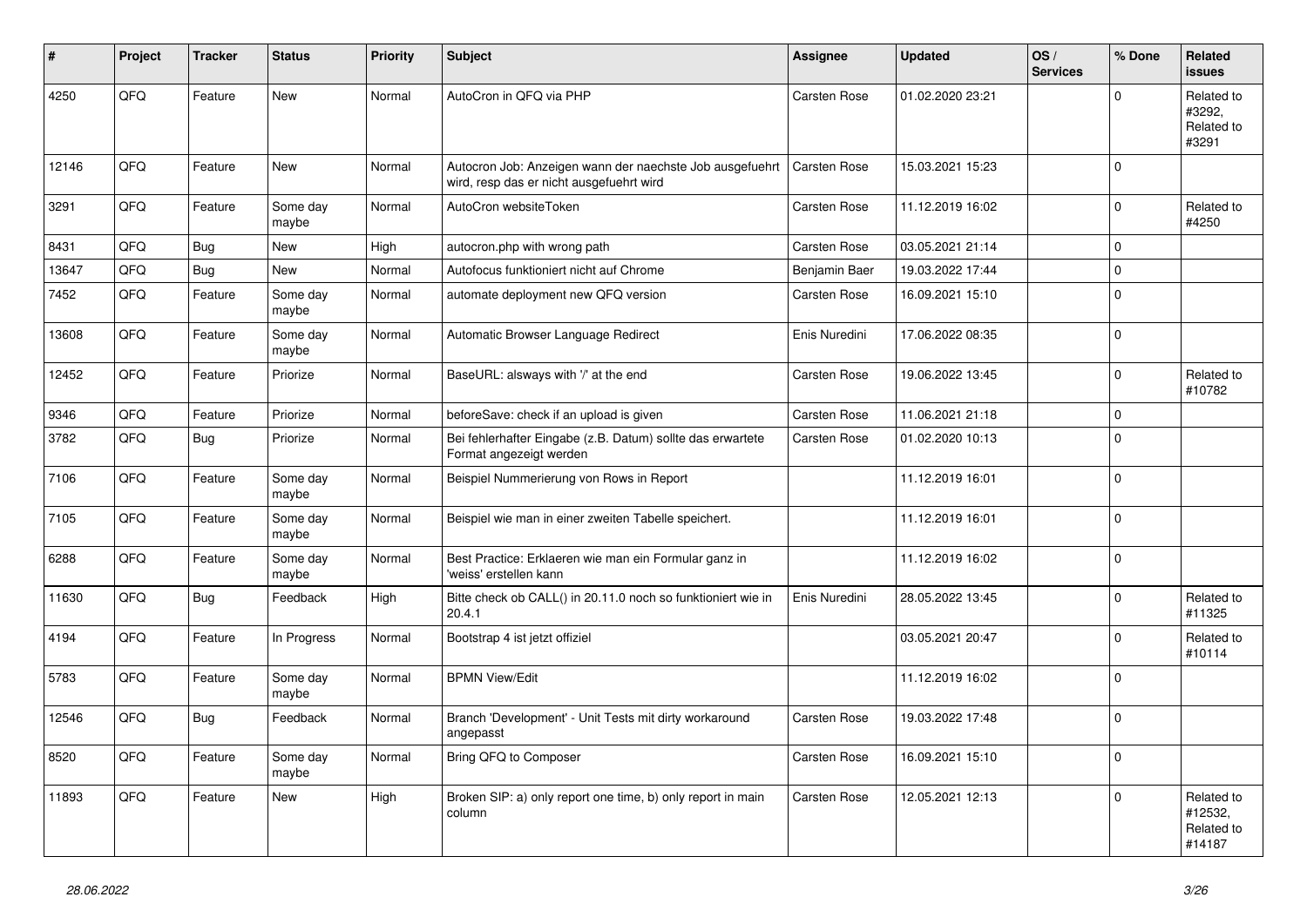| #     | Project | <b>Tracker</b> | <b>Status</b>     | <b>Priority</b> | <b>Subject</b>                                                                                                                | Assignee            | <b>Updated</b>   | OS/<br><b>Services</b> | % Done      | Related<br>issues                               |
|-------|---------|----------------|-------------------|-----------------|-------------------------------------------------------------------------------------------------------------------------------|---------------------|------------------|------------------------|-------------|-------------------------------------------------|
| 9958  | QFQ     | Bug            | Priorize          | Normal          | Broken subrecord query: no error message                                                                                      | <b>Carsten Rose</b> | 05.02.2021 15:15 |                        | $\Omega$    |                                                 |
| 9177  | QFQ     | Bug            | <b>New</b>        | Normal          | Bug? QFQ tries to save an action FE, which has real<br>existing column name                                                   | <b>Carsten Rose</b> | 01.02.2020 23:22 |                        | $\Omega$    |                                                 |
| 10716 | QFQ     | Feature        | Some day<br>maybe | Normal          | Business Logic mit Externen Skripten                                                                                          | <b>Carsten Rose</b> | 16.09.2021 15:10 |                        | $\Omega$    | Related to<br>#10713,<br>Related to<br>#8217    |
| 9781  | QFQ     | Feature        | <b>New</b>        | Normal          | Button: CSS class to make buttons smaller                                                                                     | <b>Carsten Rose</b> | 01.02.2020 23:22 |                        | $\Omega$    |                                                 |
| 13467 | QFQ     | Feature        | <b>New</b>        | Normal          | ChangeLog Generator                                                                                                           | Carsten Rose        | 19.03.2022 17:46 |                        | $\Omega$    | Related to<br>#11460                            |
| 13451 | QFQ     | Bug            | <b>New</b>        | Normal          | Character Counter / Max Character: Problem in Safari                                                                          | <b>Carsten Rose</b> | 15.04.2022 17:18 |                        | $\Omega$    |                                                 |
| 12474 | QFQ     | Feature        | <b>New</b>        | Normal          | Check BaseConfigURL if it is given and the the last char is '/'                                                               | <b>Carsten Rose</b> | 03.05.2021 20:45 |                        | $\mathbf 0$ |                                                 |
| 9853  | QFQ     | Feature        | <b>New</b>        | Normal          | Check das SQL / QFQ / Mail Logfile geschrieben wird                                                                           |                     | 09.01.2020 11:15 |                        | $\mathbf 0$ |                                                 |
| 9669  | QFQ     | <b>Bug</b>     | Some day<br>maybe | Normal          | Checkbox / Template Group: radio/checkbox visible broken<br>after 'add'                                                       | Carsten Rose        | 16.06.2021 13:47 |                        | $\Omega$    | Related to<br>#8091                             |
| 11752 | QFQ     | <b>Bug</b>     | <b>New</b>        | Normal          | checkbox renders multiple input elements with same name                                                                       | <b>Carsten Rose</b> | 17.12.2020 14:58 |                        | $\Omega$    | Related to<br>#11750                            |
| 12163 | QFQ     | Feature        | <b>New</b>        | Normal          | Checkbox: table wrap                                                                                                          | <b>Carsten Rose</b> | 03.05.2021 20:51 |                        | $\mathbf 0$ |                                                 |
| 11057 | QFQ     | Bug            | <b>New</b>        | High            | Checkboxes ohne span.checkmark im Report werden<br>ausgeblendet                                                               | Benjamin Baer       | 03.05.2021 21:12 |                        | $\Omega$    | Related to<br>#11039                            |
| 12476 | QFQ     | Feature        | <b>New</b>        | Normal          | clearMe: a) should trigger 'dirty', b) sticky on textarea resize                                                              | Benjamin Baer       | 04.01.2022 08:40 |                        | $\Omega$    | Related to<br>#9528                             |
| 6870  | QFQ     | Feature        | Priorize          | Normal          | Click on '_link' triggers an API call                                                                                         | Benjamin Baer       | 03.01.2022 08:25 |                        | $\mathbf 0$ |                                                 |
| 4420  | QFQ     | Feature        | Some day<br>maybe | Normal          | Client: Local Storage - store the changes of a form, local in<br>the browser.                                                 | Benjamin Baer       | 11.12.2019 16:02 |                        | $\Omega$    |                                                 |
| 6715  | QFQ     | Feature        | Some day<br>maybe | Normal          | Code-Refactoring: dbArray vereinheitlichen                                                                                    | <b>Carsten Rose</b> | 11.12.2019 16:02 |                        | $\Omega$    |                                                 |
| 7102  | QFQ     | Feature        | <b>New</b>        | Normal          | Comment sign in report: '#' and '--'                                                                                          | Carsten Rose        | 01.02.2020 23:21 |                        | $\mathbf 0$ |                                                 |
| 4279  | QFQ     | Bug            | Some day<br>maybe | High            | config.linkVars lost                                                                                                          | <b>Carsten Rose</b> | 03.05.2021 21:14 |                        | $\Omega$    |                                                 |
| 3349  | QFQ     | Bug            | Some day<br>maybe | Normal          | config.qfq.ini: a) vertraegt keine '=' im Value (z.B. Passwort),<br>b) Values sollten in ticks einschliessbar sein (spaces, ) | <b>Carsten Rose</b> | 11.12.2019 16:02 |                        | $\Omega$    |                                                 |
| 8082  | QFQ     | Feature        | Priorize          | High            | Contact form without saving record                                                                                            | Carsten Rose        | 07.12.2021 15:20 |                        | $\Omega$    | Related to<br>#8587,<br><b>Blocks</b><br>#11850 |
| 12714 | QFQ     | Bug            | <b>New</b>        | Normal          | Conversion of GIF to PDF broken when GIF contains Alpha.                                                                      | <b>Carsten Rose</b> | 19.03.2022 17:49 |                        | $\Omega$    |                                                 |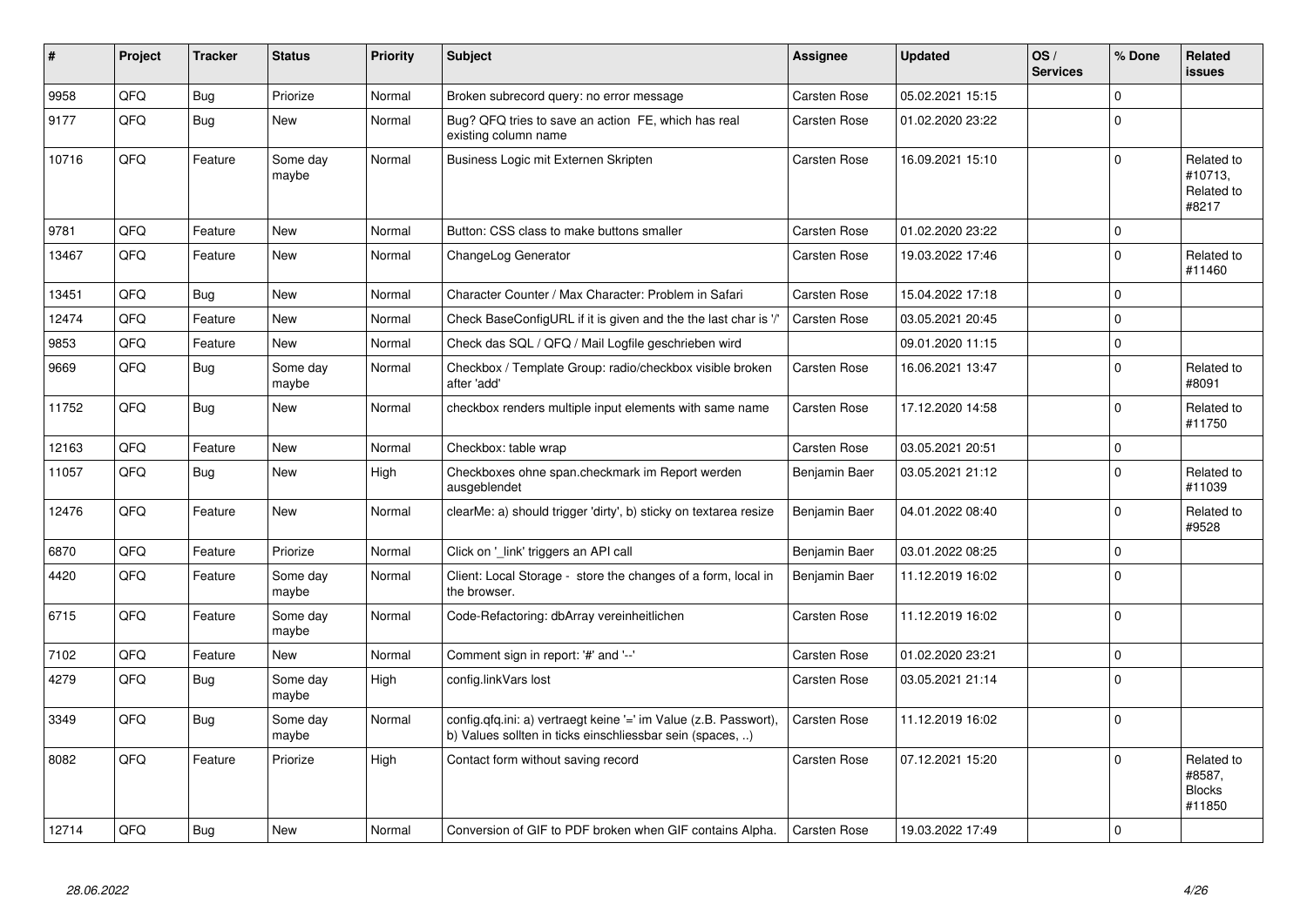| #     | Project | <b>Tracker</b> | <b>Status</b>              | <b>Priority</b> | <b>Subject</b>                                                                                                                                                | Assignee            | <b>Updated</b>   | OS/<br><b>Services</b> | % Done      | Related<br>issues    |
|-------|---------|----------------|----------------------------|-----------------|---------------------------------------------------------------------------------------------------------------------------------------------------------------|---------------------|------------------|------------------------|-------------|----------------------|
| 4650  | QFQ     | Feature        | Some day<br>maybe          | Normal          | Convert html to doc/rtf                                                                                                                                       | Carsten Rose        | 01.02.2020 23:20 |                        | $\Omega$    | Related to<br>#10704 |
| 12327 | QFQ     | Bug            | New                        | Normal          | Copy to clipboard: Glyphicon can not be changed                                                                                                               | Carsten Rose        | 27.12.2021 17:59 |                        | $\mathbf 0$ |                      |
| 12330 | QFQ     | Feature        | New                        | Normal          | Copy to input field / text area / TinyMCE                                                                                                                     | Carsten Rose        | 07.04.2021 09:01 |                        | $\Omega$    |                      |
| 8089  | QFQ     | Feature        | <b>New</b>                 | Normal          | Copy/Paste for FormElements                                                                                                                                   | Carsten Rose        | 01.02.2020 23:22 |                        | $\mathbf 0$ |                      |
| 10738 | QFQ     | Feature        | Some day<br>maybe          | Normal          | CORS headers for external API requests                                                                                                                        |                     | 10.06.2020 14:00 |                        | $\Omega$    |                      |
| 13843 | QFQ     | Feature        | New                        | Normal          | Create JWT via QFQ                                                                                                                                            | Carsten Rose        | 19.03.2022 17:42 |                        | $\Omega$    |                      |
| 13841 | QFQ     | Feature        | New                        | Normal          | Create PDF via iText - evaluate                                                                                                                               | Carsten Rose        | 19.03.2022 17:42 |                        | $\mathbf 0$ |                      |
| 9136  | QFQ     | Feature        | <b>New</b>                 | Normal          | Create ZIP files with dynamic PDFs                                                                                                                            | Carsten Rose        | 01.02.2020 23:22 |                        | $\Omega$    |                      |
| 3990  | QFQ     | Feature        | Some day<br>maybe          | High            | custom class definition: add space automatically                                                                                                              | Carsten Rose        | 03.05.2021 21:14 |                        | $\mathbf 0$ |                      |
| 4719  | QFQ     | Feature        | Some day<br>maybe          | Normal          | Custom Message in Client in case of 'Browser tab close,<br>modification will be lost'                                                                         |                     | 01.02.2020 23:20 |                        | $\mathbf 0$ |                      |
| 12337 | QFQ     | Feature        | Some day<br>maybe          | Normal          | Database.php: better caching                                                                                                                                  | Carsten Rose        | 16.09.2021 15:10 |                        | $\Omega$    |                      |
| 13767 | QFQ     | <b>Bug</b>     | Feedback                   | Normal          | date/time-picker: required shows up/down button orange                                                                                                        | Enis Nuredini       | 16.05.2022 23:16 |                        | $\mathbf 0$ |                      |
| 14303 | QFQ     | <b>Bug</b>     | ToDo                       | Normal          | datetime broken with picker                                                                                                                                   | Enis Nuredini       | 17.06.2022 09:02 |                        | $\Omega$    | Related to<br>#12630 |
| 6992  | QFQ     | Feature        | Some day<br>maybe          | Normal          | DB exception: Syntax Highlight                                                                                                                                |                     | 11.12.2019 16:01 |                        | $\Omega$    | Related to<br>#5450  |
| 4627  | QFQ     | Feature        | Some day<br>maybe          | Normal          | dbupdate: all tables - check 'create', 'modified' if it is possible<br>to change to default 'CURRENT_TIMESTAMP' and modified<br>'ON UPDATE CURRENT_TIMESTAMP' |                     | 01.02.2020 23:20 |                        | $\Omega$    |                      |
| 3130  | QFQ     | <b>Bug</b>     | Some dav<br>maybe          | Normal          | Debug Info's nicht korrekt nach 'New > Save'.                                                                                                                 | <b>Carsten Rose</b> | 11.12.2019 16:03 |                        | $\Omega$    | Related to<br>#3253  |
| 3331  | QFQ     | Feature        | Some day<br>maybe          | Normal          | Default Tooltip fuer page? Links: mit Form und Record ID                                                                                                      | Carsten Rose        | 11.12.2019 16:02 |                        | $\mathbf 0$ |                      |
| 9348  | QFQ     | Feature        | <b>New</b>                 | Normal          | defaultThumbnailSize: pre render thumbnails                                                                                                                   | Carsten Rose        | 12.06.2021 09:05 |                        | $\mathbf 0$ |                      |
| 13566 | QFQ     | Feature        | Ready to sync<br>(develop) | Normal          | Delete config-example.gfg.php file                                                                                                                            | Carsten Rose        | 23.12.2021 09:25 |                        | $\mathbf 0$ |                      |
| 5850  | QFQ     | Feature        | Some day<br>maybe          | Normal          | Deployment: In QFQ Doc best practice fuer zeitgemaesses<br>Deployment beschreiben                                                                             |                     | 01.02.2020 23:20 |                        | $\Omega$    |                      |
| 7630  | QFQ     | Feature        | Priorize                   | Normal          | detailed error message for simple upload                                                                                                                      | Carsten Rose        | 01.02.2020 10:13 |                        | $\mathbf 0$ |                      |
| 7481  | QFQ     | Feature        | <b>New</b>                 | Normal          | Detect 'BaseUrl' automatically                                                                                                                                | Carsten Rose        | 01.02.2020 23:21 |                        | $\Omega$    |                      |
| 12503 | QFQ     | Feature        | Priorize                   | Normal          | Detect dangerous UPDATE statement with missing WHERE                                                                                                          | <b>Carsten Rose</b> | 05.05.2021 22:09 |                        | $\mathbf 0$ |                      |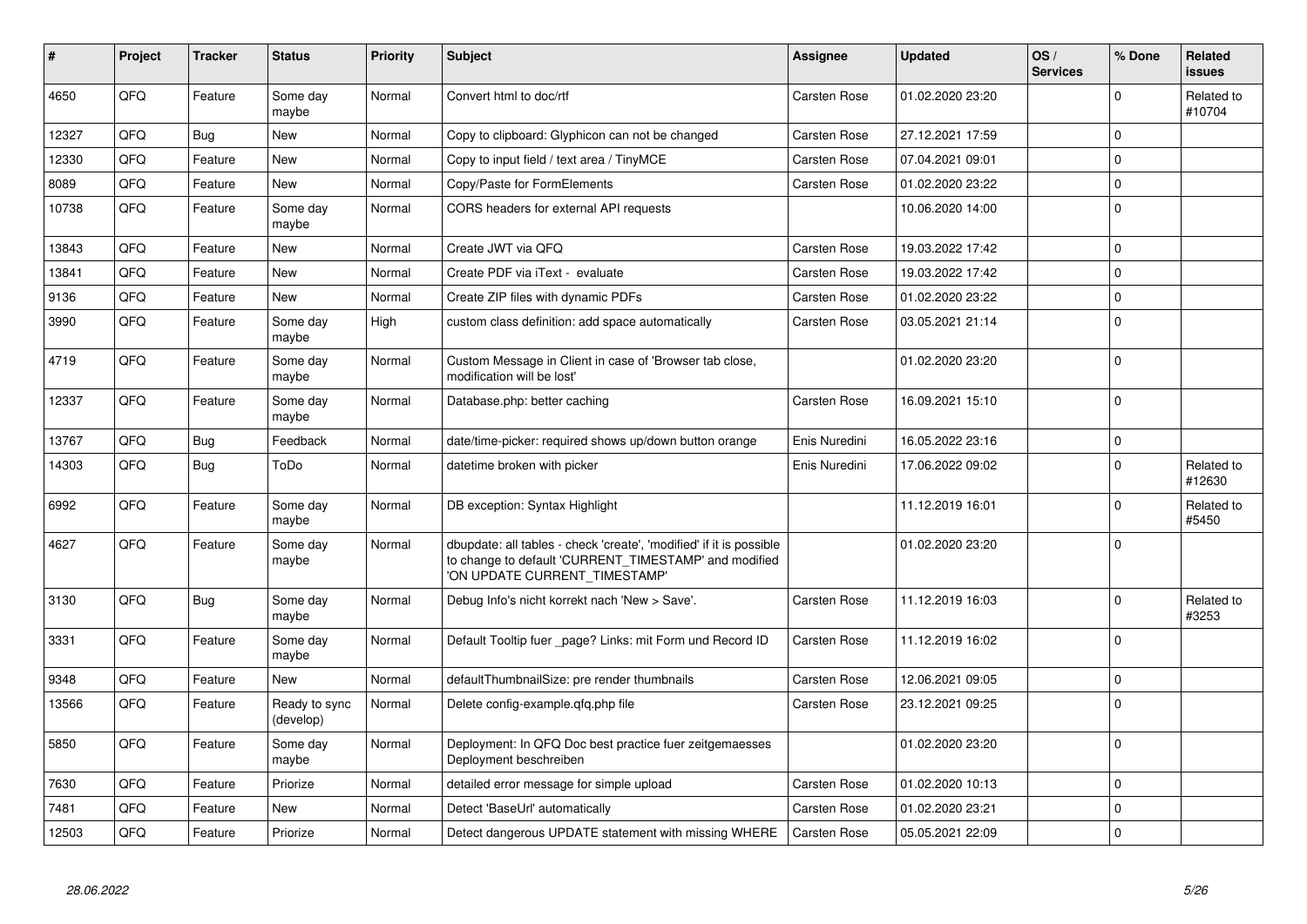| #     | Project | <b>Tracker</b> | <b>Status</b>     | <b>Priority</b> | <b>Subject</b>                                                                                                     | <b>Assignee</b>     | <b>Updated</b>   | OS/<br><b>Services</b> | % Done       | Related<br>issues    |
|-------|---------|----------------|-------------------|-----------------|--------------------------------------------------------------------------------------------------------------------|---------------------|------------------|------------------------|--------------|----------------------|
| 3273  | QFQ     | Feature        | Some day<br>maybe | Low             | Dirty Flag in Form                                                                                                 | <b>Carsten Rose</b> | 11.12.2019 16:02 |                        | $\Omega$     |                      |
| 3458  | QFQ     | Feature        | Some day<br>maybe | Normal          | Display 'Edit Form Element'-Checkbox on form: should<br>depend on FE Group                                         | <b>Carsten Rose</b> | 11.12.2019 16:02 |                        | $\mathbf{0}$ | Related to<br>#3447  |
| 8892  | QFQ     | Feature        | Some day<br>maybe | Normal          | Display and Edit SQL Comments in Form Editor                                                                       | <b>Carsten Rose</b> | 11.12.2019 16:01 |                        | $\Omega$     |                      |
| 13460 | QFQ     | <b>Bug</b>     | New               | Normal          | Doc: Password set/reset  password should not processed<br>with 'html encode'                                       | Carsten Rose        | 19.03.2022 17:46 |                        | $\Omega$     |                      |
| 14377 | QFQ     | <b>Bug</b>     | <b>New</b>        | Normal          | Documentation > General Tips: white page after migration                                                           | Enis Nuredini       | 19.06.2022 16:37 |                        | $\Omega$     |                      |
| 8894  | QFQ     | Feature        | Some day<br>maybe | Normal          | Documentation Tags Usable in QFQ Application                                                                       | <b>Carsten Rose</b> | 11.12.2019 16:01 |                        | $\Omega$     |                      |
| 8316  | QFQ     | <b>Bug</b>     | Feedback          | Normal          | Documentation/Behaviour for Nested Queries and<br>Record-Store confusing                                           | Nicola Chiapolini   | 20.11.2019 09:14 |                        | $\Omega$     |                      |
| 3905  | QFQ     | Feature        | Some day<br>maybe | Normal          | Documentation: Best Practice anhand eines Online<br>Bewerbungstools                                                | Carsten Rose        | 11.12.2019 16:03 |                        | $\mathbf 0$  |                      |
| 12109 | QFQ     | Feature        | New               | Normal          | Donwload Link: Plain, SIP, Persistent Link, Peristent SIP -<br>new notation                                        | <b>Carsten Rose</b> | 03.05.2021 20:45 |                        | $\mathbf 0$  | Related to<br>#12085 |
| 4293  | QFQ     | Bug            | Some day<br>maybe | Normal          | Download broken if token 'd:' is missing - but no error<br>message                                                 | <b>Carsten Rose</b> | 11.12.2019 16:03 |                        | $\mathbf 0$  | Related to<br>#7514  |
| 5221  | QFQ     | <b>Bug</b>     | <b>New</b>        | High            | Download Dialog: Bleibt stehen in FF wenn Datei<br>automatisch gespeichert wird.                                   | <b>Carsten Rose</b> | 03.05.2021 21:14 |                        | $\Omega$     |                      |
| 10996 | QFQ     | Feature        | <b>New</b>        | Normal          | Download video via sip: no seek                                                                                    | <b>Carsten Rose</b> | 12.08.2020 14:18 |                        | $\Omega$     |                      |
| 6292  | QFQ     | Feature        | <b>New</b>        | Normal          | Download: File speichern mit Hash aber original Filename in<br>der Datenbank vermerken fuer Downloads              | <b>Carsten Rose</b> | 01.02.2020 23:21 |                        | $\Omega$     |                      |
| 7100  | QFQ     | Feature        | Some day<br>maybe | Normal          | Download: log access, max downloads, time limit                                                                    |                     | 01.02.2020 23:19 |                        | $\Omega$     |                      |
| 7217  | QFQ     | Feature        | Priorize          | Normal          | Download: notice User if `_sip=?` is missing                                                                       | <b>Carsten Rose</b> | 01.02.2020 10:13 |                        | $\mathbf 0$  |                      |
| 5562  | QFQ     | Feature        | Priorize          | Normal          | Drag'n'Drop fuer Uploads                                                                                           | Benjamin Baer       | 21.03.2022 09:52 |                        | $\Omega$     | Related to<br>#9706  |
| 12603 | QFQ     | Feature        | <b>New</b>        | Normal          | Dropdown (Select), Radio, checkbox:<br>itemListAlways={{!SELECT key, value}}                                       | <b>Carsten Rose</b> | 19.03.2022 17:47 |                        | $\Omega$     |                      |
| 10119 | QFQ     | Feature        | <b>New</b>        | Normal          | Dropdown (selectlist) & TypeAhead: format and catagorize list                                                      | <b>Carsten Rose</b> | 07.05.2020 09:36 |                        | $\mathbf 0$  |                      |
| 2995  | QFQ     | Feature        | Some day<br>maybe | Normal          | Dropdown JQuery Plugin: 'chosen' - Moeglichkeit um Select<br>Listen mehr Funktion zu geben. Kein Bootstrap noetig. | Carsten Rose        | 11.12.2019 16:03 |                        | $\Omega$     |                      |
| 9975  | QFQ     | <b>Bug</b>     | Priorize          | Normal          | Dropdown Menu: 'r:3' broken                                                                                        | <b>Carsten Rose</b> | 01.02.2020 10:13 |                        | $\Omega$     |                      |
| 12670 | QFQ     | <b>Bug</b>     | New               | High            | Dropdown-Menu classes können nicht mehr angegeben<br>werden                                                        | <b>Carsten Rose</b> | 07.12.2021 17:19 |                        | $\Omega$     |                      |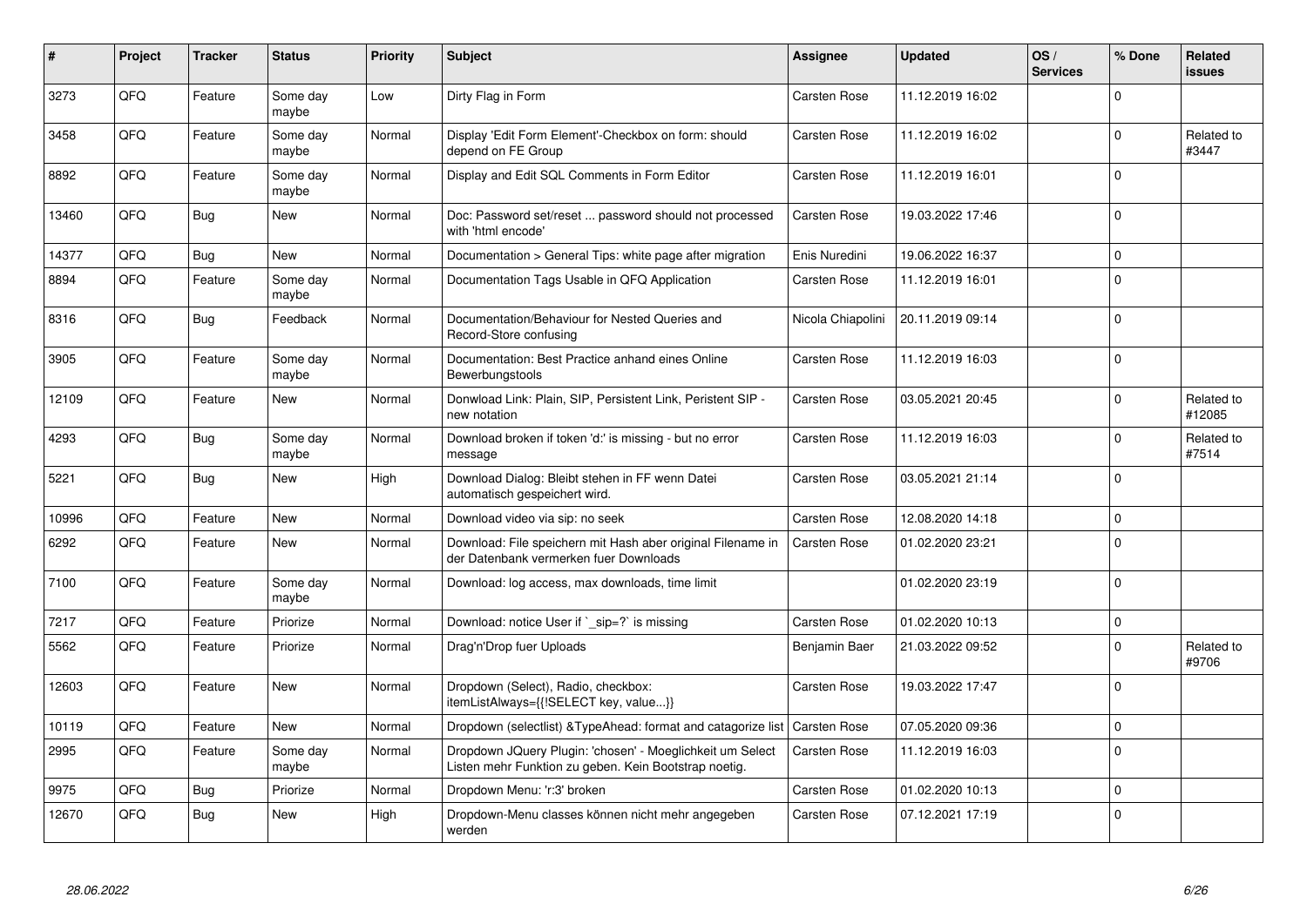| #     | Project | <b>Tracker</b> | <b>Status</b>     | <b>Priority</b> | <b>Subject</b>                                                                          | Assignee            | <b>Updated</b>   | OS/<br><b>Services</b> | % Done      | Related<br>issues         |
|-------|---------|----------------|-------------------|-----------------|-----------------------------------------------------------------------------------------|---------------------|------------------|------------------------|-------------|---------------------------|
| 4869  | QFQ     | Feature        | Some day<br>maybe | Normal          | Dynamic Update (show, hide, readonly?, required?) for<br><b>Template Group Elements</b> | <b>Carsten Rose</b> | 01.02.2020 23:19 |                        | $\Omega$    | Related to<br>#4865       |
| 4583  | QFQ     | Bug            | Some dav<br>maybe | Normal          | Dynamic Update bei TypeAhead Feldern                                                    | Carsten Rose        | 01.02.2020 23:19 |                        | $\Omega$    |                           |
| 3216  | QFQ     | Feature        | Some day<br>maybe | Normal          | dynamic update für checkbox label2                                                      | Carsten Rose        | 11.12.2019 16:03 |                        | $\Omega$    | Related to<br>#2081       |
| 11504 | QFQ     | Feature        | New               | Normal          | Dynamic Update: Button text update for 'Save',' Close' &<br>'Delete'                    | <b>Carsten Rose</b> | 12.11.2020 23:44 |                        | $\Omega$    |                           |
| 3811  | QFQ     | Bug            | Some day<br>maybe | Normal          | Dynamic Update: extraButtonInfo - Text aktualisieren                                    | Carsten Rose        | 11.12.2019 16:03 |                        | $\Omega$    | Related to<br>#11517      |
| 6224  | QFQ     | Feature        | Priorize          | Normal          | Dynamic update: fade in/out fields                                                      | Benjamin Baer       | 21.03.2022 09:50 |                        | $\mathbf 0$ |                           |
| 8106  | QFQ     | Bug            | Some day<br>maybe | Normal          | Dynamic Update: Feld kann nicht auf empty zurückgesetzt<br>werden                       | <b>Carsten Rose</b> | 11.12.2019 16:01 |                        | $\Omega$    |                           |
| 4082  | QFQ     | Feature        | New               | Normal          | Dynamic Update: modeSgl - useful default                                                | Carsten Rose        | 01.02.2020 23:22 |                        | $\Omega$    |                           |
| 11195 | QFQ     | Bug            | New               | Low             | Dynamic Update: Note not updated if new text is empty<br>(v20.4)                        |                     | 25.09.2020 11:14 |                        | $\Omega$    |                           |
| 3682  | QFQ     | <b>Bug</b>     | Some day<br>maybe | Normal          | Dynamic update: Radio buttons                                                           | Carsten Rose        | 11.12.2019 16:02 |                        | $\Omega$    |                           |
| 7002  | QFQ     | <b>Bug</b>     | <b>New</b>        | Normal          | Dynamic Update: row does not disappear / appear                                         | Carsten Rose        | 01.02.2020 23:22 |                        | $\mathbf 0$ |                           |
| 6083  | QFQ     | Feature        | Some day<br>maybe | Normal          | Dynamic Update: Value Check via SQL                                                     |                     | 11.12.2019 16:02 |                        | $\Omega$    |                           |
| 7109  | QFQ     | Feature        | <b>New</b>        | Normal          | Dynamic Updates: row/element hide                                                       | <b>Carsten Rose</b> | 01.02.2020 23:22 |                        | $\Omega$    | Has<br>duplicate<br>#4081 |
| 11460 | QFQ     | Feature        | New               | Normal          | Easier creation of changelog: gitchangelog                                              | Carsten Rose        | 12.06.2021 10:20 |                        | $\Omega$    | Related to<br>#13467      |
| 5893  | QFQ     | Feature        | Some dav<br>maybe | Normal          | Edit on double-click                                                                    |                     | 01.02.2020 23:19 |                        | $\Omega$    | Related to<br>#5894       |
| 9783  | QFQ     | <b>Bug</b>     | <b>New</b>        | Normal          | Email with special characters                                                           | <b>Carsten Rose</b> | 01.02.2020 23:22 |                        | $\Omega$    |                           |
| 12989 | QFQ     | Bug            | <b>New</b>        | Normal          | empty string does not trigger dynamic update                                            | Enis Nuredini       | 28.05.2022 11:09 |                        | $\Omega$    |                           |
| 10759 | QFQ     | Bug            | <b>New</b>        | Normal          | emptyMeansNull - Feld falsch aktualisiert                                               |                     | 12.11.2020 23:45 |                        | $\Omega$    |                           |
| 3864  | QFQ     | Feature        | New               | Normal          | Encrypt / decrypt field                                                                 | <b>Carsten Rose</b> | 08.03.2021 18:08 |                        | $\mathbf 0$ |                           |
| 5579  | QFQ     | Feature        | Some day<br>maybe | Normal          | Enhance Doc / Presentation: variable type 'link column type'                            | Carsten Rose        | 01.02.2020 23:19 |                        | $\Omega$    |                           |
| 8585  | QFQ     | Feature        | Priorize          | Normal          | Enhance Error message for 'unknown form'                                                | Carsten Rose        | 01.02.2020 10:13 |                        | $\mathbf 0$ |                           |
| 6250  | QFQ     | Feature        | In Progress       | Normal          | Enhance layout: a) Subrecord, b) Subrecord-Title                                        | <b>Carsten Rose</b> | 01.02.2020 23:22 |                        | $\Omega$    | Related to<br>#5391       |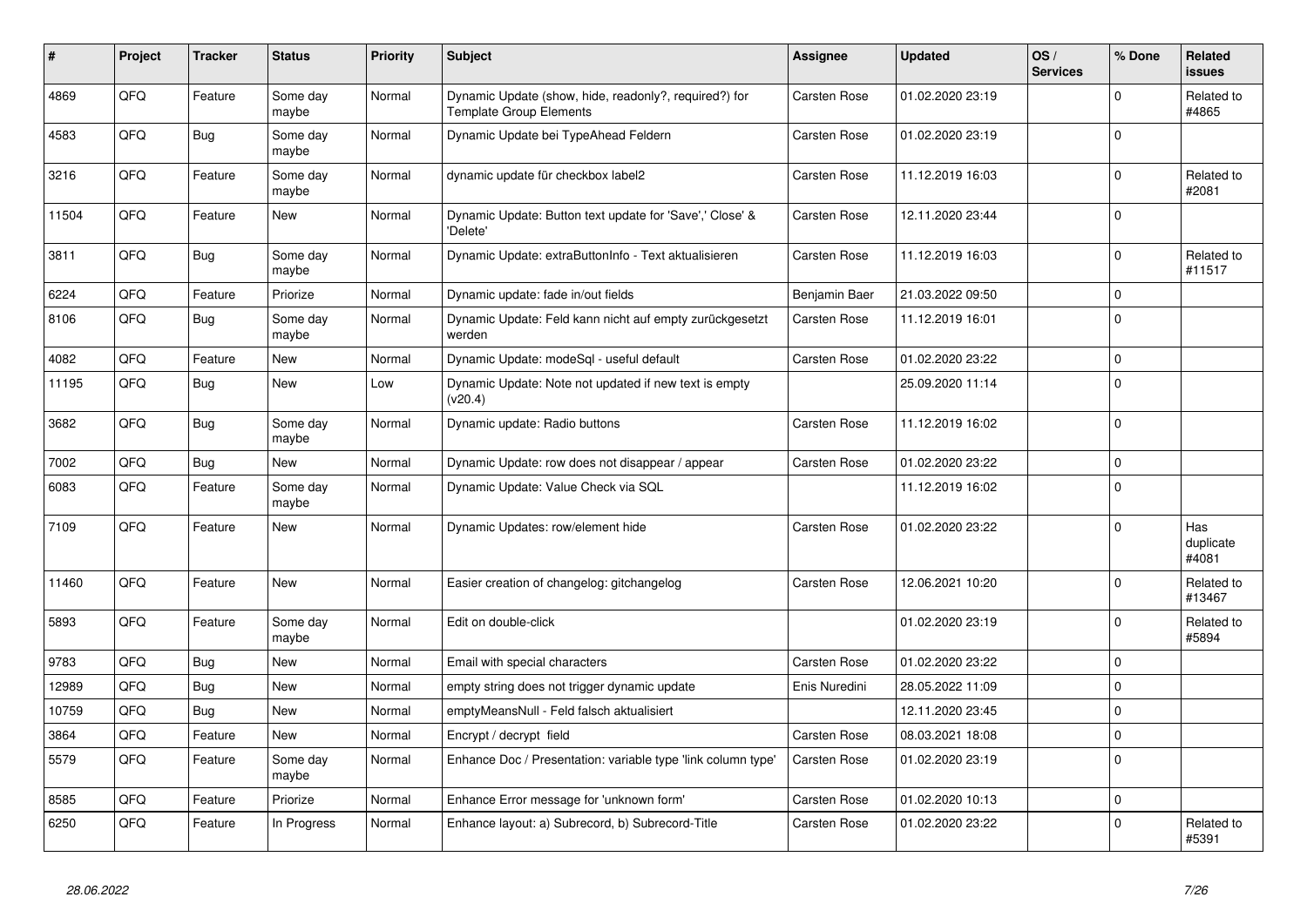| #     | Project | <b>Tracker</b> | <b>Status</b>     | <b>Priority</b> | Subject                                                                                                                 | <b>Assignee</b>     | <b>Updated</b>   | OS/<br><b>Services</b> | % Done         | Related<br>issues                                |
|-------|---------|----------------|-------------------|-----------------|-------------------------------------------------------------------------------------------------------------------------|---------------------|------------------|------------------------|----------------|--------------------------------------------------|
| 13689 | QFQ     | Bug            | <b>New</b>        | Normal          | Enter auf Eingabefeld mit ungültigem Wert führt zu blurry<br>Seite                                                      | Enis Nuredini       | 28.05.2022 10:53 |                        | $\Omega$       | Related to<br>#14245, Has<br>duplicate<br>#11891 |
| 12066 | QFQ     | <b>Bug</b>     | <b>New</b>        | High            | enterAsSubmit: Forward wird nicht ausgeführt                                                                            | Enis Nuredini       | 29.05.2022 09:23 |                        | $\Omega$       |                                                  |
| 9013  | QFQ     | Bug            | <b>New</b>        | Normal          | Error in Twig template not handled                                                                                      | <b>Carsten Rose</b> | 20.10.2021 13:43 |                        | $\Omega$       |                                                  |
| 6677  | QFQ     | Bug            | New               | Normal          | Error message FE Action Element: no/wrong FE reference<br>who cause the problem.                                        | Carsten Rose        | 01.02.2020 23:21 |                        | $\mathbf 0$    |                                                  |
| 7547  | QFQ     | <b>Bug</b>     | New               | Normal          | Error Message in afterSave: wrong parameter column<br>reported                                                          | Carsten Rose        | 01.02.2020 23:22 |                        | $\Omega$       |                                                  |
| 5132  | QFQ     | Feature        | Some day<br>maybe | Normal          | Error Message sendmail missing attachment: more details                                                                 | <b>Carsten Rose</b> | 01.02.2020 23:19 |                        | $\Omega$       |                                                  |
| 6912  | QFQ     | Bug            | <b>New</b>        | Normal          | error Message Var 'deadline' already set in SIP - in Form<br>with FE.value={{deadline:R:::{{deadlinePeriod:Y}}}}        | <b>Carsten Rose</b> | 01.02.2020 23:21 |                        | $\overline{0}$ |                                                  |
| 9127  | QFQ     | Bug            | <b>New</b>        | Normal          | Error Message: change 'roll over' color - text not readable                                                             | Carsten Rose        | 01.02.2020 23:22 |                        | $\mathbf 0$    |                                                  |
| 9128  | QFQ     | Feature        | <b>New</b>        | Normal          | Error Message: not replaced variables- a) replace back to '{'<br>b) underline                                           | <b>Carsten Rose</b> | 01.02.2020 23:22 |                        | $\Omega$       | Related to<br>#9129                              |
| 4330  | QFQ     | Feature        | Some day<br>maybe | Normal          | Error Message: report missing {{ / }} in sqlUpdate, sqlInsert,<br>sglDelete, sglAfter, sglBefore in FE action elements. | <b>Carsten Rose</b> | 01.02.2020 23:20 |                        | $\Omega$       |                                                  |
| 4328  | QFQ     | Bug            | Some day<br>maybe | Normal          | Error Message: Show FE name/number on problems in FE                                                                    | Carsten Rose        | 01.02.2020 23:20 |                        | $\Omega$       |                                                  |
| 10874 | QFQ     | Feature        | New               | Normal          | Erstellen eines Foreign Keys in der Tabelle "FormElement"                                                               |                     | 13.07.2020 10:11 |                        | $\mathbf 0$    |                                                  |
| 10324 | QFQ     | Bug            | <b>New</b>        | Normal          | Excel Export mit Template funktioniert nur, wenn Template<br>vor uid kommt                                              |                     | 30.03.2020 11:20 |                        | $\Omega$       | Related to<br>#10257                             |
| 10976 | QFQ     | Feature        | <b>New</b>        | Normal          | Excel Export Verbesserungen                                                                                             | Carsten Rose        | 06.08.2020 10:56 |                        | $\Omega$       |                                                  |
| 12024 | QFQ     | Feature        | New               | Normal          | Excel Export: text columns by default decode<br>htmlspeciachar()                                                        | Carsten Rose        | 17.02.2021 23:55 |                        | $\Omega$       | Related to<br>#12022                             |
| 6594  | QFQ     | Feature        | <b>New</b>        | Normal          | Excel: on download, check if there is a valid sip                                                                       | <b>Carsten Rose</b> | 01.02.2020 23:21 |                        | $\Omega$       |                                                  |
| 3900  | QFQ     | Feature        | Some day<br>maybe | Normal          | Extend documentation of 'Copy / Paste'                                                                                  | Carsten Rose        | 11.12.2019 16:03 |                        | $\Omega$       | Related to<br>#3899                              |
| 11217 | QFQ     | Feature        | Some day<br>maybe | Normal          | <b>Extend Script Functionality</b>                                                                                      | Carsten Rose        | 16.09.2021 15:10 |                        | $\Omega$       |                                                  |
| 14185 | QFQ     | Feature        | <b>New</b>        | Normal          | External/Autocron.php - better suitable directory                                                                       | Support: System     | 28.05.2022 11:03 |                        | $\Omega$       |                                                  |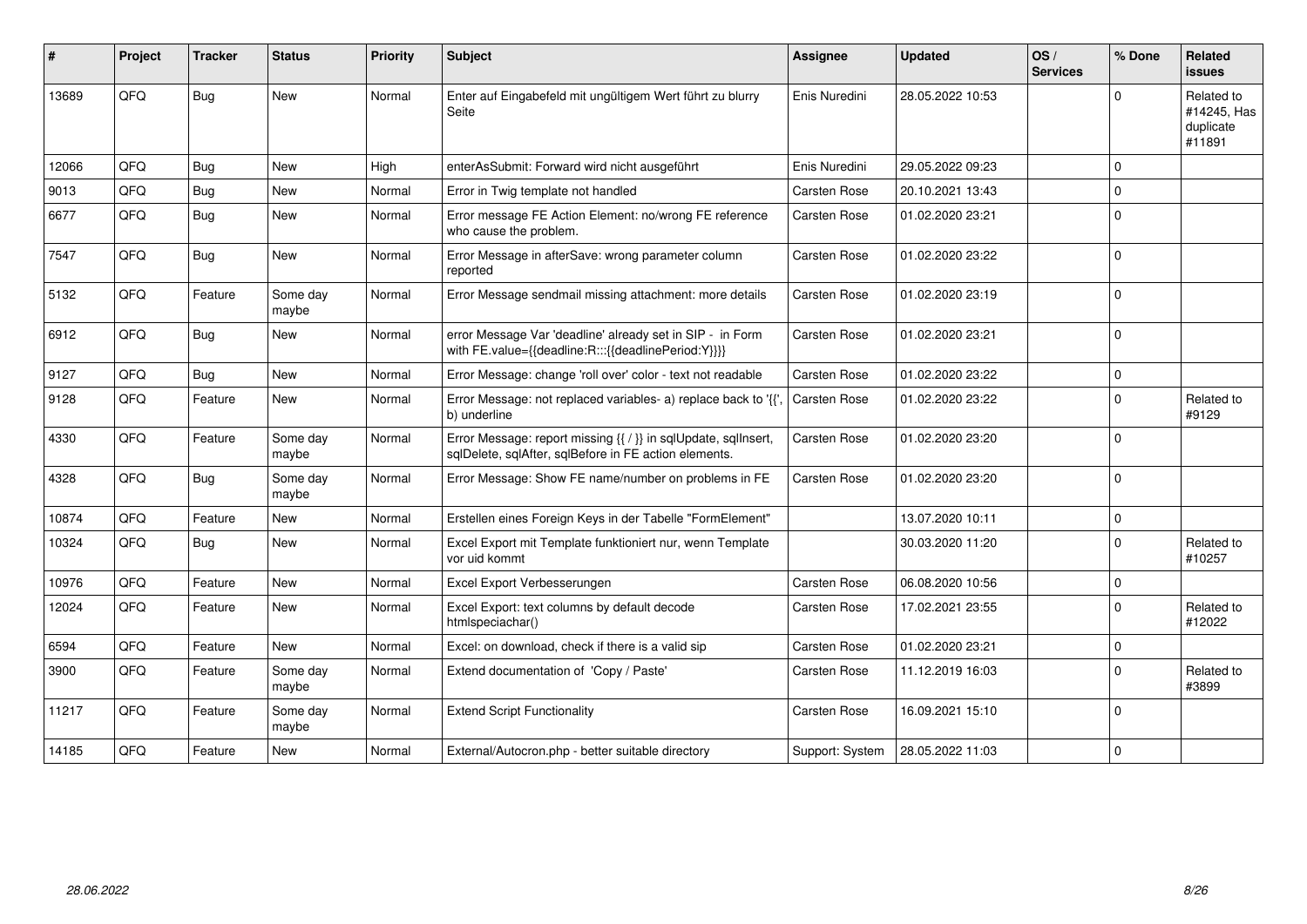| $\sharp$ | Project | <b>Tracker</b> | <b>Status</b>     | <b>Priority</b> | <b>Subject</b>                                                                            | Assignee            | <b>Updated</b>   | OS/<br><b>Services</b> | % Done      | <b>Related</b><br><b>issues</b>                                                                                                |
|----------|---------|----------------|-------------------|-----------------|-------------------------------------------------------------------------------------------|---------------------|------------------|------------------------|-------------|--------------------------------------------------------------------------------------------------------------------------------|
| 11517    | QFQ     | <b>Bug</b>     | In Progress       | Normal          | extraButtonInfo Broken for multiple FormElements                                          | Carsten Rose        | 12.05.2022 13:12 |                        | U           | Related to<br>#7890,<br>Related to<br>#3811, Has<br>duplicate<br>#10905, Has<br>duplicate<br>#10553, Has<br>duplicate<br>#6779 |
| 4528     | QFQ     | <b>Bug</b>     | Some day<br>maybe | Normal          | extraButtonLock mit SQLAhead Bug                                                          | Carsten Rose        | 01.02.2020 23:19 |                        | $\Omega$    |                                                                                                                                |
| 8719     | QFQ     | Feature        | New               | Normal          | extraButtonLock: add support for 0/1                                                      | Carsten Rose        | 01.02.2020 23:22 |                        | $\mathbf 0$ |                                                                                                                                |
| 6972     | QFQ     | Feature        | Some day<br>maybe | Normal          | Fabric Clipboard / cross browser tab                                                      | Benjamin Baer       | 01.02.2020 23:21 |                        | $\Omega$    |                                                                                                                                |
| 5024     | QFQ     | Feature        | Some day<br>maybe | Normal          | Fabric: Generate PDF with edits                                                           | Benjamin Baer       | 01.02.2020 23:20 |                        | $\Omega$    | Related to<br>#10704                                                                                                           |
| 6801     | QFQ     | Feature        | Priorize          | Normal          | Fabric: Maximize / FullIscreen                                                            | Benjamin Baer       | 21.03.2022 09:56 |                        | $\Omega$    |                                                                                                                                |
| 9862     | QFQ     | <b>Bug</b>     | Priorize          | Normal          | Failed writing to sql mail qfq.log should throw an exception                              | <b>Carsten Rose</b> | 01.02.2020 10:13 |                        | $\Omega$    |                                                                                                                                |
| 8584     | QFQ     | Feature        | Priorize          | Normal          | FE 'Action' - never assign to Container (except Template<br>Group)                        | Carsten Rose        | 01.02.2020 10:13 |                        | $\Omega$    |                                                                                                                                |
| 9352     | QFQ     | Feature        | <b>New</b>        | Normal          | FE 'Native' fire slaveld, sqlAfter, sqlIns                                                | Carsten Rose        | 01.02.2020 23:22 |                        | $\mathbf 0$ |                                                                                                                                |
| 7812     | QFQ     | Feature        | New               | Normal          | FE 'Subrecord' - new option 'subrecordShowFilter',<br>'subrecordPaging'                   | <b>Carsten Rose</b> | 01.02.2020 23:22 |                        | $\Omega$    |                                                                                                                                |
| 9531     | QFQ     | Bug            | New               | High            | FE File: Dynamic Update / modeSgl / required detected even<br>it not set                  | <b>Carsten Rose</b> | 11.06.2021 20:32 |                        | $\mathbf 0$ | Related to<br>#12398                                                                                                           |
| 3750     | QFQ     | Bug            | Some day<br>maybe | Normal          | FE in a row: if one violates check, all are red                                           | Carsten Rose        | 11.12.2019 16:03 |                        | 0           |                                                                                                                                |
| 3415     | QFQ     | Feature        | Some day<br>maybe | Normal          | FE Login Box Templatefile                                                                 | Benjamin Baer       | 11.12.2019 16:02 |                        | $\Omega$    |                                                                                                                                |
| 12040    | QFQ     | Bug            | <b>New</b>        | Normal          | FE Mode 'hidden' für zwei FEs auf einer Zeile                                             | Carsten Rose        | 18.02.2021 10:13 |                        | $\Omega$    |                                                                                                                                |
| 3547     | QFQ     | Bug            | New               | Normal          | FE of type 'note' causes writing of empty fields.                                         | Carsten Rose        | 01.02.2020 23:21 |                        | $\Omega$    |                                                                                                                                |
| 4536     | QFQ     | Feature        | Some day<br>maybe | Normal          | FE upload: problem with delete if mutliple uploads an<br>FE.name="                        |                     | 01.02.2020 23:20 |                        | $\Omega$    |                                                                                                                                |
| 7656     | QFQ     | Bug            | Priorize          | Normal          | FE with required, 'pattern' and 'extraButtonLock': always<br>complain about missing value | Carsten Rose        | 01.02.2020 10:13 |                        | $\Omega$    |                                                                                                                                |
| 8277     | QFQ     | Feature        | Priorize          | Normal          | fe.parameter.default=                                                                     | <b>Carsten Rose</b> | 01.02.2020 23:17 |                        | $\Omega$    | Related to<br>#8113                                                                                                            |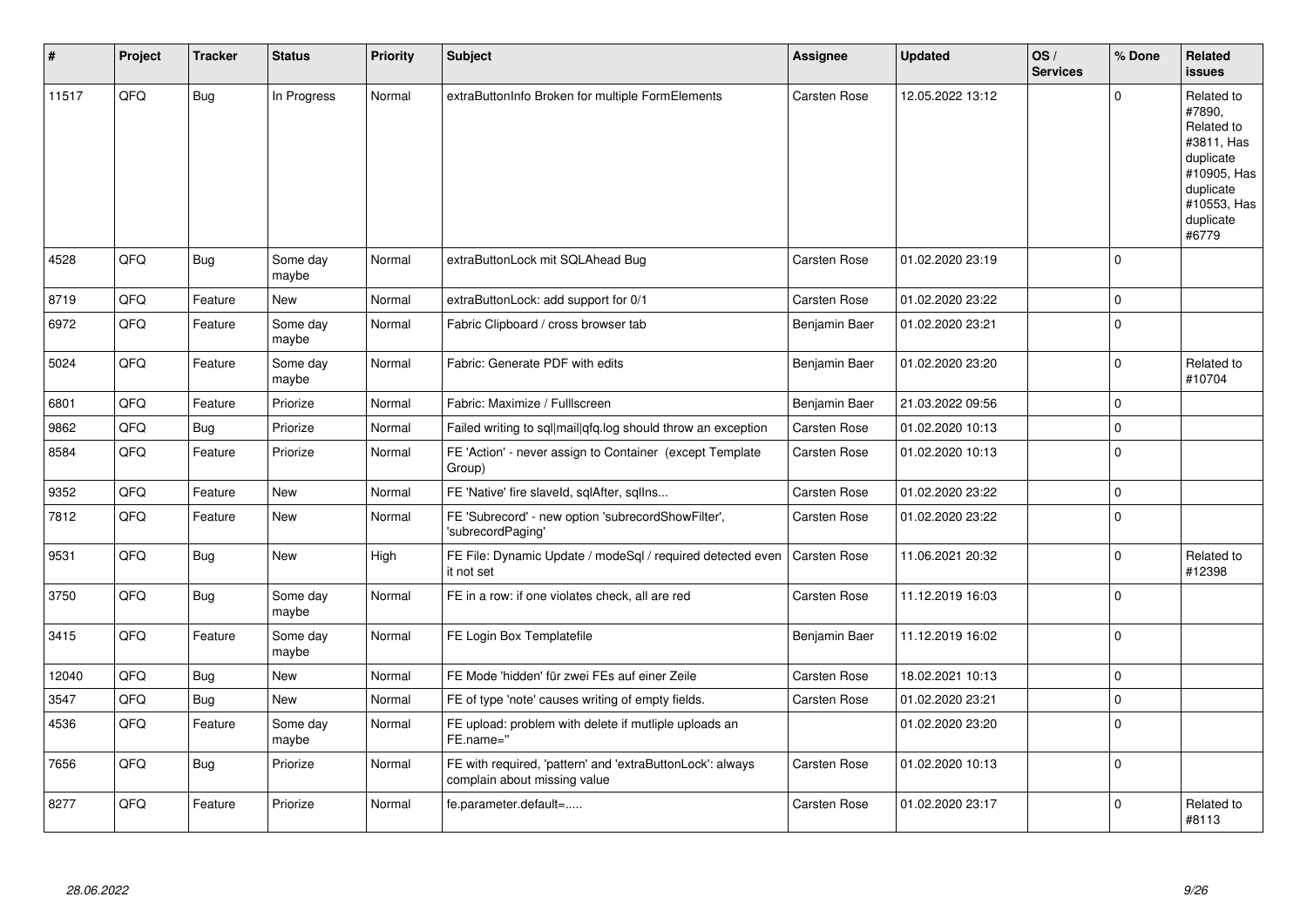| ∦     | Project | <b>Tracker</b> | <b>Status</b>     | <b>Priority</b> | <b>Subject</b>                                                                                                       | Assignee            | <b>Updated</b>   | OS/<br><b>Services</b> | % Done      | Related<br><b>issues</b>                                              |
|-------|---------|----------------|-------------------|-----------------|----------------------------------------------------------------------------------------------------------------------|---------------------|------------------|------------------------|-------------|-----------------------------------------------------------------------|
| 10013 | QFQ     | Feature        | Some day<br>maybe | Normal          | FE.typ=editor: CodeMirror                                                                                            | <b>Carsten Rose</b> | 08.06.2022 10:37 |                        | $\Omega$    | Related to<br>#12611,<br>Related to<br>#12490.<br>Related to<br>#7732 |
| 5021  | QFQ     | <b>Bug</b>     | Some day<br>maybe | Normal          | FE.typ=extra - during save displays error 'datum2' already<br>filled in STORE SIP - the value is stored nevertheless | Carsten Rose        | 01.02.2020 23:19 |                        | $\Omega$    | Related to<br>#3875                                                   |
| 5559  | QFQ     | <b>Bug</b>     | <b>New</b>        | Normal          | FE.type = Upload: 'accept' might contain variables                                                                   | Carsten Rose        | 11.05.2020 21:23 |                        | $\Omega$    |                                                                       |
| 8049  | QFQ     | Bug            | <b>New</b>        | Normal          | FE.type=note, column 'value': text moves some pixel to top<br>after save                                             | Carsten Rose        | 01.02.2020 23:22 |                        | $\Omega$    |                                                                       |
| 9317  | QFQ     | Bug            | <b>New</b>        | Normal          | FE.type=note: with dynamic show/hidden an empty label<br>causes trouble                                              | Carsten Rose        | 01.02.2020 23:22 |                        | $\Omega$    |                                                                       |
| 5877  | QFQ     | Bug            | Some day<br>maybe | Normal          | FE.type=note:bsColumn strange behaviour                                                                              |                     | 01.02.2020 23:19 |                        | $\Omega$    |                                                                       |
| 7899  | QFQ     | <b>Bug</b>     | <b>New</b>        | High            | Fe.type=password / retype / required: always complain about<br>missing value                                         | Carsten Rose        | 03.05.2021 21:14 |                        | $\Omega$    |                                                                       |
| 10082 | QFQ     | Bug            | <b>New</b>        | Normal          | FE.type=SELECT - 'sanatize' Class                                                                                    | Carsten Rose        | 07.05.2020 09:36 |                        | $\Omega$    | Related to<br>#10081                                                  |
| 12162 | QFQ     | Feature        | <b>New</b>        | Normal          | FE.type=sendmail: personalized mailing (several mails) via<br>template                                               | <b>Carsten Rose</b> | 03.05.2021 20:45 |                        | $\Omega$    |                                                                       |
| 9347  | QFQ     | Bug            | <b>New</b>        | High            | FE.type=upload with dynamic show/hidden: required not<br>detected                                                    | Carsten Rose        | 12.06.2021 10:40 |                        | $\Omega$    | Related to<br>#5305,<br>Related to<br>#12398                          |
| 8037  | QFQ     | <b>Bug</b>     | Priorize          | Normal          | FE.type=upload (advanced mode): {{slaveld:V}} missing<br>during dynamic update                                       | <b>Carsten Rose</b> | 01.02.2020 10:13 |                        | $\Omega$    |                                                                       |
| 9534  | QFQ     | Bug            | Priorize          | Urgent          | FE.type=upload: 'Unknown Mode: ID"                                                                                   | Carsten Rose        | 03.05.2021 21:14 |                        | $\Omega$    | Related to<br>#9532                                                   |
| 9533  | QFQ     | Bug            | New               | Normal          | FE.type=upload: Check in 'beforeSave' if upload is given                                                             | Carsten Rose        | 01.02.2020 23:22 |                        | $\Omega$    | Related to<br>#11523                                                  |
| 4444  | QFQ     | Feature        | Some day<br>maybe | Normal          | FE.type=upload: detect mime type                                                                                     |                     | 11.12.2019 16:02 |                        | $\Omega$    | Related to<br>#4303                                                   |
| 7512  | QFQ     | Bug            | <b>New</b>        | Normal          | FE: inputType=number >> 'pattern' is not respected                                                                   | Carsten Rose        | 01.02.2020 23:22 |                        | $\Omega$    |                                                                       |
| 7920  | QFQ     | Feature        | <b>New</b>        | Normal          | FE: Syntax Highlight, Zeinlenumbruch                                                                                 | Carsten Rose        | 01.02.2020 10:03 |                        | $\Omega$    |                                                                       |
| 10937 | QFQ     | Bug            | <b>New</b>        | Normal          | Fehler mit abhängigen Select- Feldern beim Positionieren                                                             | Carsten Rose        | 12.11.2020 23:45 |                        | $\Omega$    |                                                                       |
| 4872  | QFQ     | Feature        | Some day<br>maybe | Normal          | Fields of Typo3 page available in STORE_TYPO3                                                                        | Carsten Rose        | 01.02.2020 23:19 |                        | $\Omega$    |                                                                       |
| 4413  | QFQ     | Feature        | <b>New</b>        | Normal          | fieldset: show/hidden, modeSql, dynamicUpdate                                                                        | <b>Carsten Rose</b> | 09.02.2022 15:19 |                        | $\mathbf 0$ |                                                                       |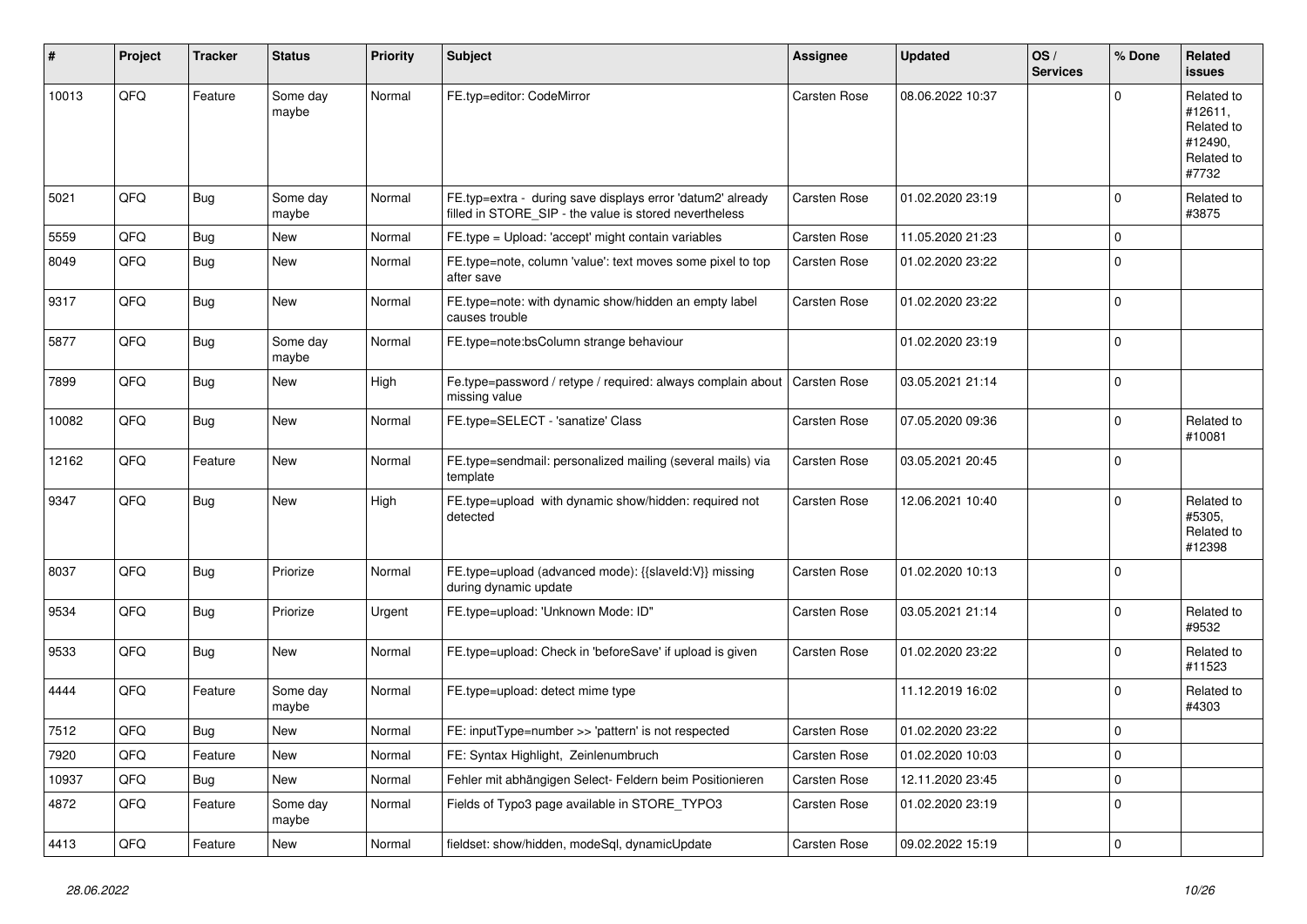| ∦     | Project | <b>Tracker</b> | <b>Status</b>     | <b>Priority</b> | <b>Subject</b>                                                                                                                                           | Assignee            | <b>Updated</b>   | OS/<br><b>Services</b> | % Done      | Related<br><b>issues</b>                                                    |
|-------|---------|----------------|-------------------|-----------------|----------------------------------------------------------------------------------------------------------------------------------------------------------|---------------------|------------------|------------------------|-------------|-----------------------------------------------------------------------------|
| 10003 | QFQ     | Feature        | Priorize          | Normal          | fieldset: stronger visualize group                                                                                                                       | Benjamin Baer       | 12.02.2020 08:13 |                        | 0           |                                                                             |
| 6462  | QFQ     | <b>Bug</b>     | <b>New</b>        | Normal          | File Upload: Nutzlose Fehlermeldung wenn Datei zu gross                                                                                                  | Carsten Rose        | 01.02.2020 23:21 |                        | $\Omega$    | Related to<br>#6139                                                         |
| 5923  | QFQ     | Feature        | Some day<br>maybe | Normal          | fillStoreSystemBySqlLate                                                                                                                                 |                     | 01.02.2020 23:19 |                        | $\Omega$    |                                                                             |
| 13716 | QFQ     | <b>Bug</b>     | <b>New</b>        | High            | Firefox ask to store username/password                                                                                                                   | Enis Nuredini       | 30.05.2022 09:31 |                        | $\mathbf 0$ | Related to<br>#13827                                                        |
| 3880  | QFQ     | Feature        | Some day<br>maybe | Normal          | Form 'Form': anlegen einer Tabelle                                                                                                                       |                     | 14.01.2021 10:12 |                        | $\Omega$    |                                                                             |
| 3879  | QFQ     | Feature        | Some day<br>maybe | Normal          | Form 'FormElement': Beim Feld 'name' rechts in der Notiz<br>einen Link einblenden - a) aktuelle Definition anzeigen, b)<br>Spalte in der Tabelle anlegen |                     | 11.12.2019 16:03 |                        | $\mathbf 0$ |                                                                             |
| 3878  | QFQ     | Feature        | Some day<br>maybe | Normal          | Form 'FormElement': Spalte 'name' typeAhead mit<br>Spaltennamen der Primarytable.                                                                        |                     | 11.12.2019 16:03 |                        | $\Omega$    |                                                                             |
| 8336  | QFQ     | Feature        | <b>New</b>        | Normal          | Form > modified > Close New: a) Optional disable popup, b)<br>custom text, c) mode on save: close stay                                                   | <b>Carsten Rose</b> | 01.02.2020 23:22 |                        | $\Omega$    | Related to<br>#8335                                                         |
| 10763 | QFQ     | Feature        | <b>New</b>        | Normal          | form accessed and submitted despite logout?                                                                                                              |                     | 16.06.2020 11:43 |                        | $\Omega$    |                                                                             |
| 11716 | QFQ     | Feature        | <b>New</b>        | Normal          | Form an beliebiger Stelle im Report anzeigen                                                                                                             |                     | 09.12.2020 09:47 |                        | $\Omega$    |                                                                             |
| 12262 | QFQ     | Feature        | ToDo              | Normal          | Form buttons on top: more customable                                                                                                                     | Enis Nuredini       | 17.06.2022 10:44 |                        | $\Omega$    | Related to<br>#13945, Has<br>duplicate<br>#4046, Has<br>duplicate<br>#10080 |
| 9602  | QFQ     | Feature        | <b>New</b>        | Normal          | Form definition as JSON                                                                                                                                  | <b>Carsten Rose</b> | 01.02.2020 23:21 |                        | $\Omega$    | Related to<br>#9600                                                         |
| 4756  | QFQ     | <b>Bug</b>     | <b>New</b>        | Normal          | Form dirty even nothing changes                                                                                                                          | Carsten Rose        | 11.12.2019 16:16 |                        | $\Omega$    |                                                                             |
| 11322 | QFQ     | Feature        | Some day<br>maybe | Normal          | Form Element JSON - (multiline parameter field)                                                                                                          | Carsten Rose        | 16.09.2021 15:10 |                        | $\Omega$    |                                                                             |
| 12315 | QFQ     | Feature        | Some day<br>maybe | Normal          | Form History (Diffs) / Backups                                                                                                                           | <b>Carsten Rose</b> | 16.09.2021 15:10 |                        | $\Omega$    |                                                                             |
| 14322 | QFQ     | <b>Bug</b>     | New               | Normal          | Form Load: by default no scroll (save & close should be<br>visible)                                                                                      | Enis Nuredini       | 15.06.2022 14:12 |                        | $\mathbf 0$ | Related to<br>#14321,<br>Related to<br>#6232                                |
| 5557  | QFQ     | Bug            | Some day<br>maybe | Normal          | Form load: STORE RECORD filled, but should be empty                                                                                                      | Carsten Rose        | 01.02.2020 23:19 |                        | $\Omega$    |                                                                             |
| 14245 | QFQ     | <b>Bug</b>     | <b>New</b>        | Normal          | Form Save Btn bleibt disabled wenn Datumsfeld über<br>Datepicker geändert                                                                                | Enis Nuredini       | 27.05.2022 13:45 |                        | $\Omega$    | Related to<br>#13689                                                        |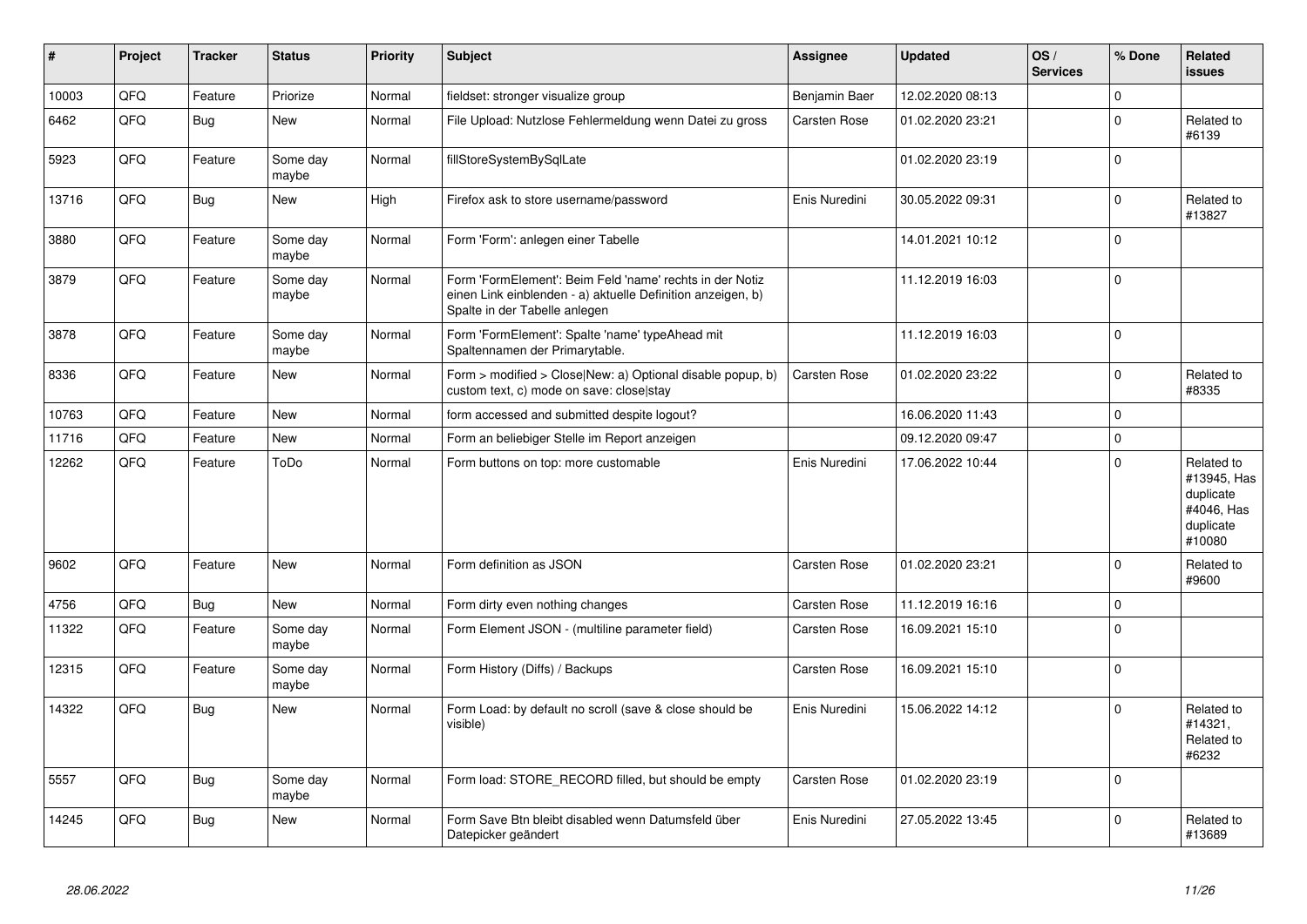| #     | Project | <b>Tracker</b> | <b>Status</b>     | <b>Priority</b> | Subject                                                                                                                                             | <b>Assignee</b>     | <b>Updated</b>   | OS/<br><b>Services</b> | % Done      | Related<br><b>issues</b>  |
|-------|---------|----------------|-------------------|-----------------|-----------------------------------------------------------------------------------------------------------------------------------------------------|---------------------|------------------|------------------------|-------------|---------------------------|
| 5983  | QFQ     | Feature        | Some day<br>maybe | Normal          | Form Submit (save & update): normalize date/-time FE                                                                                                | Carsten Rose        | 01.02.2020 23:19 |                        | $\Omega$    |                           |
| 12581 | QFQ     | Bug            | New               | Normal          | Form.forward=close: Record 'new' in new browser tab > save<br>(& close) >> Form is not reloaded with new created record id<br>and stays in mode=new | <b>Carsten Rose</b> | 19.03.2022 17:48 |                        | $\Omega$    |                           |
| 9668  | QFQ     | Feature        | Priorize          | Normal          | Form.mode: rename 'hidden' to 'hide'                                                                                                                | Carsten Rose        | 05.05.2021 22:14 |                        | $\Omega$    | Related to<br>#6437       |
| 9773  | QFQ     | <b>Bug</b>     | <b>New</b>        | Normal          | form.parameter.formModeGlobal=requiredOff                                                                                                           | Carsten Rose        | 01.02.2020 15:56 |                        | 0           |                           |
| 3708  | QFQ     | Feature        | Some day<br>maybe | Normal          | Form: input - 'specialchars', 'none'  gewisse tags erlauben,<br>andere verbieten                                                                    | <b>Carsten Rose</b> | 11.12.2019 16:02 |                        | $\Omega$    | Related to<br>#14320      |
| 6289  | QFQ     | Feature        | <b>New</b>        | Normal          | Form: Log                                                                                                                                           | Carsten Rose        | 01.02.2020 23:21 |                        | $\Omega$    |                           |
| 4443  | QFQ     | Feature        | Some day<br>maybe | Normal          | Form: multiple secondary tables                                                                                                                     |                     | 01.02.2020 23:20 |                        | $\mathbf 0$ |                           |
| 12156 | QFQ     | Feature        | New               | Normal          | Form: Optional disable 'leave page'                                                                                                                 |                     | 03.05.2021 20:45 |                        | $\mathbf 0$ |                           |
| 12468 | QFQ     | Bug            | New               | Urgent          | Form: update Form.title after save                                                                                                                  | <b>Carsten Rose</b> | 03.05.2021 21:12 |                        | $\Omega$    |                           |
| 7278  | QFQ     | Feature        | Some day<br>maybe | Normal          | Form: Wert vordefinieren der immer gesetzt wird                                                                                                     |                     | 02.05.2021 09:27 |                        | $\Omega$    |                           |
| 6998  | QFQ     | Feature        | Priorize          | Normal          | Form: with debug=on show column information as tooltip of<br>column label                                                                           | Carsten Rose        | 01.02.2020 10:13 |                        | $\Omega$    |                           |
| 3877  | QFQ     | Feature        | Some day<br>maybe | Normal          | FormEditor: die Felder die aktuell nicht gebraucht werden nur<br>auf readonly/disabled setzen (nicht ausblenden > das irritiert.                    | <b>Carsten Rose</b> | 11.12.2019 16:03 |                        | $\mathbf 0$ |                           |
| 9537  | QFQ     | Feature        | New               | Normal          | FormEditor: Edit fieldset in FrontEnd                                                                                                               | Carsten Rose        | 01.02.2020 23:22 |                        | $\mathbf 0$ |                           |
| 3350  | QFQ     | Feature        | Some day<br>maybe | Normal          | FormEditor: Hilfetext hinter 'checktype'                                                                                                            | Carsten Rose        | 11.12.2019 16:02 |                        | $\Omega$    |                           |
| 8083  | QFQ     | Bug            | New               | High            | FormEditor: primary table list does not respect<br>'indexDb={{indexData:Y}}'                                                                        | Carsten Rose        | 03.05.2021 21:14 |                        | $\Omega$    | Has<br>duplicate<br>#6678 |
| 14290 | QFQ     | Feature        | Priorize          | Normal          | FormEditor: Show Table Definition                                                                                                                   | Carsten Rose        | 19.06.2022 16:37 |                        | $\mathbf 0$ |                           |
| 7290  | QFQ     | Feature        | Priorize          | Normal          | FormEditor: title as textarea if LEN(title)>60                                                                                                      | <b>Carsten Rose</b> | 01.02.2020 10:13 |                        | $\Omega$    | Blocked by<br>#7682       |
| 14395 | QFQ     | Support        | New               | Normal          | FormEditor: Virtual table columns                                                                                                                   | Enis Nuredini       | 21.06.2022 16:09 |                        | $\mathbf 0$ |                           |
| 4008  | QFG     | Bug            | Some day<br>maybe | Normal          | FormElemen.type=sendmail: wrong 'TO' if 'real<br>name <rea@mail.to>' is used</rea@mail.to>                                                          | <b>Carsten Rose</b> | 11.12.2019 16:03 |                        | ١o          |                           |
| 8034  | QFQ     | Feature        | Priorize          | Normal          | FormElement 'data': 22.22.2222 should not be accepted                                                                                               | Carsten Rose        | 01.02.2020 10:13 |                        | $\mathbf 0$ |                           |
| 7890  | QFQ     | <b>Bug</b>     | New               | Normal          | FormElement 'required': extraButtonInfo not aligned                                                                                                 | Carsten Rose        | 11.06.2021 21:17 |                        | $\mathbf 0$ | Related to<br>#11517      |
| 10322 | QFO     | <b>Bug</b>     | New               | Normal          | FormElement / Radio: missing column 'enum' >> FE not<br>reported                                                                                    | Carsten Rose        | 07.05.2020 09:37 |                        | $\mathbf 0$ |                           |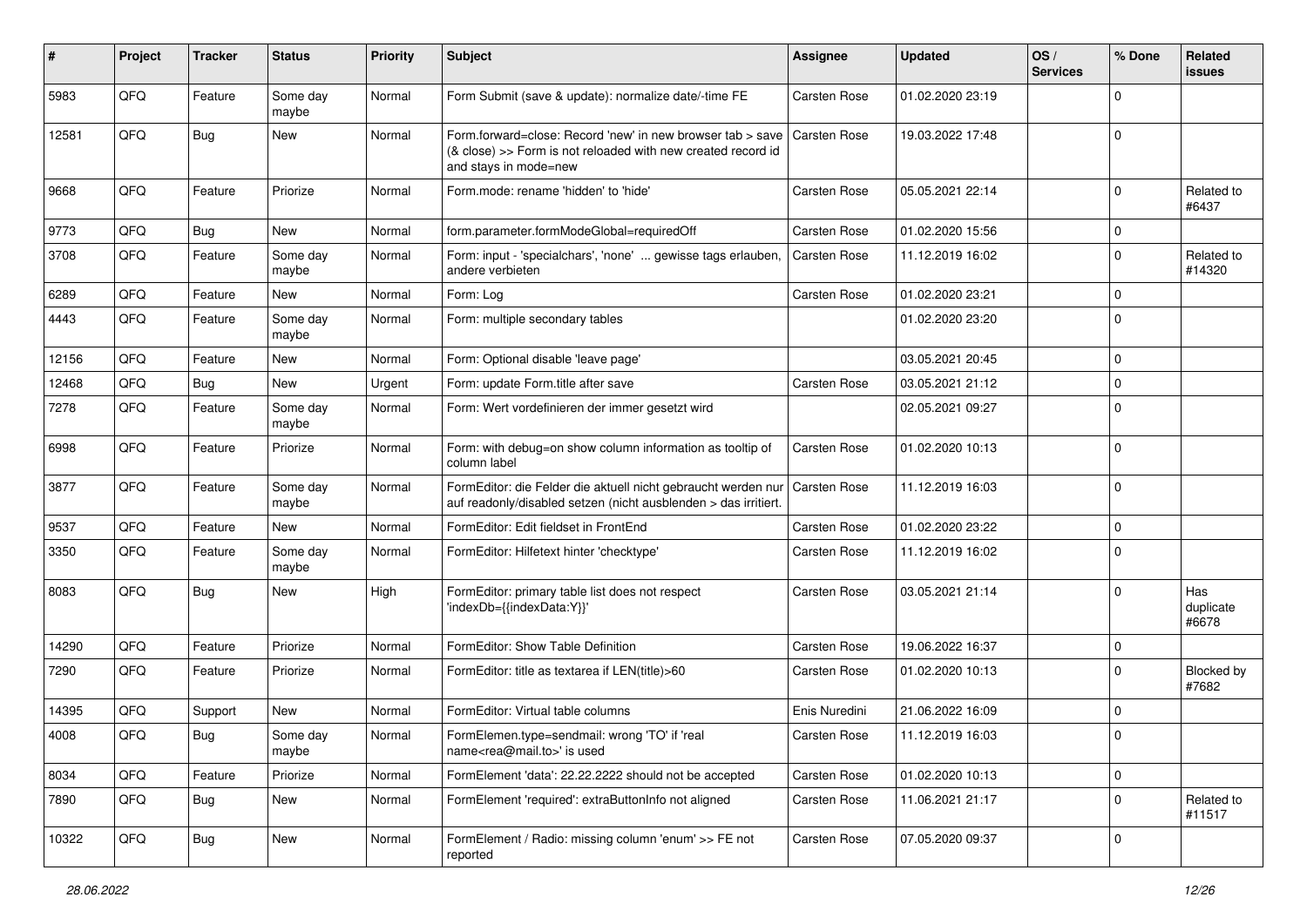| #     | <b>Project</b> | <b>Tracker</b> | <b>Status</b>     | <b>Priority</b> | <b>Subject</b>                                                              | <b>Assignee</b>     | <b>Updated</b>   | OS/<br><b>Services</b> | % Done       | <b>Related</b><br>issues                     |
|-------|----------------|----------------|-------------------|-----------------|-----------------------------------------------------------------------------|---------------------|------------------|------------------------|--------------|----------------------------------------------|
| 9548  | QFQ            | Feature        | Feedback          | High            | FormElement: Pattern mismatch - optional report only on<br>focus lost       | Benjamin Baer       | 03.05.2021 21:14 |                        | $\Omega$     |                                              |
| 6602  | QFQ            | Feature        | <b>New</b>        | Normal          | Formlet: in Report auf Mausklick ein mini-form oeffnen                      | <b>Carsten Rose</b> | 11.12.2019 16:16 |                        | $\Omega$     |                                              |
| 8891  | QFQ            | Bug            | New               | High            | formSubmitLog: do not log passwords                                         | Enis Nuredini       | 25.03.2022 09:06 |                        | $\Omega$     |                                              |
| 3570  | QFQ            | <b>Bug</b>     | Some day<br>maybe | High            | Formular mit prmitnew permitEdit=Always wird nicht<br>aufgerufen (ist leer) | Carsten Rose        | 03.05.2021 21:14 |                        | $\Omega$     |                                              |
| 9898  | QFQ            | <b>Bug</b>     | Feedback          | Normal          | Formular trotz Timeout gespeichert                                          | Benjamin Baer       | 01.02.2020 15:56 |                        | $\Omega$     |                                              |
| 6515  | QFQ            | Feature        | Some day<br>maybe | Normal          | Formular: Felder dynamisch ein/ausblenden                                   |                     | 11.12.2019 16:02 |                        | $\mathbf{0}$ |                                              |
| 9900  | QFQ            | Feature        | Priorize          | Normal          | Generic API Call: tt-content record >> JSON                                 | <b>Carsten Rose</b> | 01.02.2020 10:13 |                        | $\mathbf 0$  |                                              |
| 10095 | QFQ            | Feature        | Some day<br>maybe | Normal          | Generic Gitlab Integration into QFQ                                         | Carsten Rose        | 16.09.2021 15:10 |                        | $\Omega$     |                                              |
| 14283 | QFQ            | <b>Bug</b>     | Priorize          | Normal          | HEIC / HEIF convert doesn't trigger                                         | Carsten Rose        | 19.06.2022 16:37 |                        | $\Omega$     |                                              |
| 9126  | QFQ            | Bug            | Some dav<br>maybe | Normal          | hidden Form elements are present in page source                             |                     | 02.01.2021 18:41 |                        | $\Omega$     |                                              |
| 11702 | QFQ            | Feature        | <b>New</b>        | Normal          | HTML Special Char makes no sense for 'allbut' if '&' is<br>forbidden        | <b>Carsten Rose</b> | 07.12.2021 16:35 |                        | $\Omega$     | Related to<br>#5112.<br>Related to<br>#14320 |
| 11347 | QFQ            | <b>Bug</b>     | Feedback          | Normal          | If Bedingungen funktionieren nicht korrekt                                  | Christoph Fuchs     | 21.03.2021 20:37 |                        | $\mathbf{0}$ |                                              |
| 12480 | QFQ            | Feature        | New               | Normal          | If QFQ upgrade is running, block further request                            | Carsten Rose        | 03.05.2021 20:45 |                        | $\mathbf{0}$ |                                              |
| 8217  | QFQ            | Feature        | New               | Normal          | if-elseif-else construct                                                    | Carsten Rose        | 16.03.2021 18:41 |                        | $\mathbf 0$  | Related to<br>#10716                         |
| 7660  | QFQ            | Feature        | <b>New</b>        | Normal          | IMAP: import mails to DB, move / delete mails                               | <b>Carsten Rose</b> | 01.02.2020 09:52 |                        | $\Omega$     |                                              |
| 12513 | QFQ            | Bug            | <b>New</b>        | High            | Implement server side check of maxlength                                    | Carsten Rose        | 07.12.2021 17:19 |                        | $\mathbf 0$  |                                              |
| 7453  | QFQ            | Feature        | Some day<br>maybe | Normal          | import / export forms QFQ                                                   | Carsten Rose        | 16.09.2021 15:10 |                        | $\Omega$     |                                              |
| 14091 | QFQ            | Bug            | <b>New</b>        | Normal          | inconsistent template path for twig                                         | <b>Carsten Rose</b> | 19.04.2022 18:36 |                        | $\mathbf 0$  |                                              |
| 4659  | QFQ            | <b>Bug</b>     | Some day<br>maybe | Normal          | infoButtonExtra                                                             | <b>Carsten Rose</b> | 01.02.2020 23:20 |                        | $\Omega$     |                                              |
| 2950  | QFQ            | Feature        | Some day<br>maybe | Normal          | Inhalt QFQ Records als File                                                 |                     | 11.12.2019 16:03 |                        | $\Omega$     |                                              |
| 14305 | QFQ            | Bug            | <b>New</b>        | Normal          | Inline Report editing does not create history entries                       | <b>Carsten Rose</b> | 10.06.2022 11:55 |                        | $\mathbf 0$  |                                              |
| 11036 | QFQ            | Feature        | Some day<br>maybe | Normal          | inline report editor permissions                                            | <b>Carsten Rose</b> | 16.09.2021 15:09 |                        | $\mathbf{0}$ | Related to<br>#11323                         |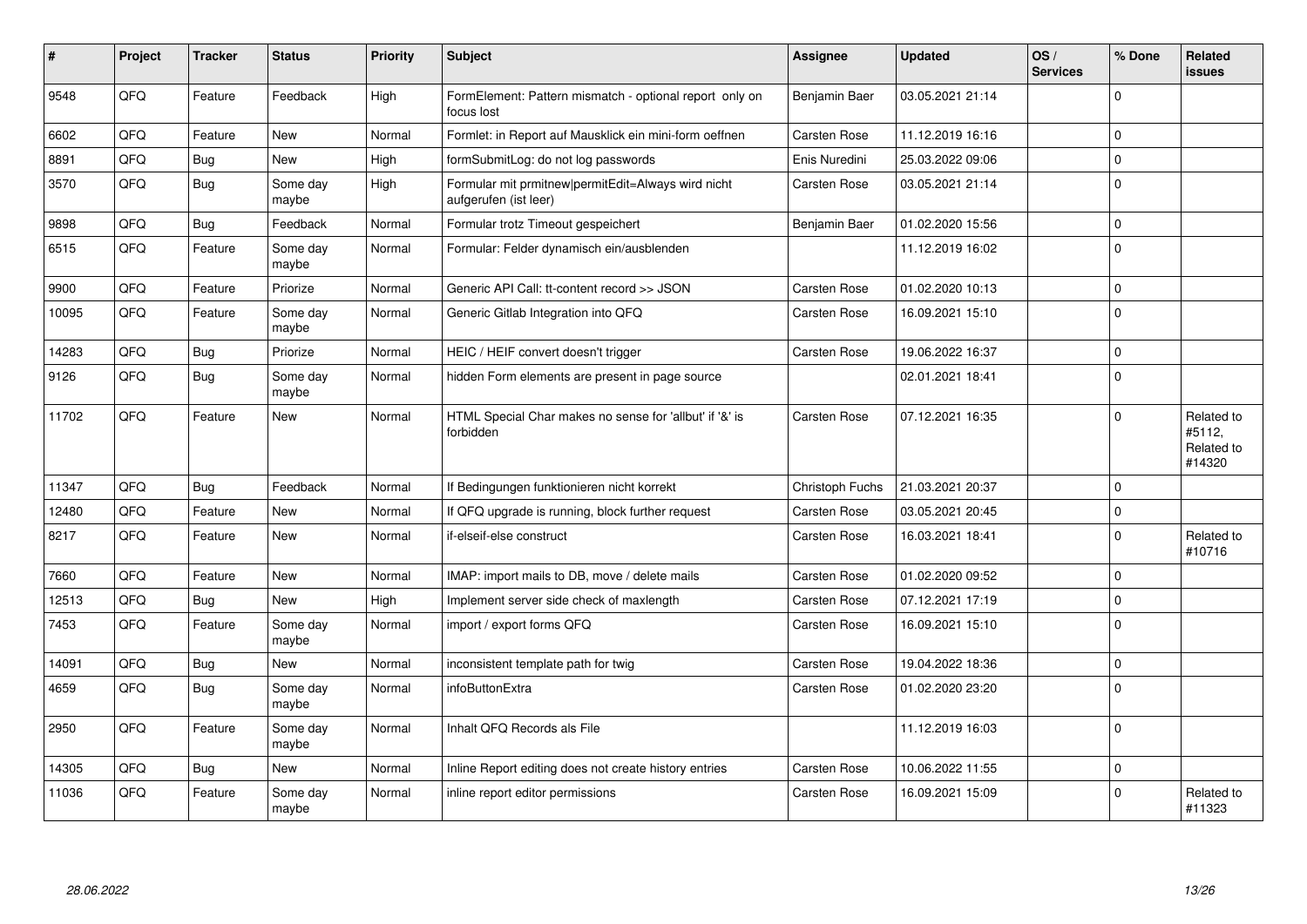| #     | Project | <b>Tracker</b> | <b>Status</b>     | <b>Priority</b> | <b>Subject</b>                                                                                           | <b>Assignee</b>     | <b>Updated</b>   | OS/<br><b>Services</b> | % Done      | Related<br><b>issues</b>                                                |
|-------|---------|----------------|-------------------|-----------------|----------------------------------------------------------------------------------------------------------|---------------------|------------------|------------------------|-------------|-------------------------------------------------------------------------|
| 9834  | QFQ     | <b>Bug</b>     | Priorize          | Normal          | Input elements with tag 'disabled' are missing on<br>form-submit: server option 'processReadOnly' broken | Carsten Rose        | 07.12.2021 16:43 |                        | $\Omega$    | Related to<br>#9691,<br>Related to<br>#5305, Has<br>duplicate<br>#12331 |
| 7965  | QFQ     | Feature        | Priorize          | Normal          | Input type 'text' with visual format - currency                                                          | Benjamin Baer       | 03.01.2022 07:45 |                        | $\Omega$    |                                                                         |
| 12630 | QFQ     | Feature        | In Progress       | Normal          | Input: date[time]: min / max values                                                                      | Enis Nuredini       | 20.06.2022 18:31 |                        | $\Omega$    | Related to<br>#10096,<br>Related to<br>#14302.<br>Related to<br>#14303  |
| 7522  | QFQ     | Feature        | Priorize          | Normal          | Inserting default index.html to folder (Avoid Apache Indexing)                                           | Carsten Rose        | 01.02.2020 10:13 |                        | $\Omega$    |                                                                         |
| 4259  | QFQ     | Feature        | Some day<br>maybe | Normal          | Instant trigger a cron job                                                                               | <b>Carsten Rose</b> | 11.12.2019 16:03 |                        | $\Omega$    |                                                                         |
| 7732  | QFQ     | Feature        | Some day<br>maybe | Normal          | Javascript: Lazy Loading der add on libs                                                                 | Benjamin Baer       | 08.06.2022 10:38 |                        | $\Omega$    | Related to<br>#12611,<br>Related to<br>#12490,<br>Related to<br>#10013  |
| 1510  | QFQ     | Feature        | Some day<br>maybe | Normal          | jquery von google laden, falls das nicht geht lokal                                                      |                     | 11.12.2019 16:03 |                        | $\Omega$    |                                                                         |
| 1946  | QFQ     | Feature        | Some day<br>maybe | Normal          | Kontrolle ob der ReadOnly Modus bei den<br>Formularelementen korrekt implementiert ist                   | Carsten Rose        | 11.12.2019 16:03 |                        | $\Omega$    |                                                                         |
| 10443 | QFQ     | Feature        | In Progress       | Normal          | Konzept_api / live                                                                                       | <b>Carsten Rose</b> | 07.05.2020 09:39 |                        | $\Omega$    |                                                                         |
| 10593 | QFQ     | Feature        | <b>New</b>        | Normal          | label2: text behind input element                                                                        | <b>Carsten Rose</b> | 16.05.2020 10:57 |                        | 0           |                                                                         |
| 14371 | QFQ     | Feature        | Priorize          | Normal          | <b>LDAP via REPORT</b>                                                                                   | Carsten Rose        | 19.06.2022 16:37 |                        | $\mathbf 0$ |                                                                         |
| 3457  | QFQ     | Feature        | Some day<br>maybe | Normal          | LDAP: concat multi values to one single entry                                                            | Carsten Rose        | 11.12.2019 16:02 |                        | $\Omega$    |                                                                         |
| 6566  | QFQ     | <b>Bug</b>     | Priorize          | Normal          | Link Function 'delete': provided parameter missing on page<br>reload                                     | Benjamin Baer       | 03.01.2022 08:08 |                        | $\mathbf 0$ |                                                                         |
| 10569 | QFQ     | Feature        | Priorize          | Normal          | link _blank more safe                                                                                    | Enis Nuredini       | 25.03.2022 12:44 |                        | $\mathbf 0$ |                                                                         |
| 3617  | QFQ     | Feature        | Some day<br>maybe | Normal          | Load javascripts at bottom                                                                               |                     | 11.12.2019 16:02 |                        | $\mathbf 0$ |                                                                         |
| 8702  | QFQ     | Feature        | <b>New</b>        | Normal          | Load Record which is locked: missing user info                                                           | <b>Carsten Rose</b> | 11.12.2019 16:16 |                        | $\mathbf 0$ | Related to<br>#9789                                                     |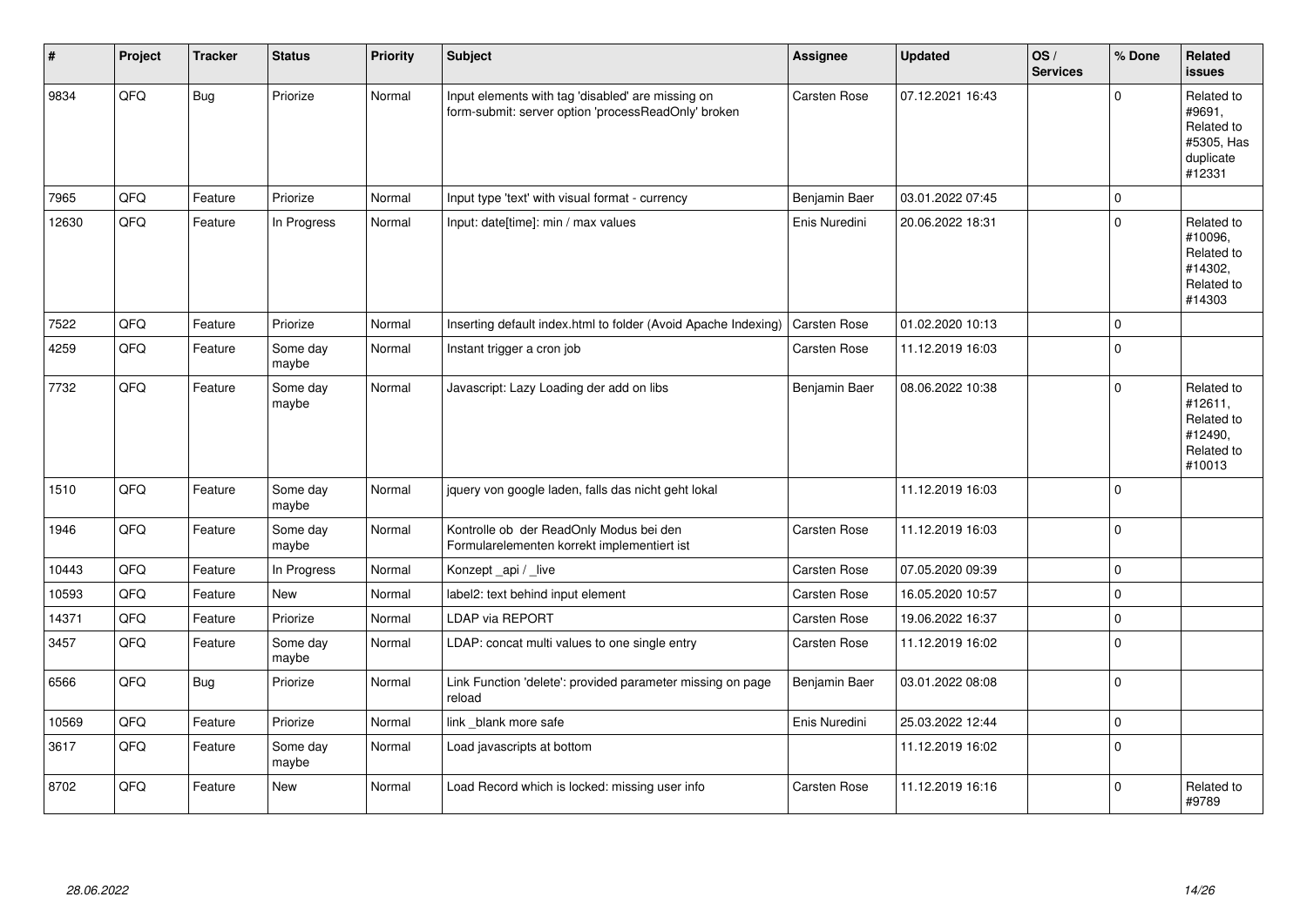| $\sharp$ | Project | <b>Tracker</b> | <b>Status</b>     | <b>Priority</b> | <b>Subject</b>                                                                                         | <b>Assignee</b> | <b>Updated</b>   | OS/<br><b>Services</b> | % Done      | Related<br><b>issues</b>                                              |
|----------|---------|----------------|-------------------|-----------------|--------------------------------------------------------------------------------------------------------|-----------------|------------------|------------------------|-------------|-----------------------------------------------------------------------|
| 12490    | QFQ     | Feature        | New               | Normal          | Loading Plugins in QFQ - see what tinymce does. (lazy<br>loading)                                      | Benjamin Baer   | 08.06.2022 10:37 |                        | $\mathbf 0$ | Related to<br>#12611,<br>Related to<br>#10013,<br>Related to<br>#7732 |
| 4433     | QFQ     | Feature        | Some day<br>maybe | Normal          | Log when SIP will be destroyed by QFQ for any (security)<br>reason                                     |                 | 01.02.2020 23:20 |                        | $\mathbf 0$ | Related to<br>#4432,<br>Related to<br>#5458                           |
| 4439     | QFQ     | Feature        | Some day<br>maybe | Normal          | Log: report all actions fired by an FE Element, incl. the<br>original directive (slaveld, sqllnsert, ) |                 | 01.02.2020 23:20 |                        | $\mathbf 0$ | Related to<br>#4432,<br>Related to<br>#5458                           |
| 9777     | QFQ     | Feature        | New               | Normal          | Logging QFQ Variables                                                                                  | Carsten Rose    | 16.12.2019 17:17 |                        | $\mathbf 0$ |                                                                       |
| 2361     | QFQ     | Feature        | New               | Normal          | Logging wer/wann/wo welches Formular aufgerufen hat                                                    | Carsten Rose    | 11.12.2019 16:15 |                        | $\mathbf 0$ | Related to<br>#4432,<br>Related to<br>#7480                           |
| 5852     | QFQ     | Feature        | Some day<br>maybe | Normal          | Logging: mail.log / sql.log - im FE anzeigen und via AJAX<br>aktualisieren                             | Carsten Rose    | 01.02.2020 23:19 |                        | $\mathbf 0$ | Related to<br>#5885                                                   |
| 3504     | QFQ     | Feature        | New               | Normal          | Logging: welche Action FEs werden wann wie ausgefuehrt                                                 | Carsten Rose    | 01.02.2020 23:21 |                        | $\mathbf 0$ | Related to<br>#5458,<br>Related to<br>#4092                           |
| 4974     | QFQ     | Feature        | Some day<br>maybe | Normal          | Long polling - inform all listening clients of changes                                                 |                 | 11.12.2019 16:02 |                        | $\mathbf 0$ |                                                                       |
| 5455     | QFQ     | Feature        | Some day<br>maybe | Normal          | Mail Redirects grld abhaengig                                                                          |                 | 01.02.2020 23:20 |                        | $\mathbf 0$ |                                                                       |
| 2084     | QFQ     | Feature        | Some day<br>maybe | Normal          | Mailto mit encryption: Subrecord                                                                       | Carsten Rose    | 11.12.2019 16:03 |                        | $\mathbf 0$ | Related to<br>#2082                                                   |
| 11747    | QFQ     | Feature        | New               | Normal          | Maintenance Page with Redirect                                                                         | Carsten Rose    | 03.05.2021 20:47 |                        | $\mathbf 0$ | Related to<br>#11741                                                  |
| 9208     | QFQ     | Feature        | New               | Normal          | Manage 'recent' records                                                                                | Carsten Rose    | 01.02.2020 23:22 |                        | $\mathbf 0$ |                                                                       |
| 10014    | QFQ     | Feature        | New               | Normal          | Manual.rst: describe behaviour and process order of<br>fillStoreVar, slaveId, sqlBefore,               | Carsten Rose    | 01.02.2020 22:31 |                        | $\mathbf 0$ |                                                                       |
| 4440     | QFQ     | Feature        | Some day<br>maybe | Normal          | Manual.rst: explain how to. expand PHP Session to 4h                                                   |                 | 11.12.2019 16:02 |                        | $\mathbf 0$ |                                                                       |
| 7104     | QFQ     | Feature        | Some day<br>maybe | Normal          | Manual: hint about escaping if '\r' appears in mail body                                               |                 | 11.12.2019 16:01 |                        | $\mathbf 0$ |                                                                       |
| 12039    | QFQ     | Feature        | New               | Normal          | Missing htmlSpecialChar() in pre processing on form submit                                             |                 | 18.02.2021 00:09 |                        | $\mathbf 0$ | Related to<br>#14320                                                  |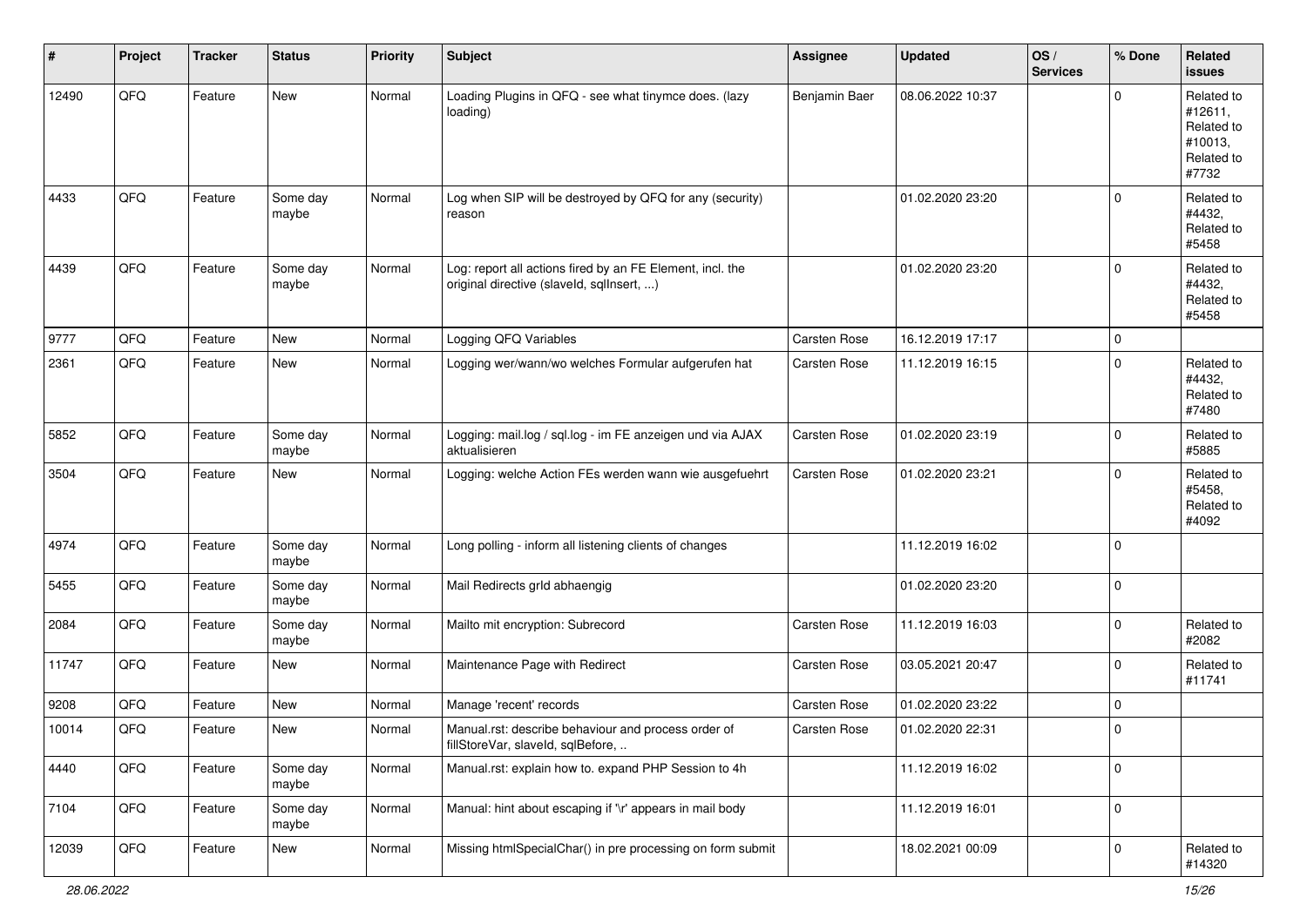| #     | Project | <b>Tracker</b> | <b>Status</b>     | <b>Priority</b> | <b>Subject</b>                                                                    | Assignee            | <b>Updated</b>   | OS/<br><b>Services</b> | % Done       | Related<br><b>issues</b>                                             |
|-------|---------|----------------|-------------------|-----------------|-----------------------------------------------------------------------------------|---------------------|------------------|------------------------|--------------|----------------------------------------------------------------------|
| 4027  | QFQ     | Feature        | Some day<br>maybe | Normal          | Missing: orange 'check' / 'bullet'                                                |                     | 11.12.2019 16:03 |                        | $\Omega$     |                                                                      |
| 11523 | QFQ     | Feature        | <b>New</b>        | Normal          | Mit dynamic Update erkennen, ob Upload gemacht wurde                              | Carsten Rose        | 13.11.2020 15:07 |                        | $\Omega$     | Related to<br>#9533                                                  |
| 4626  | QFQ     | Feature        | Some day<br>maybe | Normal          | Mobile View: 'classBody=qfq-form-right' makes no sense                            |                     | 01.02.2020 23:20 |                        | $\mathbf{0}$ |                                                                      |
| 3646  | QFQ     | Feature        | Some day<br>maybe | Normal          | Moeglichkeit HTML Tags in Reports auszugeben (zu<br>enkodieren: htmlspecialchars) |                     | 11.12.2019 16:02 |                        | $\Omega$     | Related to<br>#14320                                                 |
| 6765  | QFQ     | Feature        | New               | Normal          | Moeglichkeit via QFQ eigene Logs zu schreiben                                     | Carsten Rose        | 01.02.2020 23:21 |                        | $\Omega$     |                                                                      |
| 10015 | QFQ     | Feature        | Priorize          | Normal          | Monospace in Textarea                                                             | <b>Carsten Rose</b> | 03.02.2020 13:40 |                        | $\Omega$     |                                                                      |
| 5459  | QFQ     | Bug            | New               | High            | Multi DB: spread system tables between 'QFQ' and 'Data'-DB                        | <b>Carsten Rose</b> | 03.05.2021 21:14 |                        | $\mathbf 0$  | Related to<br>#4720                                                  |
| 9706  | QFQ     | Feature        | <b>New</b>        | Normal          | Multi File Upload (hidden template group)                                         | <b>Carsten Rose</b> | 01.02.2020 23:22 |                        | $\Omega$     | Related to<br>#7521,<br>Related to<br>#5562,<br>Related to<br>#13330 |
| 10508 | QFQ     | Bug            | <b>New</b>        | High            | Multi Form broken on Multi DB Instance                                            | <b>Carsten Rose</b> | 03.05.2021 21:12 |                        | $\Omega$     |                                                                      |
| 13331 | QFQ     | Bug            | <b>New</b>        | Normal          | Multi Form: Clear Icon misplaced                                                  | <b>Carsten Rose</b> | 19.03.2022 17:47 |                        | 0            |                                                                      |
| 13332 | QFQ     | Bug            | New               | Normal          | Multi Form: Required Felder werden visuell nicht markiert.                        | <b>Carsten Rose</b> | 19.03.2022 17:47 |                        | $\Omega$     |                                                                      |
| 4365  | QFQ     | Feature        | Some day<br>maybe | Normal          | Multi Language: new way of config                                                 | <b>Carsten Rose</b> | 01.02.2020 23:20 |                        | $\Omega$     |                                                                      |
| 11516 | QFQ     | Feature        | New               | Normal          | Multi Page Form (Previous/Next Buttons)                                           | <b>Carsten Rose</b> | 16.03.2021 17:52 |                        | $\Omega$     |                                                                      |
| 7602  | QFQ     | Feature        | ToDo              | High            | Multi Select: with checkboxes                                                     | Benjamin Baer       | 22.03.2022 09:07 |                        | $\Omega$     |                                                                      |
| 10714 | QFQ     | Feature        | New               | Normal          | multi Table Form                                                                  | <b>Carsten Rose</b> | 16.03.2021 18:44 |                        | $\Omega$     |                                                                      |
| 12325 | QFQ     | <b>Bug</b>     | Priorize          | Normal          | MultiDB form.dblndex not working for report syntax                                | Carsten Rose        | 07.09.2021 13:37 |                        | $\Omega$     | Related to<br>#12145,<br>Related to<br>#12314                        |
| 5695  | QFQ     | Feature        | In Progress       | Normal          | Multiform                                                                         | <b>Carsten Rose</b> | 02.01.2021 18:38 |                        | $\Omega$     |                                                                      |
| 11695 | QFQ     | <b>Bug</b>     | New               | Normal          | MultiForm required FE Error                                                       | Carsten Rose        | 04.12.2020 13:34 |                        | $\Omega$     |                                                                      |
| 9579  | QFQ     | Feature        | Some day<br>maybe | Normal          | Multiform with Process Row                                                        | <b>Carsten Rose</b> | 11.12.2019 16:01 |                        | $\mathbf{0}$ |                                                                      |
| 11667 | QFQ     | Bug            | New               | Normal          | MySQL mariadb-server-10.3: Incorrect datetime value                               | Carsten Rose        | 03.05.2021 20:48 |                        | l 0          |                                                                      |
| 12023 | QFQ     | Feature        | New               | Normal          | MySQL Stored Precdure: QDECODESPECIALCHAR()                                       | <b>Carsten Rose</b> | 16.02.2021 11:16 |                        | $\Omega$     | Related to<br>#12022                                                 |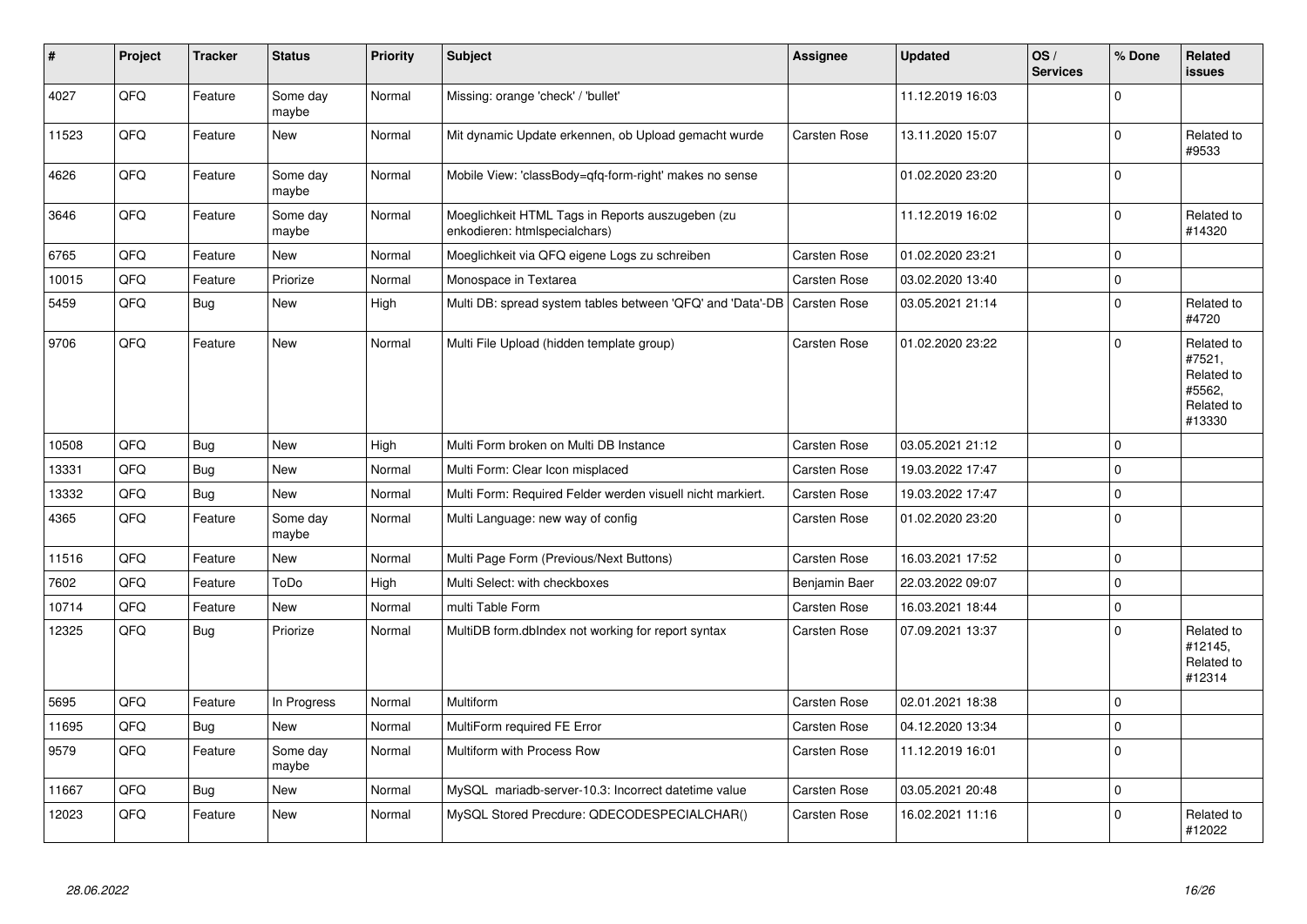| $\vert$ # | Project | <b>Tracker</b> | <b>Status</b>     | <b>Priority</b> | <b>Subject</b>                                                                                        | Assignee            | <b>Updated</b>   | OS/<br><b>Services</b> | % Done      | Related<br><b>issues</b>                      |
|-----------|---------|----------------|-------------------|-----------------|-------------------------------------------------------------------------------------------------------|---------------------|------------------|------------------------|-------------|-----------------------------------------------|
| 6437      | QFQ     | Feature        | New               | Normal          | Neuer Mode Button bei FormElementen                                                                   | Carsten Rose        | 01.02.2020 23:21 |                        | $\Omega$    | Related to<br>#9668,<br>Blocked by<br>#9678   |
| 6084      | QFQ     | Feature        | Some day<br>maybe | Normal          | New escape type: 'D' - convert date                                                                   |                     | 01.02.2020 23:19 |                        | $\Omega$    |                                               |
| 4446      | QFQ     | Feature        | Some day<br>maybe | Normal          | New FE get same feldContainerId as last modifed FE                                                    |                     | 01.02.2020 23:20 |                        | $\mathbf 0$ |                                               |
| 7229      | QFQ     | Feature        | Some day<br>maybe | Normal          | New FormElement.type: Button                                                                          |                     | 01.02.2021 12:32 |                        | $\mathbf 0$ |                                               |
| 5782      | QFQ     | Feature        | <b>New</b>        | Normal          | NextCloud API                                                                                         | Carsten Rose        | 01.02.2020 10:02 |                        | $\mathbf 0$ |                                               |
| 4546      | QFQ     | <b>Bug</b>     | Some day<br>maybe | Normal          | NH: SIP storage is destroyed                                                                          |                     | 01.02.2020 23:20 |                        | $\Omega$    |                                               |
| 12133     | QFQ     | <b>Bug</b>     | New               | Normal          | NPM, phpSpreadSheet aktualisieren                                                                     | Carsten Rose        | 15.03.2021 09:04 |                        | $\mathbf 0$ |                                               |
| 14090     | QFQ     | Feature        | <b>New</b>        | Normal          | Nützliche _script funktionen                                                                          | Carsten Rose        | 28.05.2022 11:03 |                        | $\mathbf 0$ |                                               |
| 10011     | QFQ     | Feature        | Priorize          | Normal          | Offer new STORE_TYPO3 Variable 'beUser', 'beEmail'                                                    | Carsten Rose        | 08.05.2021 09:51 |                        | $\Omega$    | Related to<br>#10012,<br>Related to<br>#12511 |
| 7685      | QFQ     | <b>Bug</b>     | <b>New</b>        | Normal          | Open FormElement from QFQ error message and save<br>modified record: error about missing {{formId:F}} | <b>Carsten Rose</b> | 01.02.2020 23:22 |                        | $\mathbf 0$ |                                               |
| 14175     | QFQ     | <b>Bug</b>     | In Progress       | Normal          | Opening a form with no QFQ Session cookie fails                                                       | Carsten Rose        | 03.06.2022 10:40 |                        | $\mathbf 0$ |                                               |
| 7650      | QFQ     | <b>Bug</b>     | New               | High            | Optional do not show 'required' sign on FormElement                                                   | Carsten Rose        | 03.05.2021 21:14 |                        | $\mathbf 0$ |                                               |
| 7681      | QFQ     | Feature        | New               | Normal          | Optional switch off 'check for modified record'                                                       | Carsten Rose        | 01.02.2020 23:21 |                        | $\mathbf 0$ |                                               |
| 10384     | QFQ     | Feature        | New               | Normal          | Parameter Exchange QFQ Instances                                                                      |                     | 07.05.2020 09:38 |                        | $\mathbf 0$ |                                               |
| 8101      | QFQ     | Feature        | Some day<br>maybe | Normal          | Password hash: support further hashing methods                                                        | Carsten Rose        | 16.09.2021 15:10 |                        | $\Omega$    |                                               |
| 5715      | QFQ     | Feature        | <b>New</b>        | High            | PDF Caching                                                                                           | Carsten Rose        | 03.05.2021 21:14 |                        | $\Omega$    | Related to<br>#5851,<br>Related to<br>#6357   |
| 7336      | QFQ     | Feature        | Some day<br>maybe | Normal          | PDF Upload: disallow PDFs with specific Meta information                                              | Carsten Rose        | 11.12.2019 16:01 |                        | $\mathbf 0$ |                                               |
| 6261      | QFQ     | Feature        | New               | Normal          | Persistent SIP                                                                                        | Carsten Rose        | 12.06.2021 09:07 |                        | $\mathbf 0$ | Related to<br>#10819                          |
| 10819     | QFQ     | Feature        | New               | Normal          | Persistent SIP - second try                                                                           | Carsten Rose        | 29.06.2020 23:02 |                        | $\mathbf 0$ | Related to<br>#6261                           |
| 8668      | QFQ     | <b>Bug</b>     | New               | High            | Pill disabled: dyamic mode 'hidden' not respected - FE is still<br>required                           | Carsten Rose        | 03.05.2021 21:14 |                        | $\mathbf 0$ |                                               |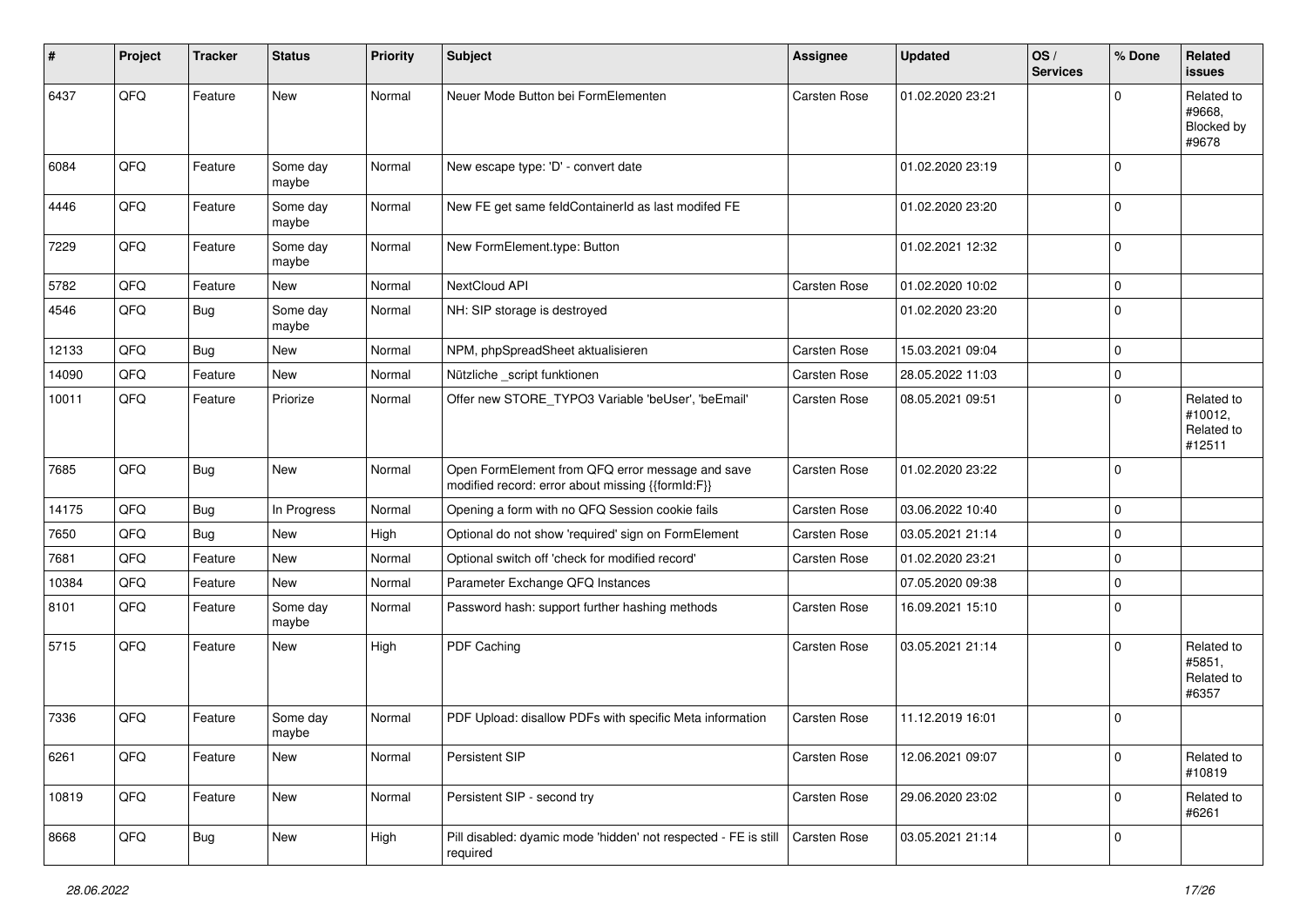| #     | Project | <b>Tracker</b> | <b>Status</b>     | <b>Priority</b> | <b>Subject</b>                                                                                               | <b>Assignee</b>     | <b>Updated</b>   | OS/<br><b>Services</b> | % Done              | Related<br>issues         |
|-------|---------|----------------|-------------------|-----------------|--------------------------------------------------------------------------------------------------------------|---------------------|------------------|------------------------|---------------------|---------------------------|
| 2063  | QFQ     | Bug            | Some day<br>maybe | Normal          | Pills auf 'inaktiv' setzen falls keine Element auf dem Pill<br>sichtbar sind.                                | Benjamin Baer       | 11.12.2019 16:03 |                        | $\Omega$            | Related to<br>#3752       |
| 12556 | QFQ     | Feature        | New               | Normal          | Pills Title: colored = static or dynamic on allrequiredgiven                                                 | Benjamin Baer       | 19.03.2022 17:49 |                        | $\mathbf 0$         |                           |
| 11668 | QFQ     | Bug            | <b>New</b>        | Normal          | Play function.sql - problem with mysql                                                                       | <b>Carsten Rose</b> | 03.05.2021 20:48 |                        | 0                   |                           |
| 10080 | QFQ     | Feature        | <b>New</b>        | Normal          | Popup on 'save' / 'close': configure dialog (answer<br>yes/no/cancle/)                                       | <b>Carsten Rose</b> | 28.03.2021 20:52 |                        | $\mathbf 0$         | Is duplicate<br>of #12262 |
| 8204  | QFQ     | Feature        | Priorize          | High            | Position 'required mark'                                                                                     | <b>Carsten Rose</b> | 16.06.2021 13:44 |                        | $\mathbf 0$         |                           |
| 3495  | QFQ     | Feature        | Some day<br>maybe | Normal          | Predifined Parameter werden nicht in '+' (add new record)<br>SIP gerendert.                                  |                     | 11.12.2019 16:02 |                        | $\Omega$            |                           |
| 4023  | QFQ     | Feature        | <b>New</b>        | Normal          | prepared statements - FE action: salveld, sqlInsert,<br>sqlUpdate, sqlDelete, sqlBefore, sqlAfter            | <b>Carsten Rose</b> | 11.12.2019 16:15 |                        | $\Omega$            |                           |
| 10658 | QFQ     | Bug            | New               | Normal          | processReadOnly broken                                                                                       | <b>Carsten Rose</b> | 27.05.2020 17:55 |                        | $\mathbf 0$         |                           |
| 9135  | QFQ     | Feature        | Priorize          | Normal          | Progress Bar generic / replace old hourglass download<br>popup                                               | Benjamin Baer       | 03.01.2022 07:43 |                        | $\Omega$            |                           |
| 11980 | QFQ     | Feature        | In Progress       | Normal          | protected verzeichnis MUSS geschützt werden                                                                  | <b>Carsten Rose</b> | 07.09.2021 13:30 |                        | $\mathbf 0$         |                           |
| 1253  | QFQ     | Feature        | Some day<br>maybe | Normal          | QF: Colorpicker                                                                                              |                     | 11.12.2019 16:03 |                        | $\mathbf 0$         |                           |
| 1251  | QFQ     | Feature        | Some day<br>maybe | Normal          | QF: Combo                                                                                                    |                     | 11.12.2019 16:03 |                        | $\mathbf{0}$        |                           |
| 955   | QFQ     | Feature        | Some day<br>maybe | Normal          | QF: Notizen vor/nach dem Form                                                                                |                     | 01.02.2020 23:20 |                        | $\mathbf 0$         |                           |
| 1234  | QFQ     | Feature        | Some day<br>maybe | Normal          | QF: Record numbering: Im Grid soll in Spalte 1 optional die<br>laufende Nummer der Records angezeigt werden. |                     | 01.02.2020 23:20 |                        | $\Omega$            |                           |
| 10124 | QFQ     | Feature        | Feedback          | Normal          | qfq AAI-Login                                                                                                | Karin Niffeler      | 07.05.2020 09:36 |                        | $\mathbf 0$         |                           |
| 14376 | QFQ     | Feature        | New               | Normal          | QFQ Bootstrap: if missing, create stored procedures                                                          | Enis Nuredini       | 19.06.2022 16:37 |                        | $\mathbf 0$         |                           |
| 13592 | QFQ     | Bug            | <b>New</b>        | Normal          | QFQ Build Queue: das vergeben von Tags klappt nicht. Es<br>werden keine Releases gebaut.                     | <b>Carsten Rose</b> | 19.03.2022 17:45 |                        | $\Omega$            |                           |
| 5160  | QFQ     | Feature        | Some day<br>maybe | Normal          | QFQ collaborative / together.js, ShareJS, y-js, collaborative,                                               |                     | 11.12.2019 16:02 |                        | $\mathbf 0$         |                           |
| 5389  | QFQ     | Feature        | Some day<br>maybe | Normal          | QFQ Design: Multline label / note                                                                            | Benjamin Baer       | 01.02.2020 23:19 |                        | $\Omega$            |                           |
| 6140  | QFQ     | <b>Bug</b>     | Priorize          | Normal          | QFQ DnD Sort: Locked fields                                                                                  | Benjamin Baer       | 21.03.2022 09:56 |                        | 0                   |                           |
| 9024  | QFQ     | Bug            | Some day<br>maybe | Normal          | QFQ Einarbeitung                                                                                             |                     | 01.02.2020 15:56 |                        | $\mathbf 0$         |                           |
| 1635  | QFQ     | Feature        | Some day<br>maybe | Normal          | QFQ Extension content record: weitere Optionen einblenden.                                                   | Carsten Rose        | 11.12.2019 16:03 |                        | $\mathbf 0$         |                           |
| 12508 | QFQ     | Bug            | In Progress       | High            | qfq Form: sendMail                                                                                           | Karin Niffeler      | 19.03.2022 17:48 |                        | $\mathsf{O}\xspace$ |                           |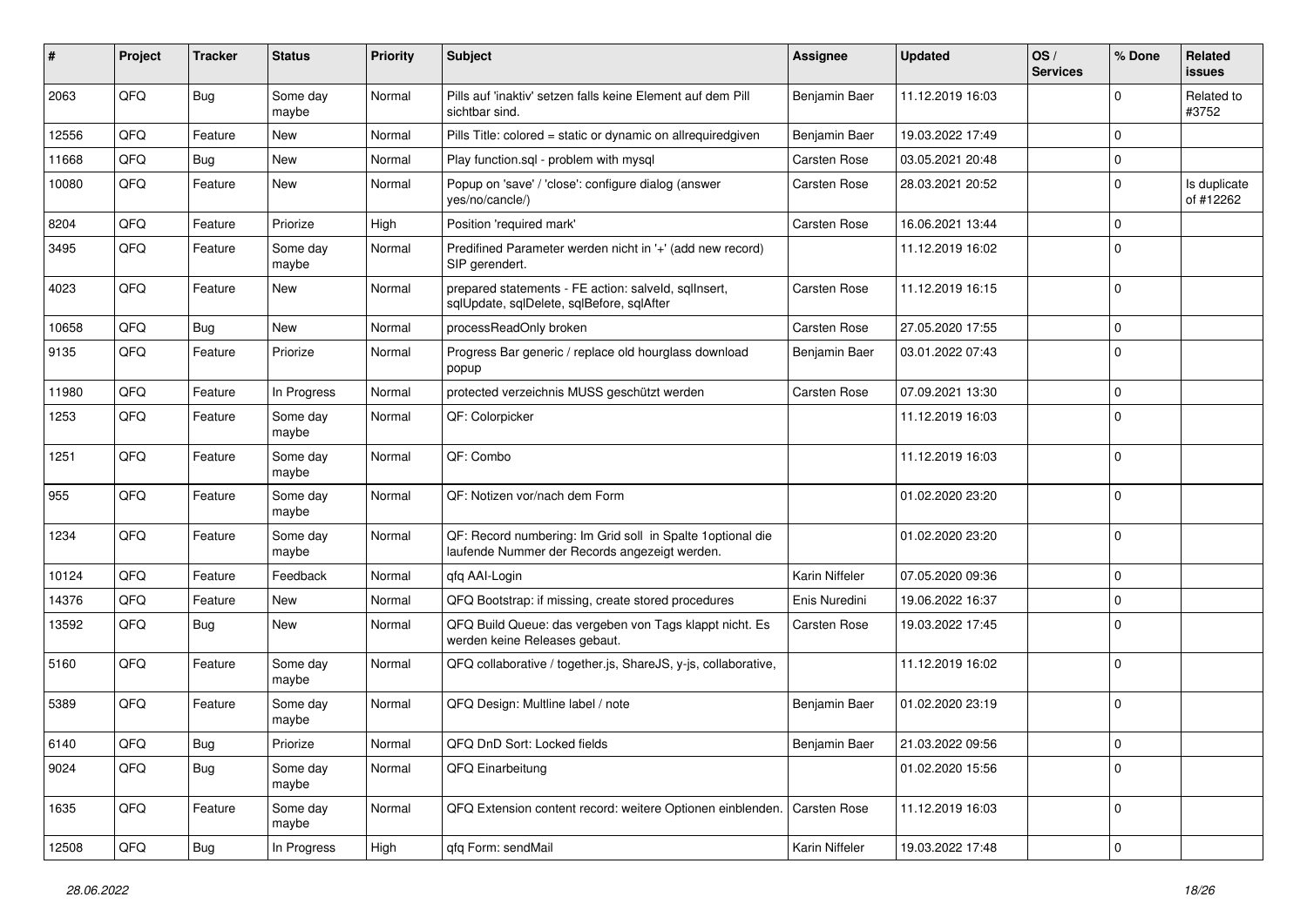| #     | Project | <b>Tracker</b> | <b>Status</b>     | <b>Priority</b> | <b>Subject</b>                                                                                                                        | <b>Assignee</b>        | <b>Updated</b>   | OS/<br><b>Services</b> | % Done       | Related<br>issues                                                      |
|-------|---------|----------------|-------------------|-----------------|---------------------------------------------------------------------------------------------------------------------------------------|------------------------|------------------|------------------------|--------------|------------------------------------------------------------------------|
| 12463 | QFQ     | Bug            | ToDo              | High            | QFQ Function: 'function' and 'sql' on same level - output of<br>sal is shown two times.                                               | <b>Carsten Rose</b>    | 15.12.2021 16:31 |                        | $\mathbf 0$  |                                                                        |
| 12395 | QFQ     | Bug            | ToDo              | High            | QFQ Function: Result two times shown                                                                                                  | <b>Carsten Rose</b>    | 18.02.2022 08:59 |                        | 0            |                                                                        |
| 12465 | QFQ     | Feature        | <b>New</b>        | Normal          | QFQ Function: use in FE to fill StoreRecord                                                                                           | <b>Carsten Rose</b>    | 05.05.2021 21:58 |                        | $\mathbf 0$  |                                                                        |
| 13609 | QFQ     | Feature        | New               | Normal          | QFQ Introduction: Seite aufloesen                                                                                                     | Philipp<br>Gröbelbauer | 28.05.2022 11:02 |                        | 0            |                                                                        |
| 5892  | QFQ     | Feature        | Some day<br>maybe | Normal          | QFQ should use T3 API to manipulate FE GROUP<br>membership                                                                            |                        | 01.02.2020 23:20 |                        | $\Omega$     |                                                                        |
| 7524  | QFQ     | Bug            | <b>New</b>        | Normal          | QFQ throws a 'General Error' if 'fileadmin/protected/log/' is<br>not writeable                                                        | <b>Carsten Rose</b>    | 01.02.2020 23:22 |                        | $\Omega$     |                                                                        |
| 9927  | QFQ     | Feature        | New               | Normal          | QFQ Update: a) Update nur machen wenn BE User<br>eingeloggt ist., b) Bei Fehler genaue Meldung welcher<br>Updateschritt Probleme hat. | <b>Carsten Rose</b>    | 22.01.2020 12:59 |                        | $\mathbf 0$  |                                                                        |
| 3692  | QFQ     | Feature        | Some day<br>maybe | Normal          | QFQ Webseite                                                                                                                          | Benjamin Baer          | 11.12.2019 16:02 |                        | $\Omega$     | Related to<br>#5033                                                    |
| 7108  | QFQ     | Feature        | Some day<br>maybe | Normal          | <b>QFQ Wrap Elements</b>                                                                                                              |                        | 11.12.2019 16:01 |                        | $\Omega$     |                                                                        |
| 4839  | QFQ     | Feature        | Some day<br>maybe | Normal          | qfq-handle in <head> Abschnitt</head>                                                                                                 | <b>Carsten Rose</b>    | 11.12.2019 16:02 |                        | $\Omega$     |                                                                        |
| 13528 | QFQ     | Bug            | <b>New</b>        | Normal          | qfq.io > releases: es wird kein neues Release angelegt                                                                                | Benjamin Baer          | 19.03.2022 17:46 |                        | $\pmb{0}$    |                                                                        |
| 6574  | QFQ     | Bug            | Priorize          | Normal          | qfq.log: Fehlermeldung wurde angezeigt, aber nicht geloggt                                                                            | Carsten Rose           | 01.02.2020 10:13 |                        | $\mathbf 0$  |                                                                        |
| 14187 | QFQ     | Feature        | <b>New</b>        | High            | qfq.log: show current URL                                                                                                             | <b>Carsten Rose</b>    | 28.05.2022 11:02 |                        | $\Omega$     | Related to<br>#13933,<br>Related to<br>#12532,<br>Related to<br>#11893 |
| 5480  | QFQ     | Feature        | Some day<br>maybe | Normal          | QFQ: Dokumentation mit Screenshots versehen                                                                                           | <b>Carsten Rose</b>    | 01.02.2020 23:20 |                        | $\Omega$     | Related to<br>#9879                                                    |
| 8586  | QFQ     | Feature        | Some day<br>maybe | Normal          | QFQ: Enhance Error message for 'record not found'                                                                                     | <b>Carsten Rose</b>    | 16.09.2021 15:10 |                        | $\mathbf{0}$ |                                                                        |
| 4771  | QFQ     | Bug            | Some day<br>maybe | Normal          | gfg: select-down-values empty after save (edit-form for<br>program administrators)                                                    | <b>Carsten Rose</b>    | 01.02.2020 23:20 |                        | $\Omega$     | Related to<br>#4549, Has<br>duplicate<br>#4282                         |
| 13757 | QFQ     | Feature        | <b>New</b>        | High            | QR / Bar-Code Plugin                                                                                                                  | Enis Nuredini          | 19.03.2022 17:43 |                        | $\mathbf 0$  |                                                                        |
| 7520  | QFQ     | Feature        | <b>New</b>        | Normal          | QR Code:  AS _qr ( AS _link)                                                                                                          | <b>Carsten Rose</b>    | 01.02.2020 23:22 |                        | $\mathbf 0$  |                                                                        |
| 5851  | QFQ     | Feature        | Some day<br>maybe | Normal          | Queue System implementieren: MQTT, RabbitMQ                                                                                           |                        | 01.02.2020 23:20 |                        | $\Omega$     | Related to<br>#5715                                                    |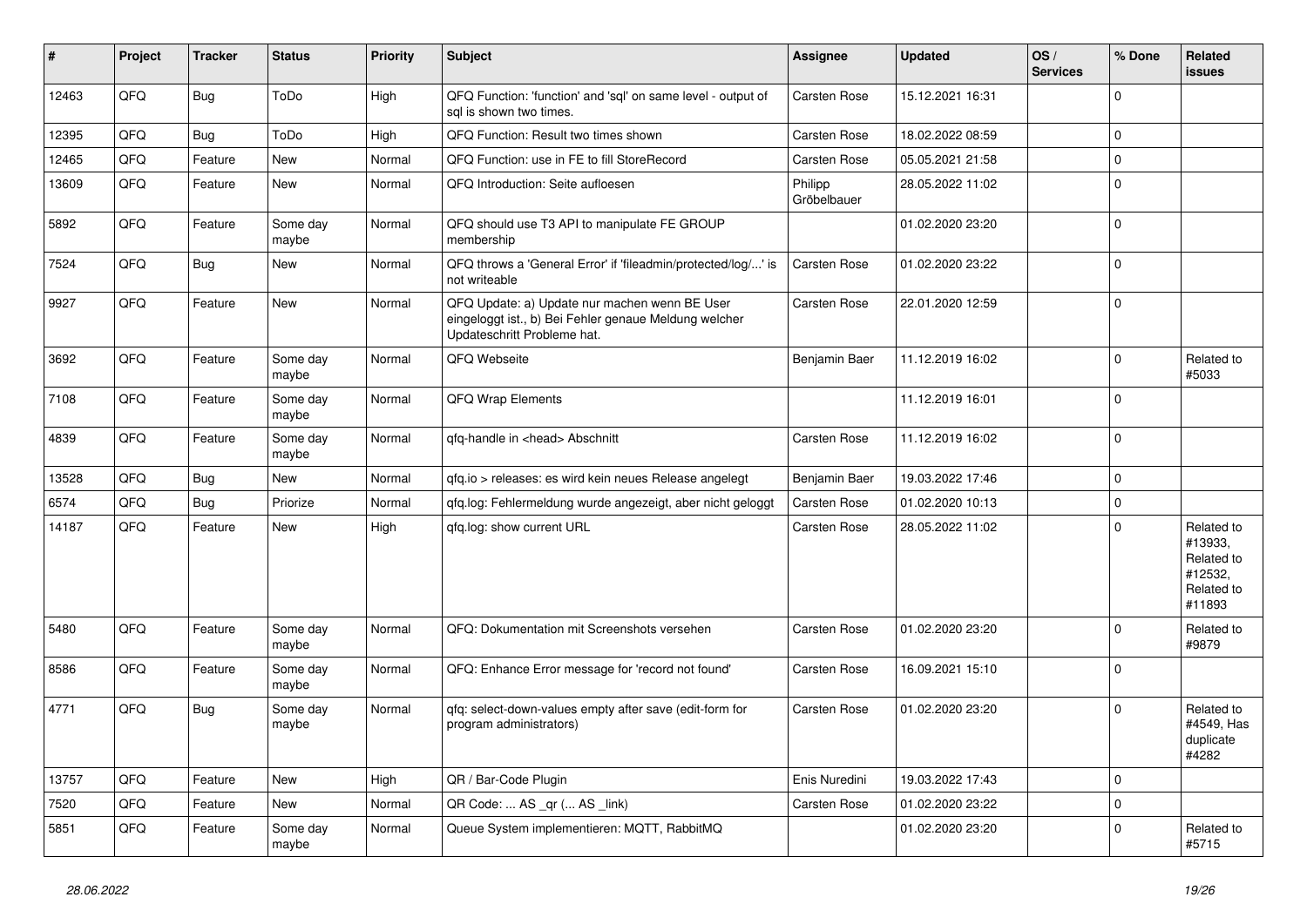| #     | <b>Project</b> | <b>Tracker</b> | <b>Status</b>     | <b>Priority</b> | <b>Subject</b>                                                                      | Assignee            | <b>Updated</b>   | OS/<br><b>Services</b> | % Done      | Related<br>issues                                                      |
|-------|----------------|----------------|-------------------|-----------------|-------------------------------------------------------------------------------------|---------------------|------------------|------------------------|-------------|------------------------------------------------------------------------|
| 6483  | QFQ            | Bug            | <b>New</b>        | Normal          | R Store funktioniert nicht bei 'Report Notation' im FE                              | <b>Carsten Rose</b> | 01.02.2020 23:21 |                        | $\Omega$    |                                                                        |
| 9020  | QFQ            | Bug            | Some day<br>maybe | Normal          | radio mit buttonClass und dynamicUpdate lassen sich nicht<br>kombinieren            |                     | 11.12.2019 16:01 |                        | $\Omega$    |                                                                        |
| 7924  | QFQ            | Feature        | <b>New</b>        | Normal          | Radio/Checkbox with Tooltip                                                         | Carsten Rose        | 01.02.2020 23:22 |                        | $\Omega$    |                                                                        |
| 11239 | QFQ            | Bug            | <b>New</b>        | Normal          | Radiobutton (plain): horizontales Rendern abhängig vom<br>Datentyp in der Datenbank | Carsten Rose        | 30.09.2020 18:37 |                        | $\Omega$    |                                                                        |
| 11237 | QFQ            | Bug            | <b>New</b>        | High            | Radiobutton / parameter.buttonClass= btn-default - kein dirty<br>Trigger            | Benjamin Baer       | 03.05.2021 21:12 |                        | $\Omega$    | Related to<br>#10766                                                   |
| 10766 | QFQ            | Bug            | New               | High            | Radiobutton / parameter.buttonClass=btn-default: dynamic<br>update                  |                     | 03.05.2021 21:12 |                        | $\mathbf 0$ | Related to<br>#11237                                                   |
| 7513  | QFQ            | Bug            | <b>New</b>        | Normal          | Radios not correct aligned                                                          | <b>Carsten Rose</b> | 01.02.2020 23:22 |                        | 0           |                                                                        |
| 7795  | QFQ            | Bug            | <b>New</b>        | Normal          | Readonly Form: Typeahead-Felder                                                     | Carsten Rose        | 01.02.2020 23:22 |                        | $\Omega$    |                                                                        |
| 3867  | QFQ            | Feature        | Priorize          | Normal          | Readonly Formular: Template Groups add/delete<br>ausbeldnen                         | <b>Carsten Rose</b> | 05.05.2021 22:12 |                        | $\Omega$    |                                                                        |
| 3109  | QFQ            | Bug            | Some day<br>maybe | High            | RealUrl: Links werden nicht korrekt gerendert                                       | Carsten Rose        | 03.05.2021 21:14 |                        | $\Omega$    |                                                                        |
| 7280  | QFQ            | Feature        | <b>New</b>        | Normal          | recently used table                                                                 | Carsten Rose        | 01.02.2020 23:21 |                        | 0           |                                                                        |
| 7480  | QFQ            | Feature        | <b>New</b>        | Normal          | Record History (Undo / Redo)                                                        | Carsten Rose        | 11.12.2019 16:16 |                        | $\Omega$    | Related to<br>#2361                                                    |
| 7099  | QFQ            | Feature        | <b>New</b>        | Normal          | Redesign FormEditor                                                                 | Carsten Rose        | 01.02.2020 23:21 |                        | $\Omega$    |                                                                        |
| 13700 | QFQ            | Feature        | <b>New</b>        | Normal          | Redesign qfq.io Seite                                                               | <b>Carsten Rose</b> | 19.03.2022 17:43 |                        | $\Omega$    |                                                                        |
| 10012 | QFQ            | Feature        | Priorize          | Normal          | redirectAllMailTo: {{beEmail:T}}                                                    | Carsten Rose        | 08.05.2021 09:54 |                        | $\Omega$    | Related to<br>#12412,<br>Related to<br>#12413.<br>Related to<br>#10011 |
| 12611 | QFQ            | Feature        | Some day<br>maybe | Normal          | Refactoring: Bootstrap with Lazy Loading                                            | <b>Carsten Rose</b> | 08.06.2022 10:37 |                        | $\Omega$    | Related to<br>#12490,<br>Related to<br>#10013,<br>Related to<br>#7732  |
| 4640  | QFQ            | Feature        | Some day<br>maybe | Normal          | Rename System Forms                                                                 |                     | 01.02.2020 23:20 |                        | $\Omega$    |                                                                        |
| 10005 | QFQ            | Feature        | Priorize          | Normal          | Report / special column name:  AS _calendar                                         | <b>Carsten Rose</b> | 03.06.2020 17:28 |                        | 0           |                                                                        |
| 11323 | QFQ            | Feature        | Some day<br>maybe | Normal          | Report Frontend Editor Modal + Codemirror                                           | Carsten Rose        | 16.09.2021 15:10 |                        | O           | Related to<br>#11036                                                   |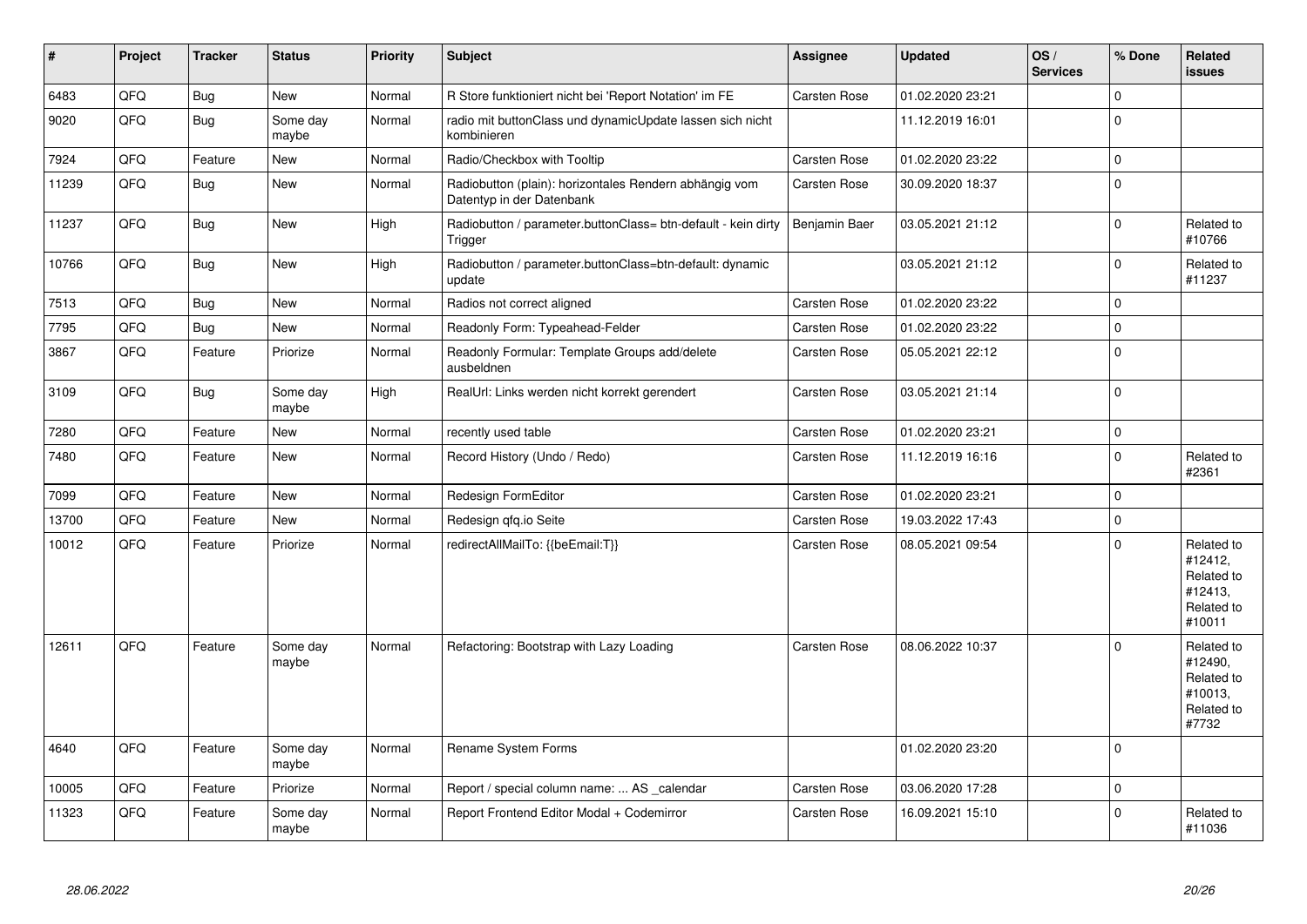| #     | <b>Project</b> | <b>Tracker</b> | <b>Status</b>     | <b>Priority</b> | <b>Subject</b>                                                                                     | <b>Assignee</b>     | <b>Updated</b>   | OS/<br><b>Services</b> | % Done       | Related<br>issues    |
|-------|----------------|----------------|-------------------|-----------------|----------------------------------------------------------------------------------------------------|---------------------|------------------|------------------------|--------------|----------------------|
| 8975  | QFQ            | Feature        | New               | Normal          | Report Notation: 2.0                                                                               | Carsten Rose        | 01.02.2020 23:22 |                        | $\Omega$     | Related to<br>#8963  |
| 9983  | QFQ            | Feature        | New               | Normal          | Report Notation: new keyword 'range'                                                               | Carsten Rose        | 01.02.2020 15:55 |                        | $\Omega$     |                      |
| 7261  | QFQ            | Bug            | New               | Normal          | Report pathFilename for user without path, only the filename                                       | Carsten Rose        | 01.02.2020 23:21 |                        | $\Omega$     |                      |
| 6723  | QFQ            | Feature        | New               | Normal          | Report QFQ Installation and Version                                                                | <b>Carsten Rose</b> | 12.06.2021 09:07 |                        | $\mathbf 0$  |                      |
| 10463 | QFQ            | Feature        | New               | Normal          | Report _link: expliztes setzen von HTML Tags (Bedarf fuer<br>'data-selenium' & 'id')               | Enis Nuredini       | 23.03.2022 09:23 |                        | $\mathbf 0$  | Related to<br>#7648  |
| 9535  | QFQ            | Bug            | Feedback          | Normal          | Report:  AS '_vertical' - column to wide - vertical >> rot45,<br>rot90                             | Benjamin Baer       | 01.02.2020 15:56 |                        | $\Omega$     |                      |
| 11534 | QFQ            | Feature        | New               | Normal          | Report: Action on selected rows - Table batchprocessing<br>feature                                 |                     | 18.11.2020 08:15 |                        | $\mathbf 0$  |                      |
| 3967  | QFQ            | Feature        | Some day<br>maybe | High            | Report: Checkbox, Radio, Dropdown, Input welches ohne<br>Submit funktioniert - 'Inline-Form'       | <b>Carsten Rose</b> | 03.05.2021 21:14 |                        | $\mathbf 0$  |                      |
| 9052  | QFQ            | Feature        | Feedback          | High            | Report: CodeMirror with SQL Syntax Highlight in FE                                                 | Enis Nuredini       | 08.06.2022 10:25 |                        | $\mathbf 0$  |                      |
| 3991  | QFQ            | Feature        | Some day<br>maybe | Normal          | report: Columnname '_skipWrap' skips 'fbeg', 'fend'                                                | <b>Carsten Rose</b> | 11.12.2019 16:03 |                        | $\mathbf{0}$ |                      |
| 14323 | QFQ            | Bug            | In Progress       | Normal          | Report: render=both single - no impact                                                             | <b>Carsten Rose</b> | 19.06.2022 18:31 |                        | $\mathbf 0$  |                      |
| 4435  | QFQ            | Feature        | Some day<br>maybe | Normal          | Report: striptags - specify allowed tags                                                           |                     | 01.02.2020 23:20 |                        | $\mathbf 0$  |                      |
| 9811  | QFQ            | Feature        | New               | Normal          | Report: tag every n'th row                                                                         | Carsten Rose        | 01.02.2020 23:22 |                        | $\mathbf 0$  |                      |
| 5345  | QFQ            | Feature        | New               | Normal          | Report: UPDATE / INSERT / DELETE statements should<br>trigger subqueries, depending on the result. | <b>Carsten Rose</b> | 27.05.2020 16:11 |                        | $\Omega$     |                      |
| 5129  | QFQ            | Feature        | Some day<br>maybe | Normal          | Reports: SQL fuer x Achse und y Achse                                                              |                     | 11.12.2019 16:02 |                        | $\mathbf{0}$ |                      |
| 9855  | QFQ            | Bug            | New               | Normal          | <b>Required Check</b>                                                                              |                     | 01.02.2020 15:56 |                        | $\mathbf 0$  |                      |
| 4454  | QFQ            | Bug            | Some day<br>maybe | Normal          | Required Elements: multiple elements in a row - whole row<br>marked if only one input is empty.    | Benjamin Baer       | 01.02.2020 23:20 |                        | $\Omega$     |                      |
| 14028 | QFQ            | Feature        | New               | Normal          | Required notification: visual nicer                                                                | Enis Nuredini       | 28.05.2022 11:01 |                        | $\mathbf 0$  |                      |
| 7921  | QFQ            | Feature        | Some day<br>maybe | Normal          | Rest API Export: URL kuerzer machen                                                                |                     | 01.02.2020 23:19 |                        | $\mathbf 0$  |                      |
| 9394  | QFQ            | Feature        | Priorize          | Normal          | REST: allow for non numerical ids in get requests                                                  | Carsten Rose        | 05.05.2021 22:10 |                        | $\mathbf 0$  |                      |
| 12974 | QFQ            | <b>Bug</b>     | New               | High            | Sanitize Queries in Action-Elements                                                                | Carsten Rose        | 07.12.2021 17:19 |                        | $\mathbf 0$  |                      |
| 5366  | QFQ            | Feature        | Priorize          | Normal          | Saving with keyboard shortcuts                                                                     | Benjamin Baer       | 21.03.2022 09:47 |                        | $\mathbf 0$  |                      |
| 5428  | QFQ            | Feature        | Some day<br>maybe | Normal          | secure thumbnail: late render on access.                                                           | Carsten Rose        | 01.02.2020 23:20 |                        | $\mathbf 0$  |                      |
| 880   | QFQ            | Feature        | Some day<br>maybe | Urgent          | Security: PHP, SQL Injection, XSS                                                                  |                     | 03.05.2021 21:14 |                        | 0            | Related to<br>#14320 |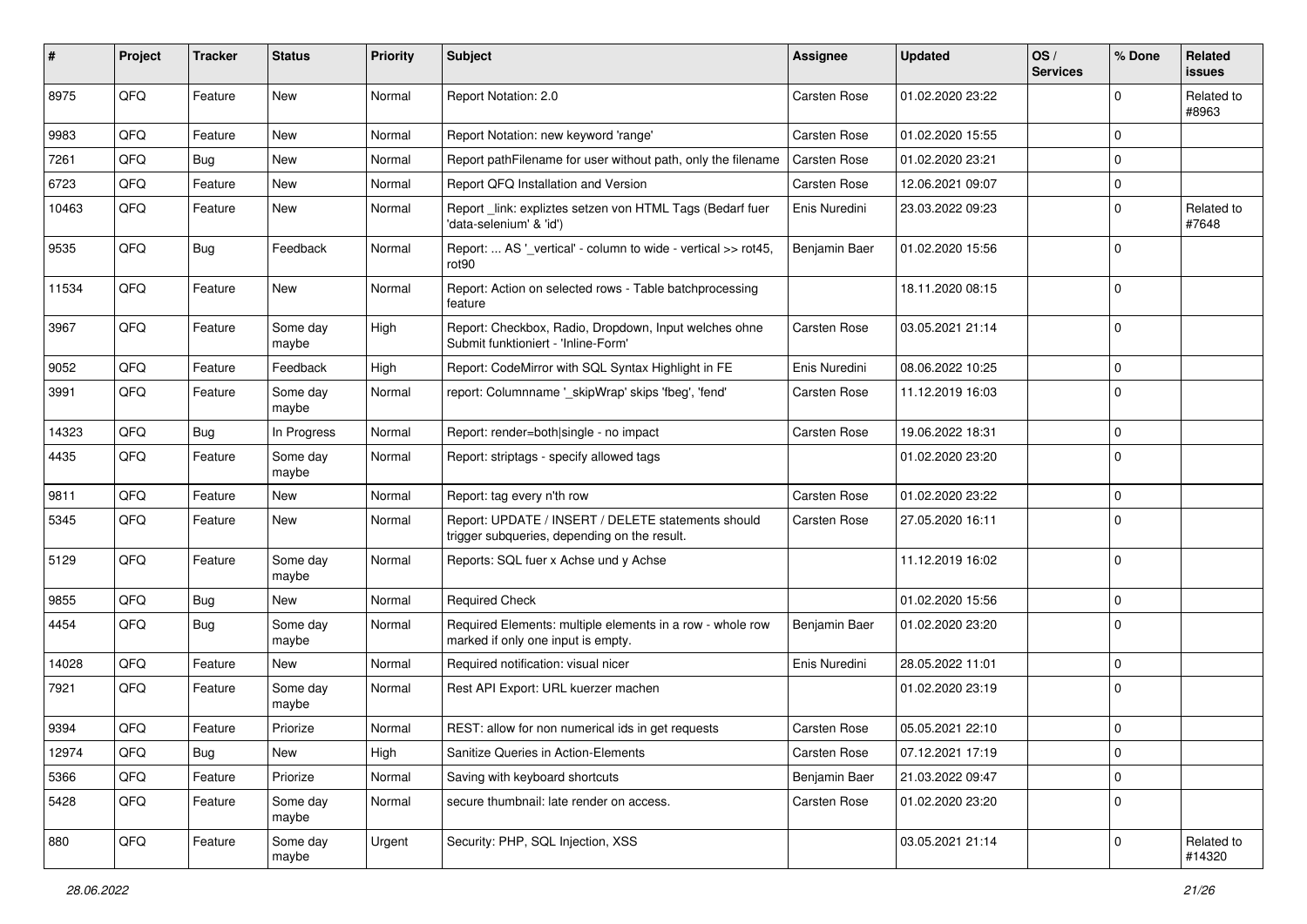| #     | Project | <b>Tracker</b> | <b>Status</b>     | Priority | <b>Subject</b>                                                                                      | <b>Assignee</b>     | <b>Updated</b>   | OS/<br><b>Services</b> | % Done      | Related<br>issues                             |
|-------|---------|----------------|-------------------|----------|-----------------------------------------------------------------------------------------------------|---------------------|------------------|------------------------|-------------|-----------------------------------------------|
| 3727  | QFQ     | Feature        | <b>New</b>        | High     | Security: Session Hijacking erschweren                                                              | Carsten Rose        | 03.05.2021 21:14 |                        | $\Omega$    |                                               |
| 11076 | QFQ     | Feature        | In Progress       | Normal   | SELECT  AS websocket                                                                                | Carsten Rose        | 30.08.2020 17:49 |                        | $\Omega$    |                                               |
| 7730  | QFQ     | Feature        | Priorize          | Normal   | SELECT Box: title in between                                                                        | Benjamin Baer       | 01.02.2020 23:22 |                        | $\Omega$    |                                               |
| 7519  | QFQ     | Feature        | New               | Normal   | Select: Multi                                                                                       | <b>Carsten Rose</b> | 01.02.2020 23:22 |                        | $\Omega$    |                                               |
| 7616  | QFQ     | Bug            | Priorize          | Normal   | Selectlist with Enum & Dynamic Update                                                               | <b>Carsten Rose</b> | 01.02.2020 10:13 |                        | $\Omega$    |                                               |
| 14227 | QFQ     | Feature        | New               | Normal   | Selenium Konkurrenz: cypress.io                                                                     | Enis Nuredini       | 28.05.2022 11:02 |                        | $\Omega$    |                                               |
| 13900 | QFQ     | Feature        | Priorize          | Normal   | Selenium: Check das Cookie/PDF funktioniert                                                         | Enis Nuredini       | 25.03.2022 12:45 |                        | $\Omega$    |                                               |
| 13899 | QFQ     | <b>Bug</b>     | ToDo              | Normal   | Selenium: zum laufen bringen                                                                        | Enis Nuredini       | 25.03.2022 10:24 |                        | $\Omega$    |                                               |
| 11080 | QFQ     | Feature        | New               | Normal   | Send MQTT messages                                                                                  | <b>Carsten Rose</b> | 29.08.2020 19:49 |                        | $\Omega$    |                                               |
| 7014  | QFQ     | Bug            | New               | Normal   | Sending invalid emails succeeds when<br>debug.redirectAllMailTo is set                              | Carsten Rose        | 01.02.2020 23:21 |                        | $\Omega$    |                                               |
| 4956  | QFQ     | Feature        | Some day<br>maybe | Normal   | Sendmail: Benutzerdefinierte Headers                                                                | Carsten Rose        | 11.12.2019 16:02 |                        | $\Omega$    |                                               |
| 4551  | QFQ     | Feature        | Some day<br>maybe | Normal   | Set 'pills' via dynamicUpdate to show/hide/disabled                                                 |                     | 01.02.2020 23:20 |                        | $\Omega$    | Related to<br>#3752                           |
| 8963  | QFQ     | Feature        | Priorize          | Normal   | Setting values in a store: flexible way                                                             | Carsten Rose        | 05.05.2021 22:10 |                        | $\Omega$    | Related to<br>#8975                           |
| 3537  | QFQ     | Feature        | Some day<br>maybe | Low      | SHOW COLUMNS FROM tableName - Extend '{{!'<br>definition                                            | Carsten Rose        | 11.12.2019 16:02 |                        | $\Omega$    |                                               |
| 7107  | QFQ     | Feature        | Some day<br>maybe | Normal   | Showcase Registration Tool: Anmeldung / Administration :<br>Liste Anmeldungen / Emaileinaldung      | Carsten Rose        | 11.12.2019 16:01 |                        | $\mathbf 0$ |                                               |
| 9121  | QFQ     | <b>Bug</b>     | Priorize          | High     | sip links have r and dbIndexData set                                                                | Carsten Rose        | 12.06.2021 10:41 |                        | $\Omega$    |                                               |
| 9707  | QFQ     | Feature        | New               | Normal   | SIP security: encode pageld and check pageld on decode                                              | <b>Carsten Rose</b> | 01.02.2020 23:22 |                        | $\Omega$    |                                               |
| 12532 | QFQ     | Feature        | New               | High     | SIP-Parameter bei Seitenaufruf in Browser-Console<br>anzeigen                                       | <b>Carsten Rose</b> | 07.12.2021 17:19 |                        | $\Omega$    | Related to<br>#11893,<br>Related to<br>#14187 |
| 12512 | QFQ     | <b>Bug</b>     | <b>New</b>        | Normal   | Some MySQL Installation can't use 'stored procedures'                                               | Carsten Rose        | 19.03.2022 17:48 |                        | $\mathbf 0$ |                                               |
| 4442  | QFQ     | Feature        | Some day<br>maybe | Normal   | Special Column Name: link - new symbol G (Glyph) to<br>choose any available symbol                  |                     | 11.12.2019 16:02 |                        | $\Omega$    |                                               |
| 7683  | QFQ     | Feature        | New               | Normal   | Special column names in '{{ SELECT  AS link }}' should<br>be detected                               | Carsten Rose        | 01.02.2020 23:21 |                        | $\Omega$    |                                               |
| 9928  | QFQ     | Feature        | Priorize          | Normal   | SpecialColumnName: a) Deprecated: ' AS "_+tag " ', b)<br>New: ' AS "_ <tag1><tag2>" '</tag2></tag1> | <b>Carsten Rose</b> | 01.02.2020 23:17 |                        | $\Omega$    | Related to<br>#9929                           |
| 8806  | QFQ     | Feature        | <b>New</b>        | Normal   | <b>SQL Function nl2br</b>                                                                           | Carsten Rose        | 01.02.2020 23:22 |                        | $\Omega$    |                                               |
| 12545 | QFQ     | Bug            | New               | Urgent   | sql.log not created / updated                                                                       | Carsten Rose        | 14.12.2021 16:02 |                        | $\Omega$    |                                               |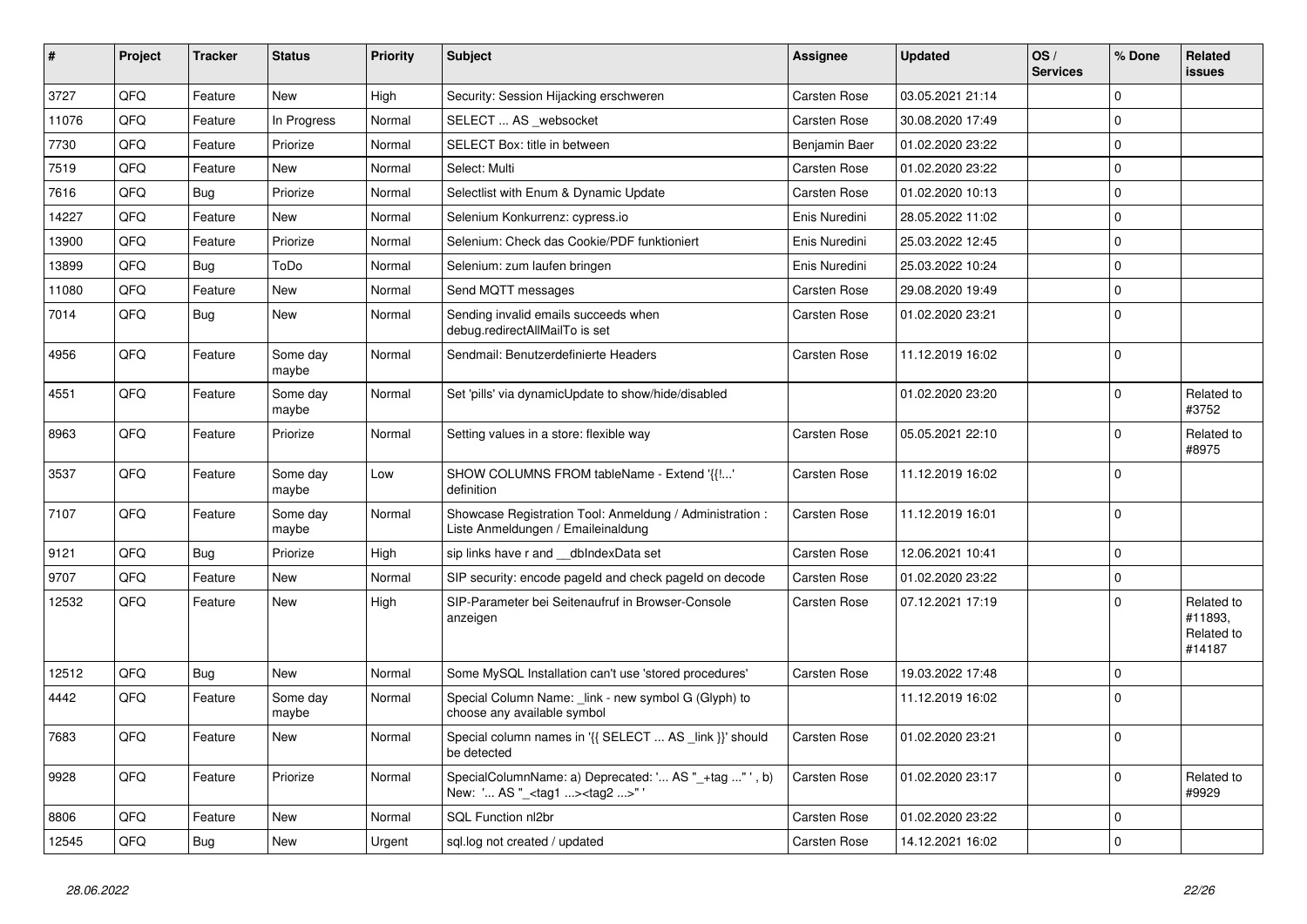| $\vert$ # | Project    | <b>Tracker</b> | <b>Status</b>     | <b>Priority</b> | <b>Subject</b>                                                                                       | Assignee                                               | <b>Updated</b>   | OS/<br><b>Services</b> | % Done              | Related<br><b>issues</b>                      |                      |
|-----------|------------|----------------|-------------------|-----------------|------------------------------------------------------------------------------------------------------|--------------------------------------------------------|------------------|------------------------|---------------------|-----------------------------------------------|----------------------|
| 4050      | QFQ        | Feature        | <b>New</b>        | Normal          | sql.log: 1) FormElement ID which causes a specific action,<br>2) Result in the same row.             | Carsten Rose                                           | 15.04.2020 11:35 |                        | $\Omega$            | Related to<br>#5458                           |                      |
| 12504     | QFQ        | Feature        | Priorize          | Normal          | sgl.log: report fe.id                                                                                | Carsten Rose                                           | 05.05.2021 22:09 |                        | $\mathbf{0}$        |                                               |                      |
| 3941      | QFQ        | Feature        | Some day<br>maybe | Normal          | sqlAfter: es sollten mehrere moeglich sein                                                           | Carsten Rose                                           | 11.12.2019 16:03 |                        | $\mathbf 0$         | Related to<br>#3942                           |                      |
| 4026      | QFQ        | Feature        | Some day<br>maybe | Normal          | sqlLog.sql: log number of FE.id                                                                      | Carsten Rose                                           | 11.12.2019 16:03 |                        | $\mathbf 0$         | Related to<br>#5458                           |                      |
| 9129      | QFQ        | Feature        | <b>New</b>        | Normal          | sglValidate: Message as notification, not as error                                                   | Carsten Rose                                           | 01.02.2020 23:22 |                        | $\mathbf 0$         | Related to<br>#9128                           |                      |
| 10081     | QFQ        | <b>Bug</b>     | New               | High            | Stale record lock after 'forbidden' character                                                        | Carsten Rose                                           | 03.05.2021 21:12 |                        | $\Omega$            | Related to<br>#10082,<br>Related to<br>#9789  |                      |
| 9173      | QFQ        | <b>Bug</b>     | Priorize          | Urgent          | Stale Record Lock: Firefox                                                                           | Carsten Rose                                           | 03.05.2021 21:14 |                        | $\mathbf{0}$        | Related to<br>#9789                           |                      |
| 12413     | QFQ        | Feature        | New               | Normal          | STORE TYPO3: enhance for {{be users.email:T}},<br>{{fe users.email:T}}                               | Carsten Rose                                           | 03.05.2021 20:45 |                        | $\mathbf 0$         | Related to<br>#12412,<br>Related to<br>#10012 |                      |
| 11775     | QFQ        | Feature        | <b>New</b>        | Normal          | Subrecord Tooltip pro Feld                                                                           | Carsten Rose                                           | 18.12.2020 15:22 |                        | $\mathbf 0$         | Related to<br>#11955                          |                      |
| 3432      | <b>OFO</b> | Feature        | New               | Normal          | subrecord: dynamicUpdate                                                                             | Carsten Rose                                           | 11.06.2020 21:10 |                        | $\Omega$            | Related to<br>#5691                           |                      |
| 8187      | QFQ        | Feature        | New               | Normal          | Subrecord: enable/hide new button - make new/edit/delete<br>customizeable.                           | Carsten Rose                                           | 06.03.2021 18:44 |                        | $\mathbf 0$         | Related to<br>#11326                          |                      |
| 11955     | QFQ        | Feature        | New               | Normal          | subrecord: new title option to set <th> attributes - e.g. to<br/>customize tablesorter options.</th> | attributes - e.g. to<br>customize tablesorter options. | Carsten Rose     | 03.05.2021 20:47       |                     | $\mathbf 0$                                   | Related to<br>#11775 |
| 12135     | QFQ        | Feature        | New               | Normal          | Subrecord: Notiz                                                                                     |                                                        | 24.04.2021 16:58 |                        | $\mathsf 0$         |                                               |                      |
| 7281      | QFQ        | <b>Bug</b>     | Some day<br>maybe | Normal          | Subrecords: on large screen separator line too short                                                 |                                                        | 01.02.2020 23:19 |                        | $\mathsf{O}\xspace$ |                                               |                      |
| 7574      | QFQ        | Bug            | New               | Normal          | Substitute error: form element not reported / dont parse<br>Form.note                                | Carsten Rose                                           | 01.02.2020 23:21 |                        | $\mathsf{O}\xspace$ |                                               |                      |
| 12477     | QFQ        | Feature        | <b>New</b>        | Normal          | Support for refactoring: Form, FormElement, diverse<br>Tabellen/Spalten, tt-content Records          | Carsten Rose                                           | 03.05.2021 20:45 |                        | $\mathsf 0$         |                                               |                      |
| 12520     | QFQ        | <b>Bug</b>     | <b>New</b>        | Normal          | Switch FE User: still active even FE User session expired                                            | Carsten Rose                                           | 19.03.2022 17:48 |                        | $\mathbf 0$         |                                               |                      |
| 10114     | QFQ        | Feature        | <b>New</b>        | High            | Symbol (Link): 'G:' (Glyphicon) replaced by 'i:' (icon)                                              |                                                        | 07.12.2021 17:19 |                        | $\mathbf 0$         | Related to<br>#3797,<br>Related to<br>#4194   |                      |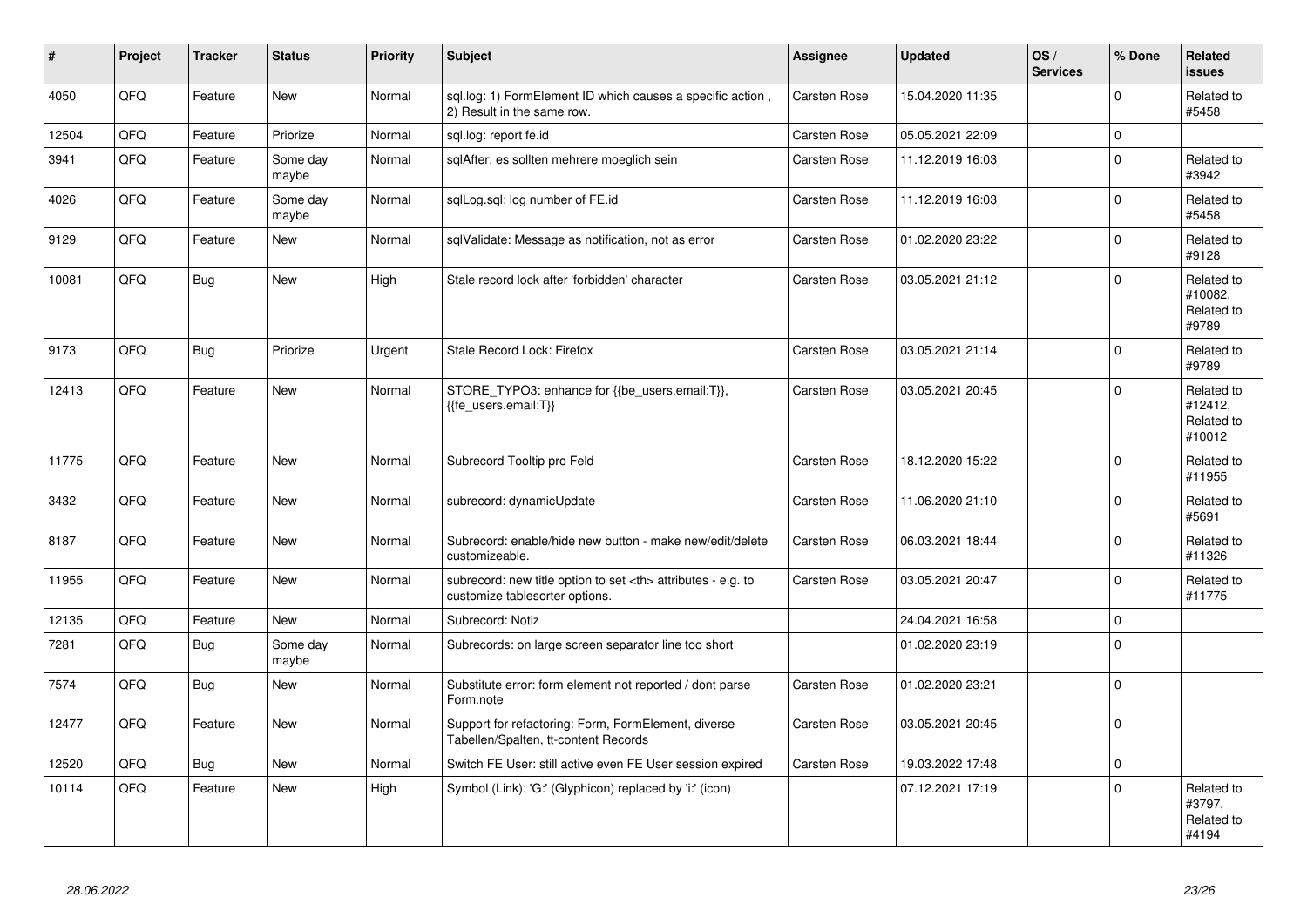| #     | Project    | <b>Tracker</b> | <b>Status</b>     | <b>Priority</b> | <b>Subject</b>                                                                                            | Assignee            | <b>Updated</b>   | OS/<br><b>Services</b> | % Done      | Related<br><b>issues</b>                    |
|-------|------------|----------------|-------------------|-----------------|-----------------------------------------------------------------------------------------------------------|---------------------|------------------|------------------------|-------------|---------------------------------------------|
| 4258  | QFQ        | Feature        | Some day<br>maybe | High            | <b>System Defaults: Forms</b>                                                                             | <b>Carsten Rose</b> | 03.05.2021 21:14 |                        | $\Omega$    |                                             |
| 14304 | QFQ        | Bug            | New               | Normal          | table sorter view safer does not work                                                                     | <b>Carsten Rose</b> | 10.06.2022 11:49 |                        | $\Omega$    |                                             |
| 10745 | QFQ        | Feature        | Some day<br>maybe | Normal          | <b>Tablesorter Excel Export</b>                                                                           | <b>Carsten Rose</b> | 16.09.2021 15:09 |                        | $\Omega$    |                                             |
| 9130  | QFQ        | Feature        | Some day<br>maybe | Normal          | tablesorter: Automatic Row numbering / Zeilenummer                                                        | Benjamin Baer       | 01.02.2020 23:22 |                        | $\Omega$    |                                             |
| 11892 | QFQ        | Feature        | <b>New</b>        | Normal          | tablesorter: columns with links are hard to order - new<br>qualifier 'Y: <ord>'</ord>                     | Enis Nuredini       | 23.03.2022 09:22 |                        | $\Omega$    |                                             |
| 12679 | QFQ        | Feature        | <b>New</b>        | Normal          | tablesorter: custom column width                                                                          | Carsten Rose        | 16.06.2021 11:10 |                        | $\Omega$    |                                             |
| 6970  | QFQ        | Feature        | Some day<br>maybe | Normal          | tablesorter: default fuer 'sortReset' aendern von 'Ctrl' zu 'Alt'                                         | Benjamin Baer       | 01.02.2020 23:21 |                        | $\Omega$    |                                             |
| 10506 | QFQ        | <b>Bug</b>     | <b>New</b>        | High            | Template Group broken on MultiDB instance                                                                 | <b>Carsten Rose</b> | 03.05.2021 21:12 |                        | $\Omega$    | Related to<br>#10505                        |
| 4445  | <b>OFO</b> | Feature        | Some day<br>maybe | Normal          | template group: Option to simulate fieldset                                                               |                     | 28.06.2021 14:11 |                        | $\Omega$    |                                             |
| 12716 | QFQ        | Bug            | <b>New</b>        | Normal          | template group: Pattern only applied to first instance                                                    | <b>Carsten Rose</b> | 19.03.2022 17:47 |                        | $\mathbf 0$ |                                             |
| 12045 | QFQ        | Bug            | <b>New</b>        | Normal          | templateGroup afterSave FE: Aufruf ohne<br>sglHonorFormElements funktioniert nicht                        | Carsten Rose        | 18.02.2021 16:33 |                        | $\Omega$    |                                             |
| 12702 | QFQ        | Bug            | New               | High            | templateGroup: broken in multiDb Setup                                                                    | Carsten Rose        | 14.12.2021 16:02 |                        | $\mathbf 0$ |                                             |
| 3882  | QFQ        | Bug            | Some day<br>maybe | Normal          | templateGroup: disable 'add' if limit is reached - funktioniert<br>nicht wenn bereits records existierten | <b>Carsten Rose</b> | 11.12.2019 16:03 |                        | $\mathbf 0$ |                                             |
| 7521  | QFQ        | Feature        | New               | Normal          | TemplateGroup: fe.type=upload                                                                             | <b>Carsten Rose</b> | 01.02.2020 23:21 |                        | $\Omega$    | Related to<br>#9706                         |
| 3385  | QFQ        | Feature        | Some day<br>maybe | Normal          | templateGroup: insert/update/delete non primary records                                                   | Carsten Rose        | 11.12.2019 16:02 |                        | $\Omega$    |                                             |
| 3588  | QFQ        | Bug            | Some day<br>maybe | Normal          | templateGroup: versteckte Elemente werden weiterhin<br>gespeichert.                                       | Carsten Rose        | 11.12.2019 16:02 |                        | $\Omega$    |                                             |
| 4549  | QFQ        | Bug            | Some day<br>maybe | Normal          | TemplateGroups: FE.type SELECT loose selected value<br>after save                                         | <b>Carsten Rose</b> | 01.02.2020 23:20 |                        | $\Omega$    | Related to<br>#4548,<br>Related to<br>#4771 |
| 10345 | QFQ        | Feature        | <b>New</b>        | Normal          | Templates - Patterns QFQ Style                                                                            |                     | 03.05.2021 21:01 |                        | $\Omega$    | Related to<br>#10713                        |
| 4816  | QFQ        | Feature        | Some day<br>maybe | Normal          | Templates for QFQ Reports (Tables, Radios, )                                                              |                     | 01.02.2020 23:20 |                        | $\Omega$    |                                             |
| 8056  | QFQ        | Feature        | Some day<br>maybe | Normal          | Termin Organisation (Reservation)                                                                         |                     | 01.02.2020 23:19 |                        | $\Omega$    | Related to<br>#8658                         |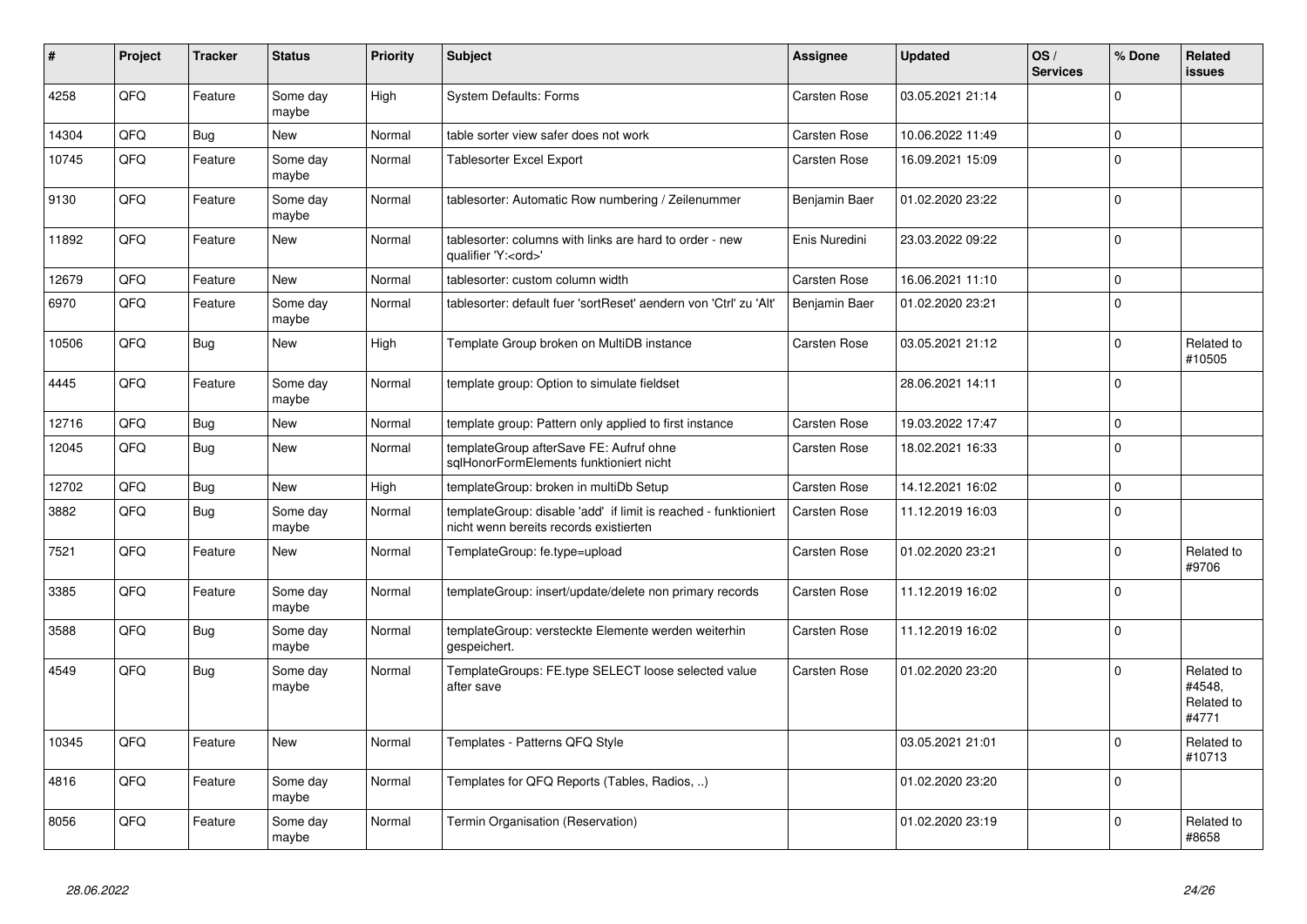| $\#$  | Project | <b>Tracker</b> | <b>Status</b>     | Priority | <b>Subject</b>                                                                                                       | Assignee            | <b>Updated</b>   | OS/<br><b>Services</b> | % Done      | Related<br><b>issues</b>                    |
|-------|---------|----------------|-------------------|----------|----------------------------------------------------------------------------------------------------------------------|---------------------|------------------|------------------------|-------------|---------------------------------------------|
| 4757  | QFQ     | Feature        | Some day<br>maybe | Normal   | Test subrecord: download links ok? Links ok?                                                                         | Carsten Rose        | 01.02.2020 23:20 |                        | $\Omega$    |                                             |
| 7402  | QFQ     | Bug            | Some day<br>maybe | Normal   | thumbnail cache: outdated picture when permission denied<br>and permission resolved.                                 |                     | 01.02.2020 23:20 |                        | $\Omega$    |                                             |
| 5452  | QFQ     | Feature        | Some day<br>maybe | Normal   | Thumbnails from PDF: bad quality                                                                                     |                     | 01.02.2020 23:20 |                        | $\Omega$    |                                             |
| 9704  | QFQ     | Feature        | Some day<br>maybe | Normal   | Thumbnails Generieren beim Splitten von PDF Files                                                                    | <b>Carsten Rose</b> | 11.12.2019 16:01 |                        | $\Omega$    |                                             |
| 10782 | QFQ     | Feature        | Feedback          | Normal   | Tiny MCE: Image Upload                                                                                               | Enis Nuredini       | 16.05.2022 23:16 |                        | $\mathbf 0$ | Related to<br>#12452                        |
| 12186 | QFQ     | Feature        | <b>New</b>        | High     | TinyMCE Config für Objekte                                                                                           | Carsten Rose        | 07.12.2021 17:19 |                        | $\Omega$    | <b>Blocks</b><br>#12632                     |
| 12439 | QFQ     | Feature        | In Progress       | Normal   | TinyMCE Paste from Word & Character Count/Limit                                                                      | <b>Carsten Rose</b> | 05.05.2021 22:15 |                        | $\mathbf 0$ |                                             |
| 7239  | QFQ     | Feature        | New               | Normal   | TinyMCE: html tag whitelist                                                                                          | <b>Carsten Rose</b> | 01.02.2020 23:21 |                        | $\Omega$    | Related to<br>#14320                        |
| 12664 | QFQ     | Feature        | <b>New</b>        | Normal   | TinyMCE: report/remove malicous HTML/JS Code                                                                         | Carsten Rose        | 19.03.2022 17:47 |                        | $\Omega$    | Related to<br>#14320                        |
| 7456  | QFQ     | <b>Bug</b>     | Some day<br>maybe | Low      | Todos in Code: solve or make ticket                                                                                  | Carsten Rose        | 16.09.2021 15:10 |                        | $\Omega$    |                                             |
| 9968  | QFQ     | Feature        | Priorize          | Normal   | Tooltip in Links for Developer                                                                                       | <b>Carsten Rose</b> | 01.02.2020 23:17 |                        | $\Omega$    |                                             |
| 8044  | QFQ     | Feature        | Priorize          | Normal   | Transaction: a) Form, b) Report                                                                                      | <b>Carsten Rose</b> | 05.05.2021 22:14 |                        | $\Omega$    | Related to<br>#8043                         |
| 12187 | QFQ     | Bug            | <b>New</b>        | Normal   | Trigger FormAsFile() via Report: probably problem with multi<br>DB setup                                             | <b>Carsten Rose</b> | 20.03.2021 21:20 |                        | $\Omega$    |                                             |
| 12400 | QFQ     | Feature        | New               | Normal   | Tutorial ist in QFQ Doku, Wird in der Suche gefunden, es<br>gibt aber kein Menupunkt - Inhalt ueberpruefen           | Carsten Rose        | 03.05.2021 20:45 |                        | $\Omega$    |                                             |
| 5895  | QFQ     | Feature        | Some day<br>maybe | Normal   | Tutorial: List of all QFQ Features                                                                                   |                     | 01.02.2020 23:19 |                        | $\Omega$    |                                             |
| 5894  | QFQ     | Feature        | Feedback          | Normal   | Typeahead in Report: show/hide rows dynamically                                                                      | <b>Carsten Rose</b> | 18.02.2022 08:50 |                        | $\Omega$    | Related to<br>#5893.<br>Related to<br>#5885 |
| 3895  | QFQ     | Bug            | Some day<br>maybe | Normal   | typeahead pedantic: on lehrkredit Idap webpass - if only one<br>person is in dropdown, such person can't be selected | Carsten Rose        | 11.12.2019 16:03 |                        | $\Omega$    |                                             |
| 5805  | QFQ     | Feature        | Some day<br>maybe | Normal   | TypeAHead SQL value instead of key stored                                                                            |                     | 01.02.2020 23:19 |                        | $\Omega$    | Related to<br>#5444                         |
| 10640 | QFQ     | Bug            | New               | High     | TypeAhead Tag: FE editierbar trotz readOnly                                                                          | <b>Carsten Rose</b> | 03.05.2021 21:12 |                        | $\Omega$    |                                             |